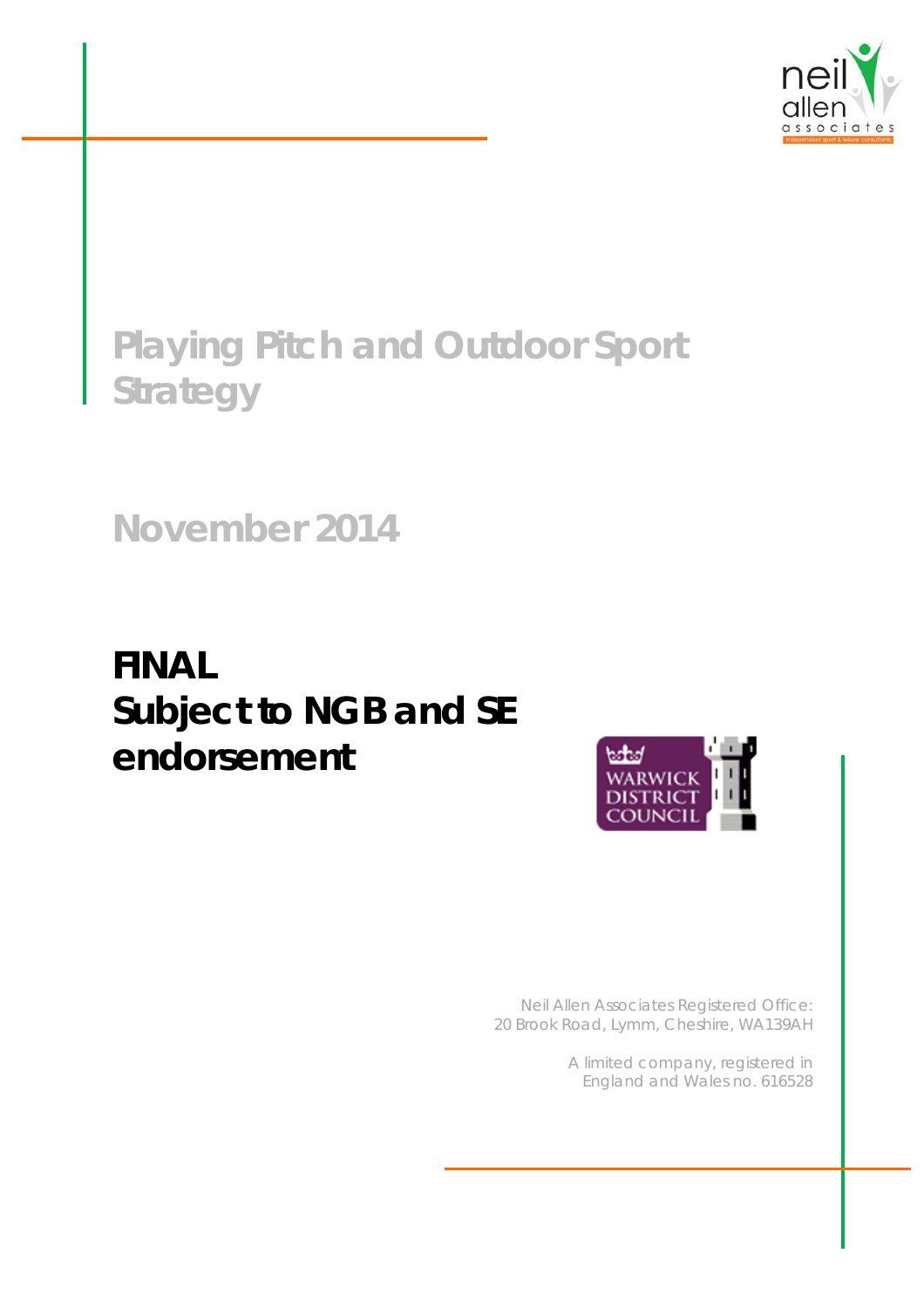

# **Contents**

| Section 1 – Introduction                          | Page 1  |
|---------------------------------------------------|---------|
| Section 2 – Context                               | Page 3  |
| Section 3 – Strategic Priorities                  | Page 17 |
| Section 4 - Site Specific Priorities and Delivery | Page 21 |
| Section 5 - Implementation                        | Page 46 |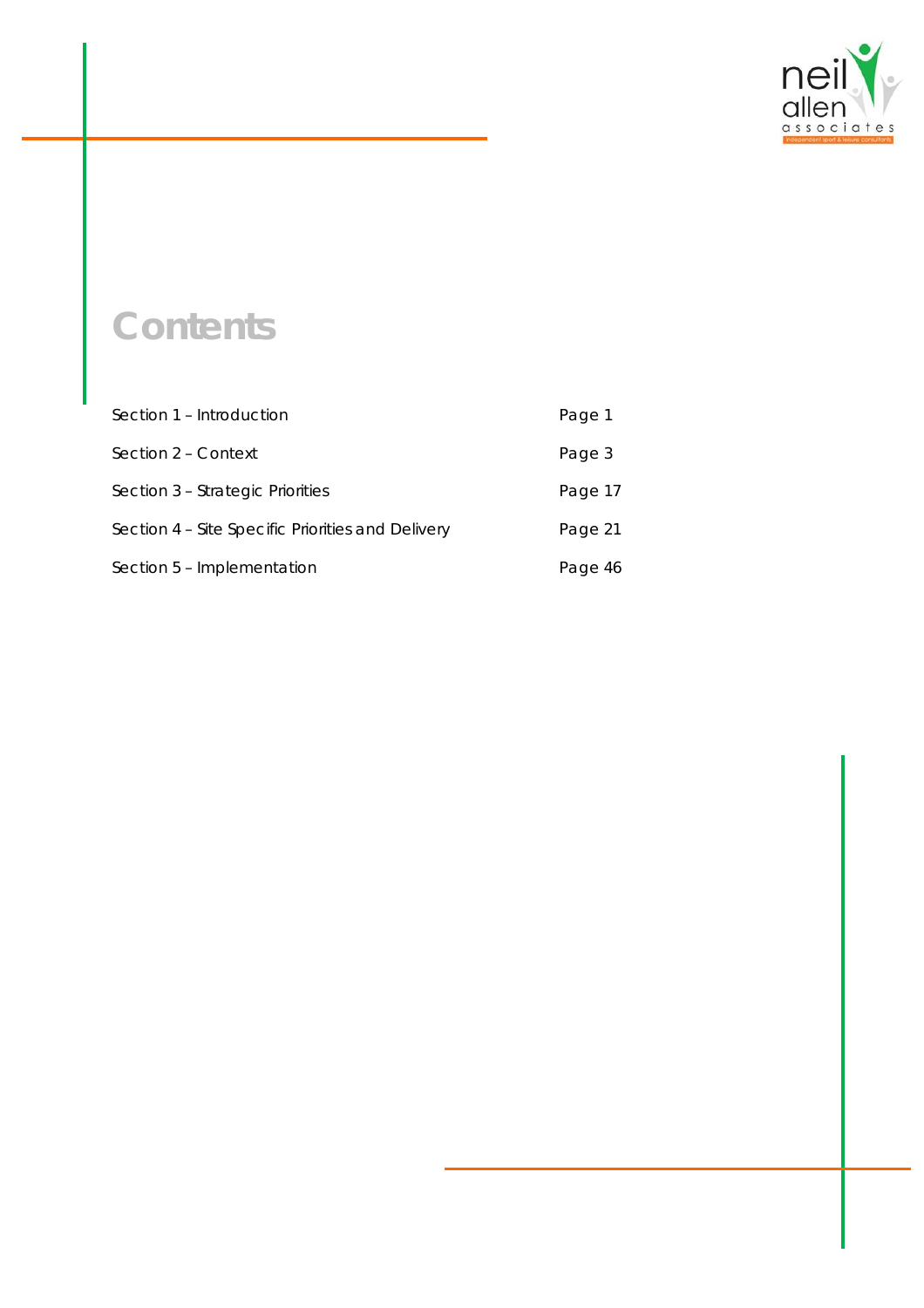# **1. Introduction**

This strategy sets out the key priorities for the future delivery of outdoor sports facilities across Warwick District from 2013 to 2031. It is based on the detailed needs and evidence outlined in the playing pitch assessment report (under separate cover) and outlines the future facility requirements for football, cricket, rugby, hockey, tennis and bowls.

The strategy is linked with the Indoor Sports and Leisure Strategy, which guides the future provision and management of built sporting facilities in the district. Together, these strategies provide a coordinated and long-term approach to sports facility provision and planning across Warwick for both indoor and outdoor sport.

# **Key Drivers**

**01** 

The strategic drivers for outdoor sports facility provision across Warwick are to ensure that:

- Long-term, sports facilities deliver health and economic priorities;
- Sports facilities are tailored to meet both current and future demand, taking into account both the amount and location of future population growth; and
- Priorities take account of both the demand for facilities, and the condition of existing facilities.

The strategy will also;

- ensure that knowledge and understanding is available to support and drive forward the delivery of the public health agenda;
- inform sport and physical activity development projects and initiatives; and
- inform local plan policy and potential developer contributions.

Of particular note, the preparation of this strategy provides an opportunity to ensure that housing development is sustainable in terms of infrastructure provision for outdoor sport. This strategy will directly feed into the preparation of the Infrastructure Delivery Plan (IDP), Community Infrastructure Levy (CIL) document and S106 agreements. The contents of this strategy therefore represent a starting point for discussions with developers, as well as outlining areas where proactive improvements to sports facilities are required.

## **Methodology and Approach**

The evidence to inform this strategy has been developed in line with 'Towards a Level Playing Field: A Manual for the Production of a Playing Pitch Strategy' (Sport England, 2003) (TaLPF) as well as guidance by Sport England (Playing Pitch Guidance, An Approach to Developing and Delivering a Playing Pitch Strategy) 2013. The new guidance was released and approved during the preparation of this document and as far as possible; the principals of this new methodology have been embraced.

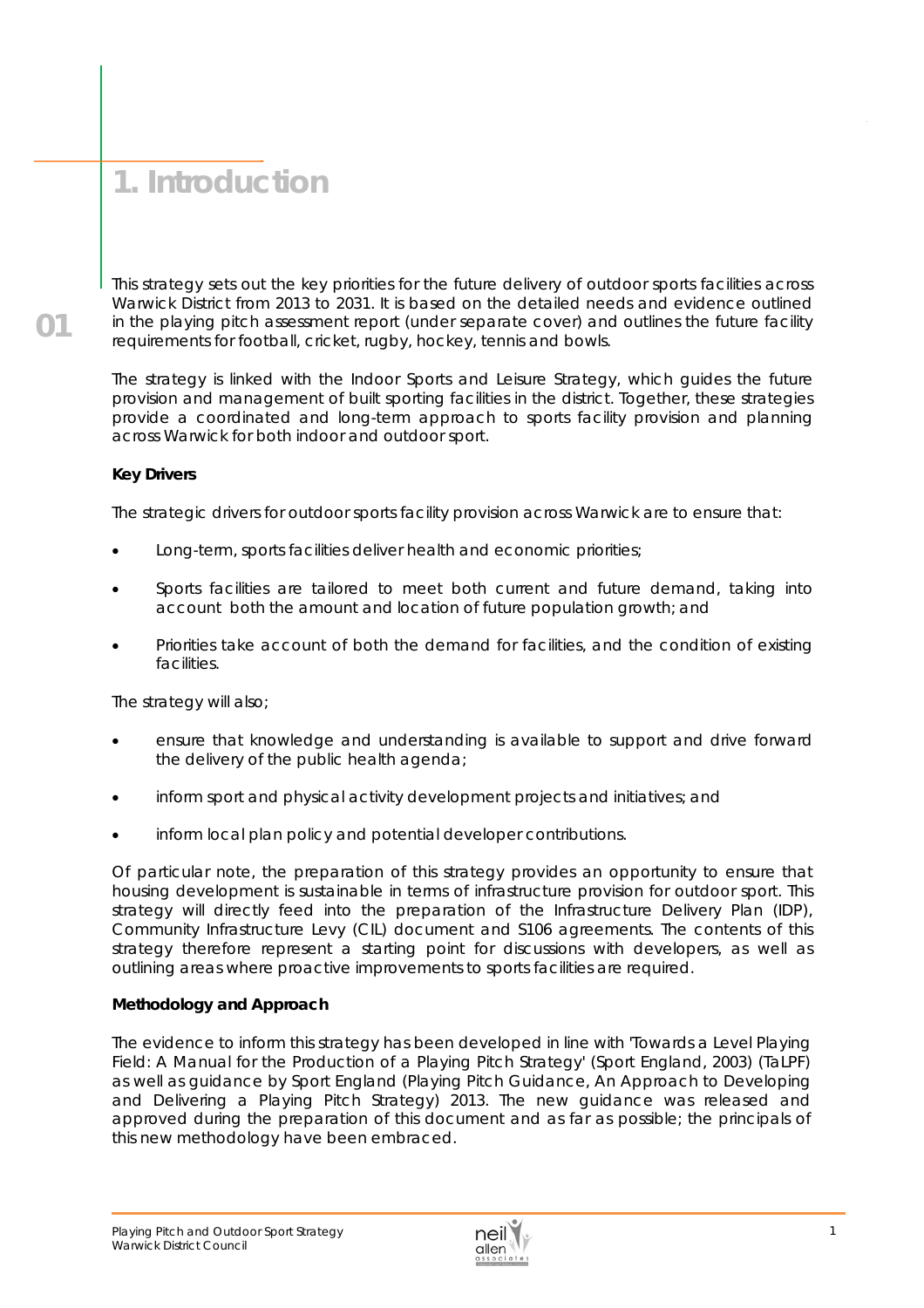Both the assessment and strategy have been developed through extensive consultation and site analysis across the district. This included engagement with;

- Key users of facilities (clubs and leagues) by telephone and email
- Relevant National Governing Bodies of Sport
- Warwick District Council planning, leisure and maintenance officers
- Coventry, Solihull and Warwickshire Sports Partnership

The assessment therefore represents a robust and comprehensive evaluation of the adequacy of outdoor sports facility provision.

The strategy priorities seek to bring together the sporting community across Warwick District. Delivery of this strategy will require partnership working and inter – agency coordination and will seek to achieve the goals, aims and objectives of wider partners, as well as those of Warwick District Council. Key partners in the preparation of this strategy and action plan include;

- The Football Association (FA)
- Rugby Football Union (RFU)
- England and Wales Cricket Board (ECB)
- England Hockey (EH)

#### **Structure**

The remainder of this strategy document is set out as follows:

- Section 2- Context Summary of Key Issues Arising from the Needs Assessment
- Section 3 Strategy Framework Aims and Objectives
- Section 4 Action Plan for Delivery.

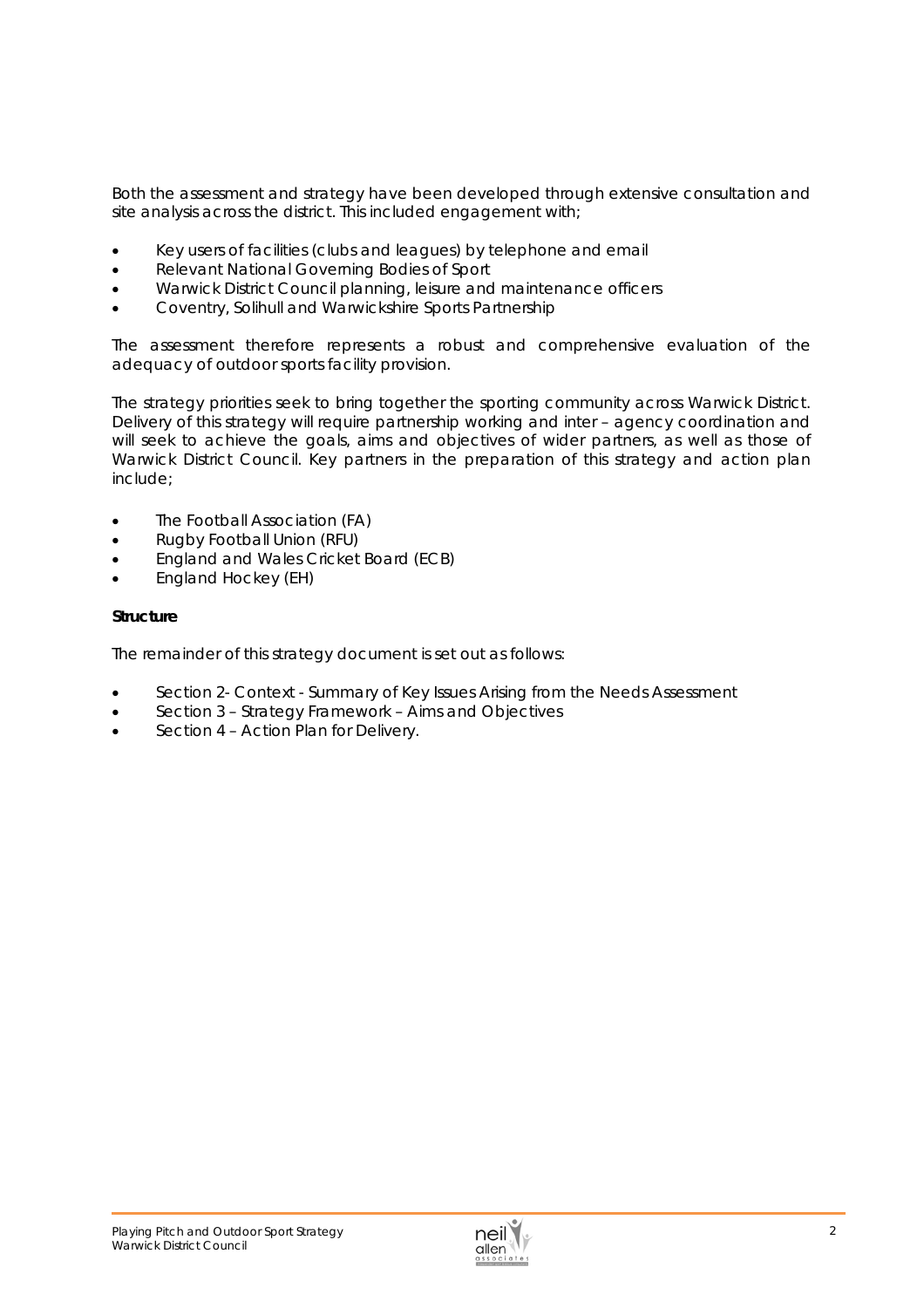# **2. Context**

**02** 

This section summarises the national and local context for the provision of outdoor sports facilities across Warwick District.

# *National Level*

At a national level, there are several key policies that impact upon the preparation of this Outdoor Sports Facility Strategy. In brief:

- **The National Planning Policy Framework (NPPF)** clearly establishes the requirement that local plans ensure that there is proper provision of community and cultural facilities to meet local needs. The NPPF's expectations for the development of local planning policy for sport and physical activity/recreation are set out in paragraphs 73 and 74. Paragraph 73 requires there to be a sound (i.e. up-to-date and verifiable) evidence base underpinning policy and its application, stating specifically that; *planning policies are based upon robust and up-to-date assessments of needs for open space, sport and recreation facilities and opportunities for new provision…..* The production of the needs assessment is in line with this paragraph. Paragraph 74 indicates that existing open space, sports and recreation sites, including playing fields, should not be built on unless;
	- an assessment has been undertaken, which has clearly shown that the site is surplus to requirements;
	- the loss resulting from the proposed development would be replaced by equivalent or better provision in terms of quantity and quality in a suitable location; and
	- the development is for alternative sports and recreational provision, the needs for which clearly outweigh the loss.

The needs assessment and strategy document will support decision making in this respect.

 **Sport England** has been a statutory consultee on planning applications affecting playing pitches since 1996 and has a long established policy of retention, which is the precursor to the National Planning Policy Framework guidance above. Sport England set out a series of five criteria outlining the circumstances in which a playing field can be built on. Sport England also advises that informed decisions on playing pitch matters require all local authorities to have an up to date assessment of need and a strategy emanating from this. Sport England recommend that a strategy is monitored and updated annually and refreshed every three years. This assessment will support the Council in implementing a robust strategic approach to the delivery of pitches across the district. Sport England's National Strategy, (Creating a Sporting Habit for Life 2012) also underpins this outdoor sports and playing pitch assessment.

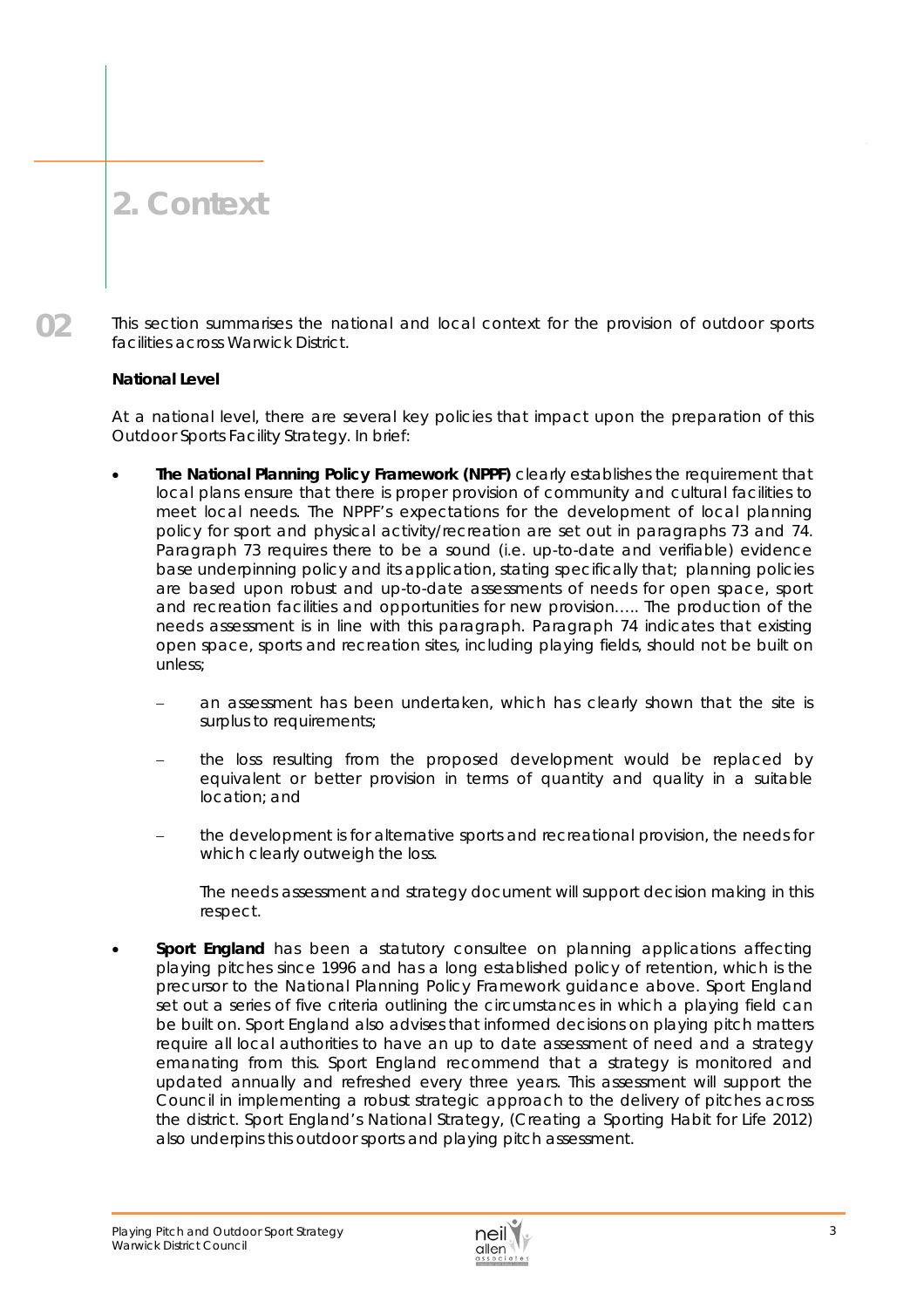**National Governing Body Facility Strategies:** The Football Association (FA), England and Wales Cricket Board (ECB), Rugby Football Union (RFU), Rugby Football League (RFL) and England Hockey all set out strategies guiding the provision of facilities for their specific sport as follows;

- The Football Association FA National Facilities Strategy (2013 2015)
- Grounds to Play England and Wales Cricket Board Strategic Plan (2010 2013)
- The Rugby Football Union National Facilities Strategy
- Community Rugby League Facilities Strategy
- The National Hockey Facility Strategy The Right Facilities in the Right Places (2012)
- Places to Play The Lawn Tennis Association.

The strategy builds upon the priorities set out in these national documents and seeks to implement them across Warwick District.

# **Local Context**

Locally, the strategy contributes to and is informed by the following key document.

- The Warwick Partnership Sustainable Community Strategy (2009 2026)
- Warwick District Local Plan
- Warwickshire Joint Health and Wellbeing Strategy

## *Population and Demographic Profile*

The population profile, trends and overall participation in sport underpin the requirement for outdoor sports facilities across Warwick District. The key issues and their impact on demand for outdoor sports facilities can be summarised as;

## *Population Profile and Growth*

- The population of the district is likely to rise by 17% between 2011 and 2031. The increase between 2011 and 2021 and 2021 and 2031 will be broadly even, with just slightly higher growth in the second ten year period.
- There will be an increase in the amount of people in all age groups, with only those in the 20 – 24 age group demonstrating an overall decline. The highest proportional growth will however be in the older age groups, with more than a 30% increase in current population levels seen in age groups 64 and above.
- the number of people in the 'active' age groups (i.e. mainly 5-44) is estimated to rise by 8561 people, but this only represents a 9% increase compared with the 17% increase in the overall population. Notably, while the number of people in the active age groups is currently higher than those in the inactive groups (71962 compared to 65774), by 2031, this trend will reverse and there is anticipated to be 80,523 residents in age groups that are likely to participate, which is lower than the number of people in groups that are inactive (81,071).

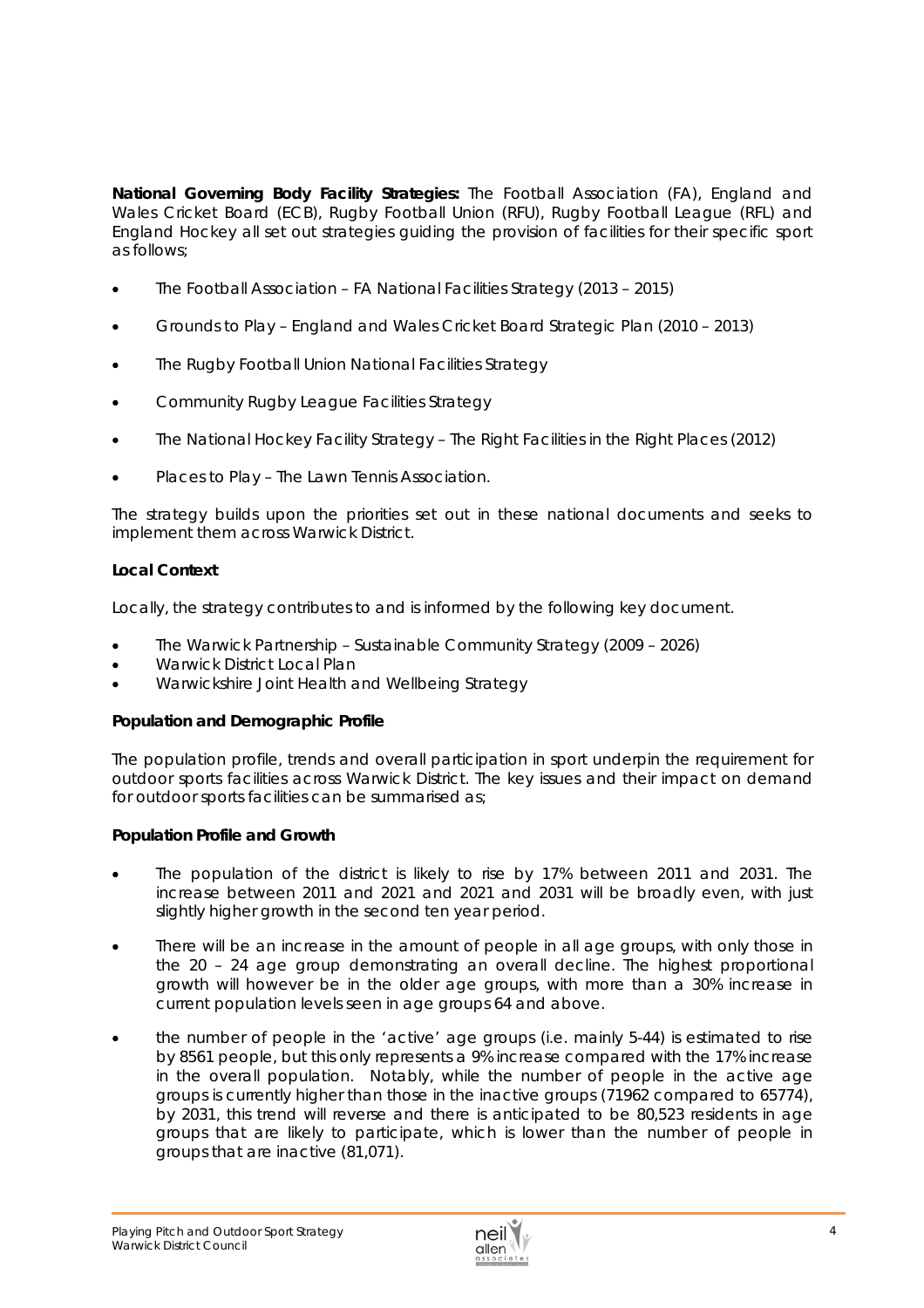This suggests that overall while there is likely to be a large increase in the number of people living in the district, the growth in the number of people playing pitch sports is likely to be lower. The decline in the number of residents in the 20 – 24 age group typifies this. Increases in the population of the district will however continue to have a significant impact upon demand for playing pitches and tennis courts. In contrast, it is clear that the amount and proportion of residents in the district in older age groups will increase more significantly than the overall growth level. This may potentially impact more greatly upon the demand for bowls, which traditionally has an older profile of participants.

## *Sports Participation Profile*

- There is a rising population, which is generally healthy and active.
- While nationally, participation is declining and locally, only football is in the top 5 sports played by residents of Warwick District, many of the population have a profile that suggests that they are likely engage with pitch and court sports. The overall participation profile of residents in the district is however generally matched to community recreation and activity based opportunities, i.e. swimming and health and fitness, as opposed to formal sport – this may influence the type of facilities that are required.

# *Supply and Demand – Adequacy of Provision*

The supply and demand analysis for each of the facility types (set out in the assessment report under separate cover) concluded with a variety of issues for each sport that need to be addressed if provision is to meet current and projected future need.

These are set out below by facility type and take into account the changing population profile and current levels of participation set out on previous pages.

## **Football**

- There are strong foundations for football in Warwick District, with many clubs offering a pathway from junior to senior sport and large numbers of big clubs. Nationally, Active People surveys reveal that participation in football has declined. Despite this, most local clubs have remained static or experienced growth, particularly larger clubs running junior and mini teams.
- 68% of pitches available to the community in Warwick District are secured for community use. This means that there there is a relatively significant level of pitch provision that does not have long term, secured community access. Some of these pitches are currently used by community teams
- There is a high reliance upon the District Council for the supply of football pitches. Unsecured pitches are primarily in the education sector, and the education sector is actually the second largest provider of football pitches.
- 28% of the 257 teams in the district are adult football teams, while 30% are mini soccer teams. 42% of the pitch stock is however adult football pitches, suggesting that there is a slight inbalance between supply and demand.
- On the whole, the stock of football pitches is characterised by larger multi pitch sites and the overall average size of both secure and unsecured pitches is 3 pitches. Pitch

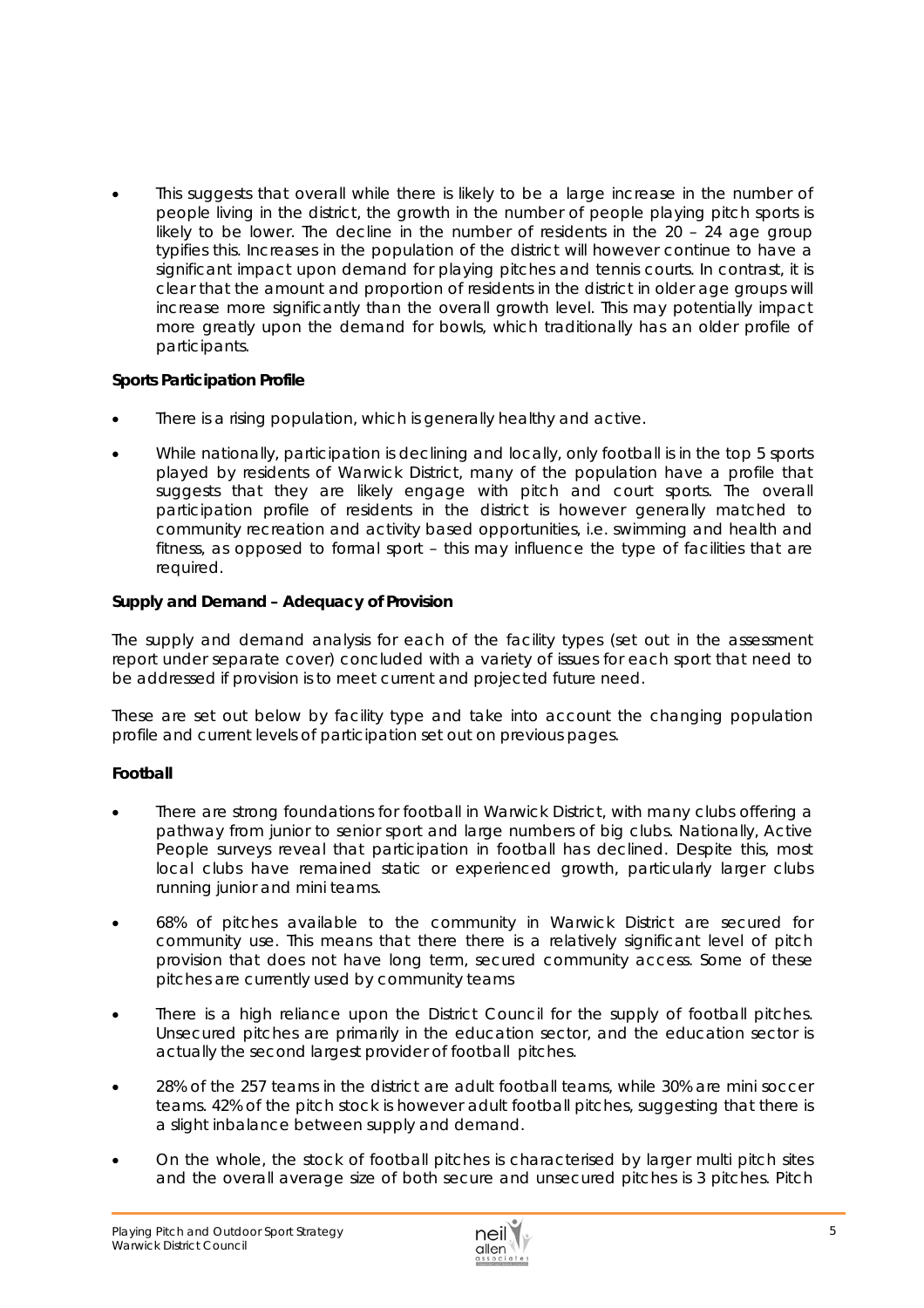sites are therefore on the whole relatively large, which means that management and maintenance programmes can be more effective.

- Site specific capacity analysis demonstrates a clear imbalance in the levels of usage across the district and reveals that while some sites are heavily used and overplayed, there are some sites which receive more limited use although there are no sites that are clearly underused. It is evident that much of the spare capacity is located in the more rural parts of the district and facilities in the urban areas are more constrained and demand is more closely matched with supply. Added to this, peak time across all forms of the game except mini soccer is Sunday morning, meaning that there is a particularly high demand at this time.
- The majority of sites that are overplayed are associated with larger clubs, in particular Kenilworth Wardens, Acre Close, Kenilworth Town, Warwick County Council Sports Ground. Building up site specific analysis to look at the adequacy of facilities across the district, it is clear that there are some issues evident.
- Looking specifically at adult pitches, there is relatively extensive spare capacity available, although this is influenced by large numbers of pitches at Warwick University that are underplayed, as well as by school sites that are not used. There are enough adult pitches overall and there is spare capacity in all geographical areas of the district. Quality is perhaps the main issue for adult pitches, with many matches interrupted by poor drainage and many clubs expressing issues with the quality of facilities.
- For junior pitches, the opposite situation occurs, with limited spare capacity available, particularly at peak time. Excluding pitches that are not secured for community use, supply is equivalent to demand. This highlights the role that these sites play in meeting community demand and also raises concern about the impact on junior football participation if these pitches were no longer available. Demand is particularly constrained at peak time. Added to this, only one public site (Castle Farm) contains any spare capacity for junior matches, meaning that there are limited opportunities for the growth of clubs that are reliant upon Council facilities.
- Demand is also relatively constrained for mini teams at peak time, although there are significant levels of spare capacity during the week.
- Even within sites, there is imbalance of play, with some pitches (particularly those closer to changing accommodation at large sites) receiving high levels of use and others being used much less frequently.
- While analysis demonstrates that there is limited spare capacity across the district, user and provider consultation highlighted issues with both quality and quantity of pitches. Many pitch sites suffer from poor drainage, which can limit play, but also can damage the quality of the pitch surface. Just 33% of clubs are happy with the football pitches that are provided. Maintenance programmes as well as drainage issues are thought to particularly contribute towards the overall pitch quality and there is a requirement for increased out of season reinstatement of pitches.
- Compounding these problems, in addition to match play, many pitches are located on public recreation grounds and are used for informal recreation as well as competitive play. This impacts on the wear and tear of the pitches. Concerns do not focus exclusively on public pitches, but it is clear that users are less satisfied with pitches managed by the Council and Parish Councils than those at club bases.

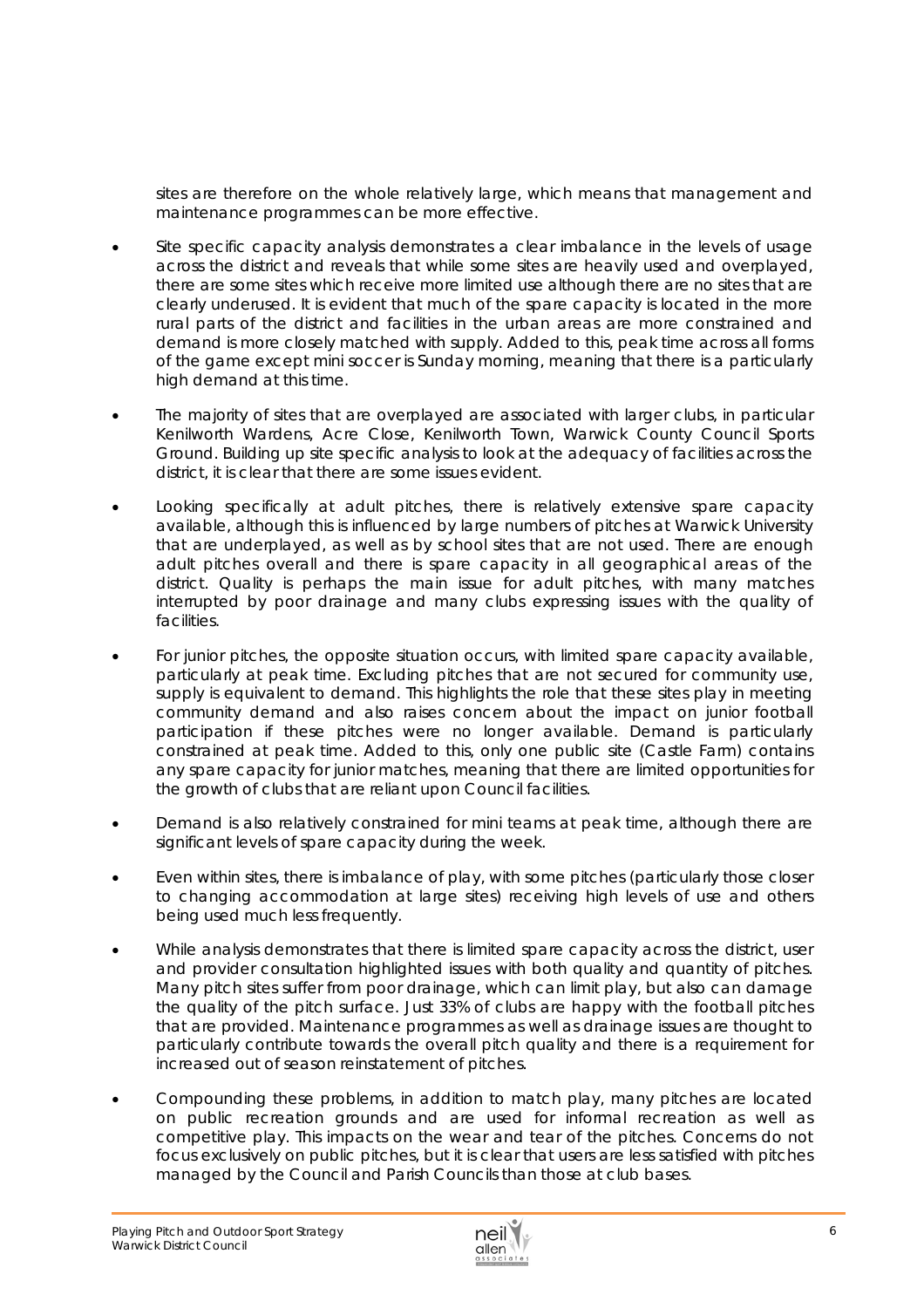- Looking to the future, the population of the District is ageing, and the propensity of residents to participate in football is likely to reduce as a consequence. While the District will see population growth of around 17% up to 2031 it is likely that growth in participation in football will be more limited due to the ageing population structure and will equate to circa 9%. This is still relatively significant growth and in addition to this, many clubs have aspirations to continue to grow the sport and plan to develop at least 22 new teams in the next five years.
- Population growth will itself cause significant changes to the number of teams (it is likely to generate 2.5 adult match equivalents, 11 junior match equivalents and 7.5 mini soccer match equivalents. While the existing stock of adult pitches will be able to accommodate additional play, it is likely that new provision will be required to meet junior and mini soccer needs (capacity equivalent to 6 pitches and 3 pitches respectively), unless sites currently operating unsecured community use access arrangements can be secured for long term access. Much of the growth is likely to take place in areas at or near capacity (Whitnash / Leamington / Warwick /Kenilworth).
- Added to this, simultaneous increases in participation, as well as the achievement of existing club development goals will mean that more pitches will become overused. This is particularly true of junior football, where there is already no spare capacity and it is in this age group where clubs have the greatest aspirations to increase participation (potential additional 9 match equivalents – 4- 5 pitches). Several large clubs also highlight the need for continued improvement of facilities to enable them to progress through the sporting pyramid.
- In addition to issues identified relating to grass pitches for competitive fixtures, 22 clubs believe there to be insufficient AGPS for training and have difficulty accessing such facilities. FA demand modelling suggests that there is a requirement for 6.5 3g AGPs however there are currently only two. AGPs meeting with FA standards are also able to sustain match play and offer an alternative to grass to accommodate competitive fixtures.

# **Cricket**

- Cricket is a popular sport in Warwick District and there is a strong network of proactive cricket clubs. Almost all clubs have aspirations to continue to grow. There is currently a total of 111 cricket teams across the district, 60% of which are adult cricket teams and the remainder predominantly junior male teams.
- There are 26 cricket pitches in total, ten of which are located on school sites. Five of the pitches on school sites are situated at Warwick School and for private use only. The remaining pitches are at schools that offer a degree of community use, but there is no use of these facilities by clubs currently. While Kenilworth Wardens CC and Leamington Cricket Club have two pitches, all of the remaining clubs have access to one pitch each.
- The quality of club based cricket facilities is high overall and this was confirmed through both club consultation and site visits. There are however some issues with drainage, particularly at sites in Kenilworth, and the quality of pitch surfaces is also a recurring theme. The quality of drainage at Kenilworth Wardens and Rowington CC in particular was highlighted as a concern.

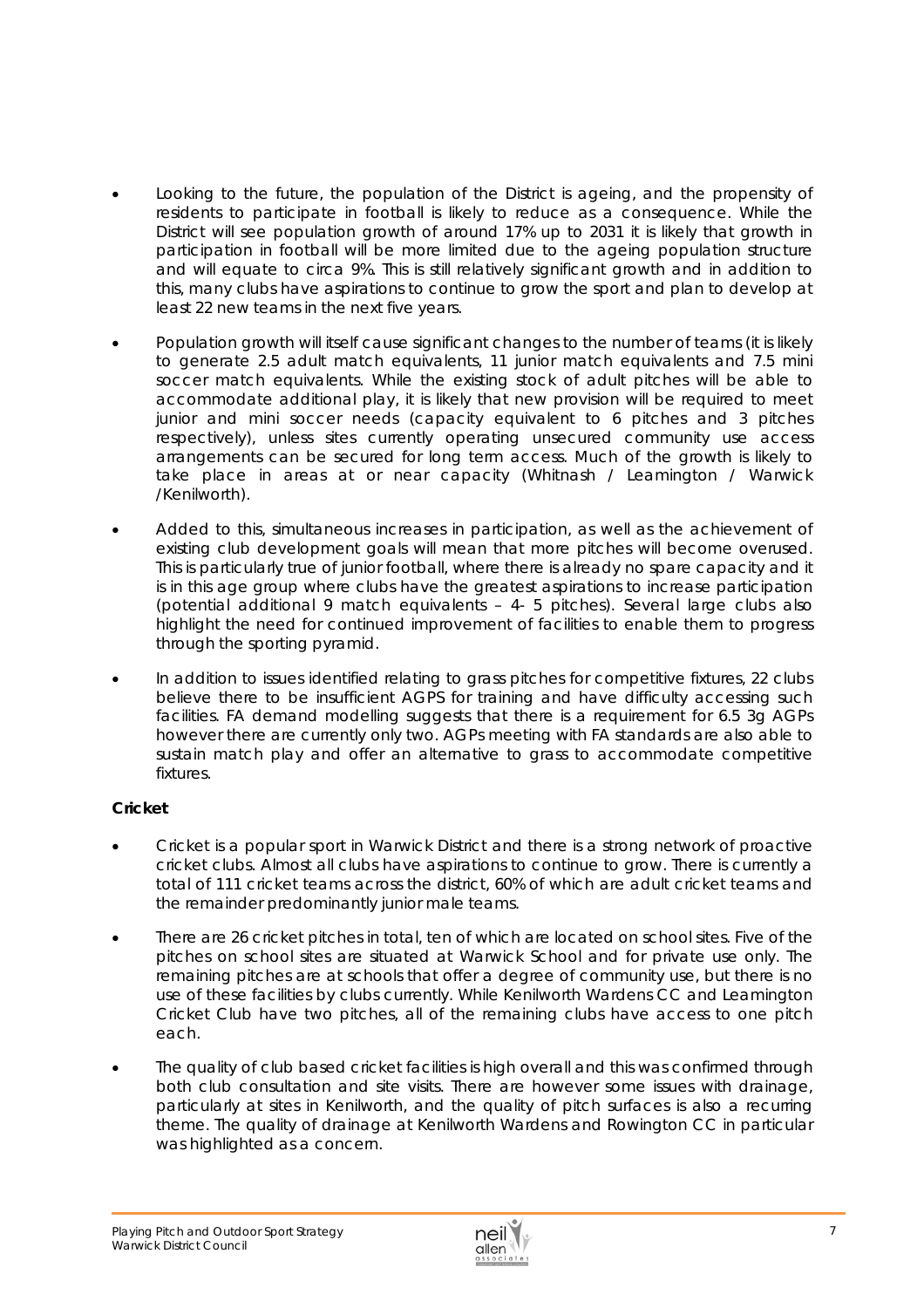- In contrast to the high quality of club based cricket pitches, facilities at school sites are considered to be of insufficient quality to sustain community use, with the exception of Warwick School, where facilities are high quality but are for private use only. There are no longer any public facilities available as a decision was taken to remove these from use due to the poor condition of the grounds available, and the lack of bookings meaning it was not sustainable to maintain.
- Reflecting the quality concerns identified, analysis of current site specific activity demonstrates very little use of the public facilities (ad hoc occasional use of one pitch with the other not used at all last season) and no community use of school facilities either. All cricket is therefore currently focused upon the cricket club bases. The poor quality of other facilities means that there is little potential role for these sites in community cricket without improvement or investment.
- Site specific modelling reveals that several clubs are currently operating at capacity, with Leamington Spa CC, Kenilworth Wardens CC, Kenilworth CC all being overplayed or played to the level that the site can sustain (assuming optimum levels of 5 adult matches / 7 junior matches per strip). Reflecting this, several clubs highlight challenges in accommodating their current levels of play, and this view is also shared by the ECB who believe that facilities are at or approaching capacity. The remaining cricket clubs have capacity to accommodate additional teams. Warwick CC are largely dependent upon the artificial wicket to continue to host junior activity, as there is little scope for further use of the grass wicket.
- Amalgamation of the site specific view to a district wide picture reveals therefore that there is significant theoretical capacity within the existing infrastructure for cricket (575 matches). This is however primarily located at school and public facilities, which are considered inappropriate for use by the majority of users. The capacity for further play at clubs is restricted, although most village clubs do have space for further play. Added to this picture, Leamington Khalsa CC are currently displaced, playing their home fixtures at Lighthorne Sports Club in Stratford upon Avon District – the club are from Leamington originally and are seeking to relocate back into the district both to increase the capacity of their site and also because they believe that the displaced location is inhibiting club growth. Calculations demonstrate that the number of wickets at this site is also insufficient to accommodate club demand (9 wickets compared to a requirement for a minimum of 13) and consequently the facility that the club use is also overplayed.
- Population growth will generate an additional 122 games by 2031, meaning that spare capacity will reduce further. If the requirements of Leamington Khalsa CC were to be accommodated within the existing facility infrastructure (currently 65 matches), this spare capacity would further reduce.
- Clubs have significant aspirations for future growth, although several indicate (and reflected in calculations) that a lack of facilities is inhibiting growth. Indeed all clubs that are currently at capacity would like to develop more teams, and in total, there is potential for 148 additional matches to be played if growth plans are achieved. When adding this to the potential impact of population growth (9 junior and 5 senior male teams up to 2031), it can be seen that spare capacity in the existing club base is very minimal and at this point there would be a reliance upon the use of existing public and school facilities which are currently not used due to the quality of facilities provided. While these facilities in theory have capacity, in practice they do not currently provide a realistic alternative or opportunity for clubs to use the facilities.

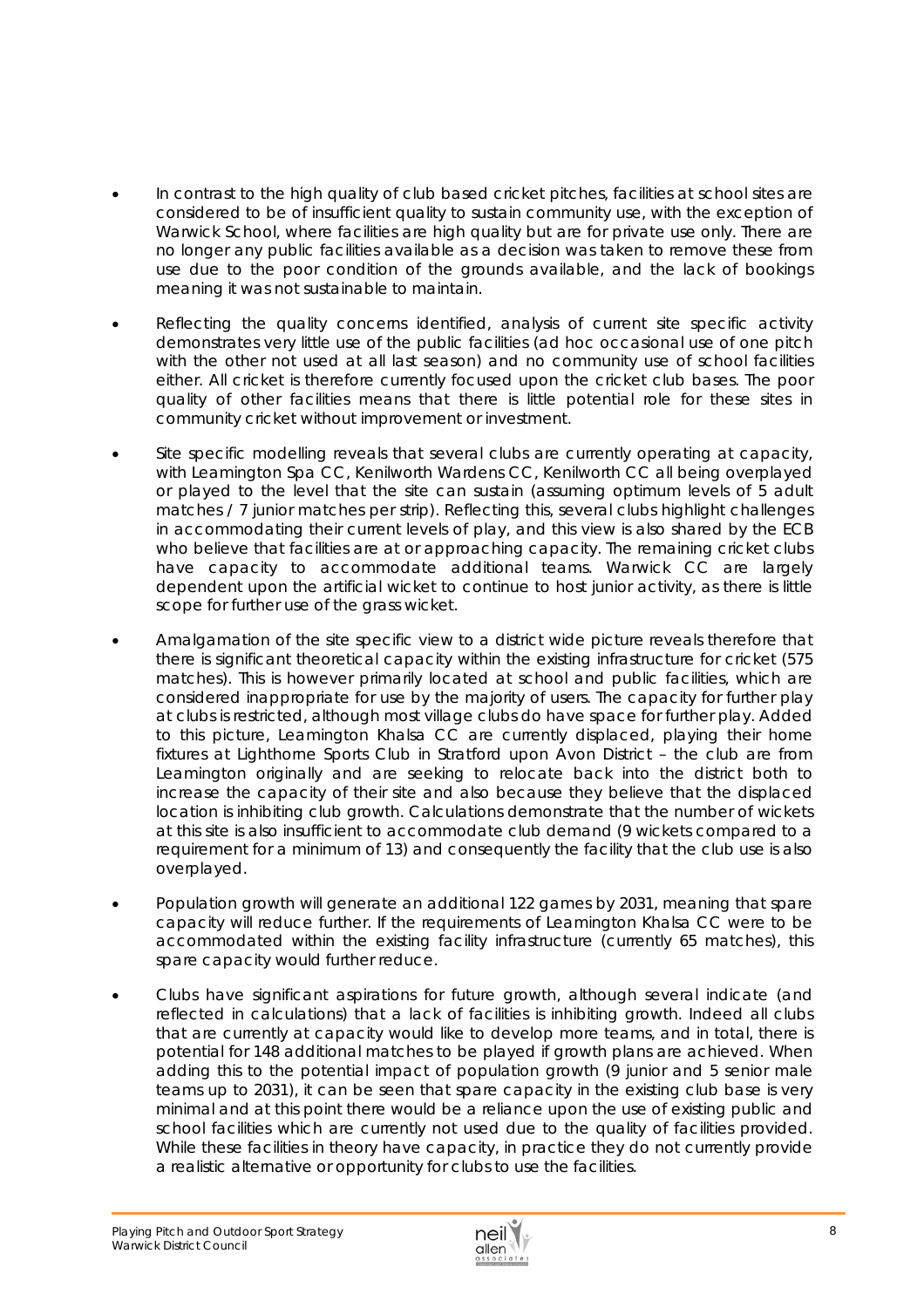Adding to pressures, there are several sites that do not include either an artificial wicket or training nets, or where a requirement for new or replacement facilities is identified. A lack of appropriate facilities for training is likely to place further pressures upon facilities for matches.

# *Rugby*

- Participation in rugby is strong in Warwick District and there are five clubs, as well as the University of Warwick. Most clubs offer the opportunity to make a full transition from midi rugby into adult rugby, and participation in schools is also relatively strong. Warwick School has several amongst the leading school teams in the country and most of the other schools participate in at least some rugby, meaning that there are strong foundations for growth.
- As a club based sport, the adequacy of facilities at a club specific level is perhaps the most important determinant of how well current facilities meet demand. Calculations and modelling reveal that at most sites, there is capacity both over the week and at peak time, even when taking into account the fact that the majority of rugby training takes place on the grass pitches at the club base. For both Warwickians and Leamington RUFC however, quality concerns (particularly drainage) relating to the pitches limit their capacity to sustain matches and as a result, supply is closely matched with demand. Recent RFU funding has however improved this situation to some degree. For Leamington RUFC, even with improvements to the quality of provision, supply and demand remains closely balanced and reinforcing this, the club highlight challenges with accessing appropriate facilities at peak times. There are also more minor quality issues at other sites that impact upon the capacity of the facility.
- Looking wider at provision across Warwick District as a whole, outside of the club bases, there is little use of other facilities, all of which are located at school sites, except for curricular use. The only exception to this is the pitches at North Leamington School, which are frequently used as overspill facilities for Leamington RUFC who as highlighted above, are operating at capacity at their club base. There is therefore capacity to accommodate additional demand outside of the club bases and most schools with rugby pitches would be willing to accommodate community use if this was required.
- Future population growth will have an impact upon the demand for rugby pitches, with an additional male team, up to 4 junior teams and 4 midi teams being generated by 2031 (4.5 match equivalents per week – one to two pitches). Added to this, the majority of the clubs have club development aspirations and are seeking to introduce new teams. Assuming that growth is spread, this can be accommodated within the existing club infrastructures except at Kenilworth and Leamington RUFC, where the limitations caused by quality will inhibit club growth aspirations and use of external facilities would be required.
- The RFU National Facility Strategy emphasises the importance of facilities, and recommends the use of an activity v facility continuum. This enables an evaluation of where club facilities are inhibiting participation and also provides guidance as to the type and extent of facilities that are required to support clubs of varying sizes and aspirations. This highlights the importance of sourcing appropriate facilities for rugby clubs. It is clear that at Leamington RUFC, the amount of activity currently taking place exceeds the overall capacity of the facilities. A similar situation also arises at Kenilworth.
- a lack of floodlighting at sites across the district is also exacerbating wear and tear on training pitches at all sites, with only Kenilworth having more than one floodlit pitch.

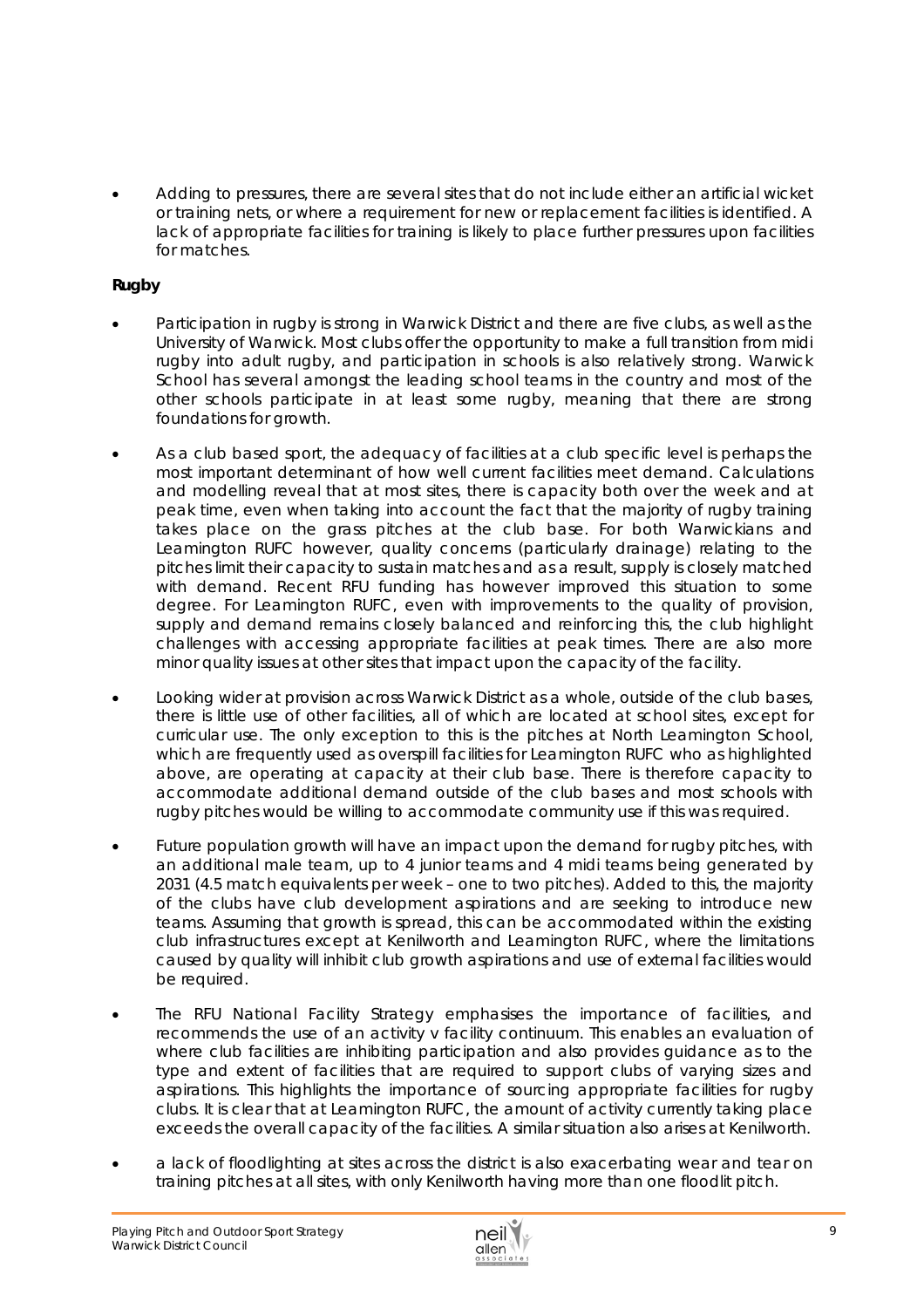Although there are no known issues with security of tenure, both Kenilworth RUFC and Trinity Guild RUFC will be potentially relocating to aid development aspirations in the district. The overall stock of facilities means that replacement facilities will be required. These replacements will also offer the opportunity to better tailor facilities to meet current and projected future demand.

# *Hockey*

- There are 7 AGPs in Warwick District of which 5 have a suitable surface for hockey. Warwick School has a double pitch facility whilst the remaining sites have one facility each.
- There are four hockey clubs in the district, with Leamington Spa Hockey Club and Warwick Hockey Club both having junior and senior sections, while Khalsa Hockey Club and Shipston Hockey Club focus upon senior teams. Khalsa Hockey Club are the highest performing team in the district, playing at national league level.
- The existing stock of facilities is ageing and there is a potential requirement to resurface several of the pitches over the strategy period. Despite this, clubs express relatively few concerns over the quality of provision, instead highlighting issues accessing facilities for matches and training. Only Khalsa Hockey Club highlight the need for particular improvements in the facility stock – they have aspirations to own and manage their own facility and have recently gained planning permission for a new site.
- Despite concerns about access to AGPs, analysis of use of the facilities at a peak time confirms that there are enough pitches overall to accommodate demand within Warwick District. More in depth analysis of the use of specific sites for hockey suggests that while Warwick School, North Leamington Spa High School and St Nicholas Park are valuable sites for hockey, the pitch at Aylesford School is less well used currently for matches. All sand based AGPs are currently used for hockey for training however.
- Reflecting the findings of the hockey specific usage analysis, the Sport England Facility Planning Model indicates that there are sufficient pitches overall across Warwick District, with almost no unmet demand, although pitches are used to capacity. Further work however indicates that there are not enough 3g pitches and a potential over supply of sand based facilities. While this is confirmed by the modelling of existing hockey usage to an extent, without the reconfiguration of hockey usage across the district, there are no pitches that are clearly surplus to hockey requirements currently, as all are used for training. At least 4 sand based hockey surfaces will be required to satisfy demand for hockey by 2022 and if clubs are to have their own facilities, at least 5 facilities would be required.
- While Khalsa Hockey Club are seeking their own new facility, modelling suggests that there is little justification for the provision of a new pitch from a purely supply and demand perspective, although there are clear club development arguments to support this requirement.
- The significant population growth that is projected to occur will have minimal impact on the demand for hockey although up to 5 teams may be created up to 2031. While this additional participation could be accommodated within the existing sand based infrastructure, the spatial distribution of growth may mean that increased demand would be higher in Warwick and Leamington. Most of the unused sand based pitch space is currently in Warwick District, however provision is more limited in Leamington

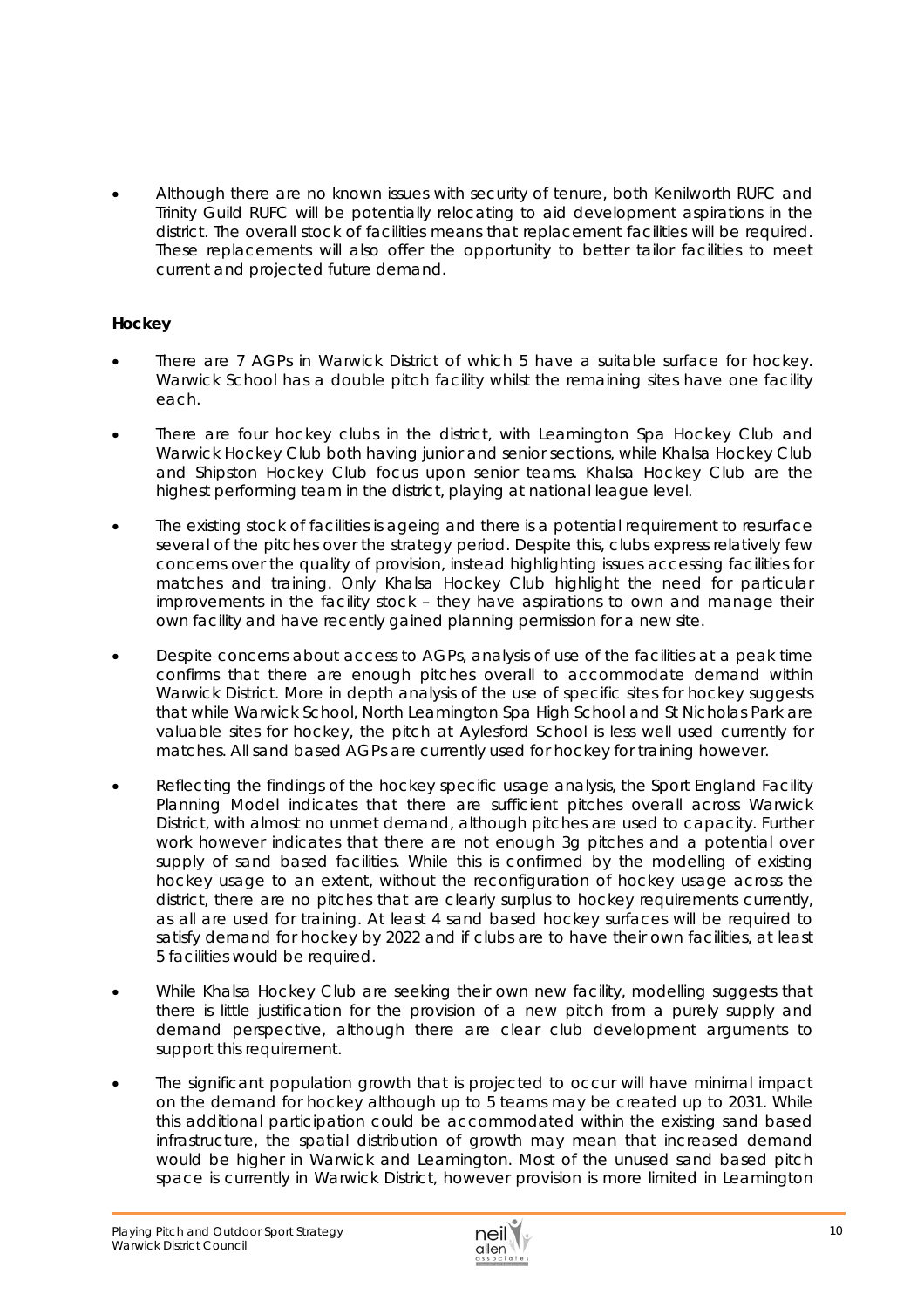Spa and linked with the growth in the club, the existing infrastructure is likely to be tightly matched with demand.

 While population growth alone will have limited impact, schemes designed to increase participation in hockey may generate demand for further facilities in the longer term. In addition, both Leamington Hockey Club and Khalsa Hockey Club have significant aspirations for growth.

## **Bowls**

- All bowling greens in Warwick District are flat green bowls
- In quantitative terms, there are no supply and demand models for bowling greens and it is therefore not appropriate to assess demand by applying the methodology used by other sports. For indicative purposes however it is possible to compare provision with the historic Sports Council standard. This standard advocates 10 greens per 60,000 people *(Planning for Sport 1970)* and therefore gives a requirement of circa 24 greens across Warwick District based upon a population of 144,500. Current provision of 11 greens means that provision falls below this standard.
- Despite quantity standards suggesting that there is a requirement for additional greens, analysis of capacity of existing clubs suggests that while greens are well used and all clubs have a strong membership base, all clubs have capacity for additional members, and there is scope to accommodate additional teams on all greens.
- The quality of existing bowling greens is excellent and the five greens at Victoria Park are of international standard, having hosted national ladies competitions as well as county championships for several years, it is now the home of Bowls England hosting the male national championships from 2014 and also plays host to international matches. Other club based facilities are also of good quality and few areas for improvement were identified. There are plans in place to invest further in the quality of facilities at Victoria Park to ensure that the high standards are maintained but in general, all clubs are happy with the quality of facilities currently and the challenge therefore will be to maintain these levels. The existing high (and potential higher) levels of use that the bowling greens are required to sustain however means that the quality of facilities is important.
- The quality of facilities is also important if participation is to increase further. Although current participation is high, there is no evidence of increasing membership in clubs in recent years and there is limited latent demand (235 people) and very few junior members. In contrast to pitch sports however, the ageing population of the district is likely to generate higher numbers of participants in future years as market segmentation demonstrates that it is the older age groups who have a higher propensity to participate in bowls in Warwick. Added to this, the profile of bowls in the area is likely to increase, particularly due to the relocation of Bowls England to Leamington Spa, as well as the prominence the hosting the national championships will bring to the sport. While it is likely that increases in the proportion of residents playing bowls can be absorbed within the current stock of facilities, significant increases in participation may require the creation of additional facilities.

## **Tennis**

 Tennis offers a significant opportunity to increase overall participation in sport and physical activity in the district – the sport has a wider participation base than any other

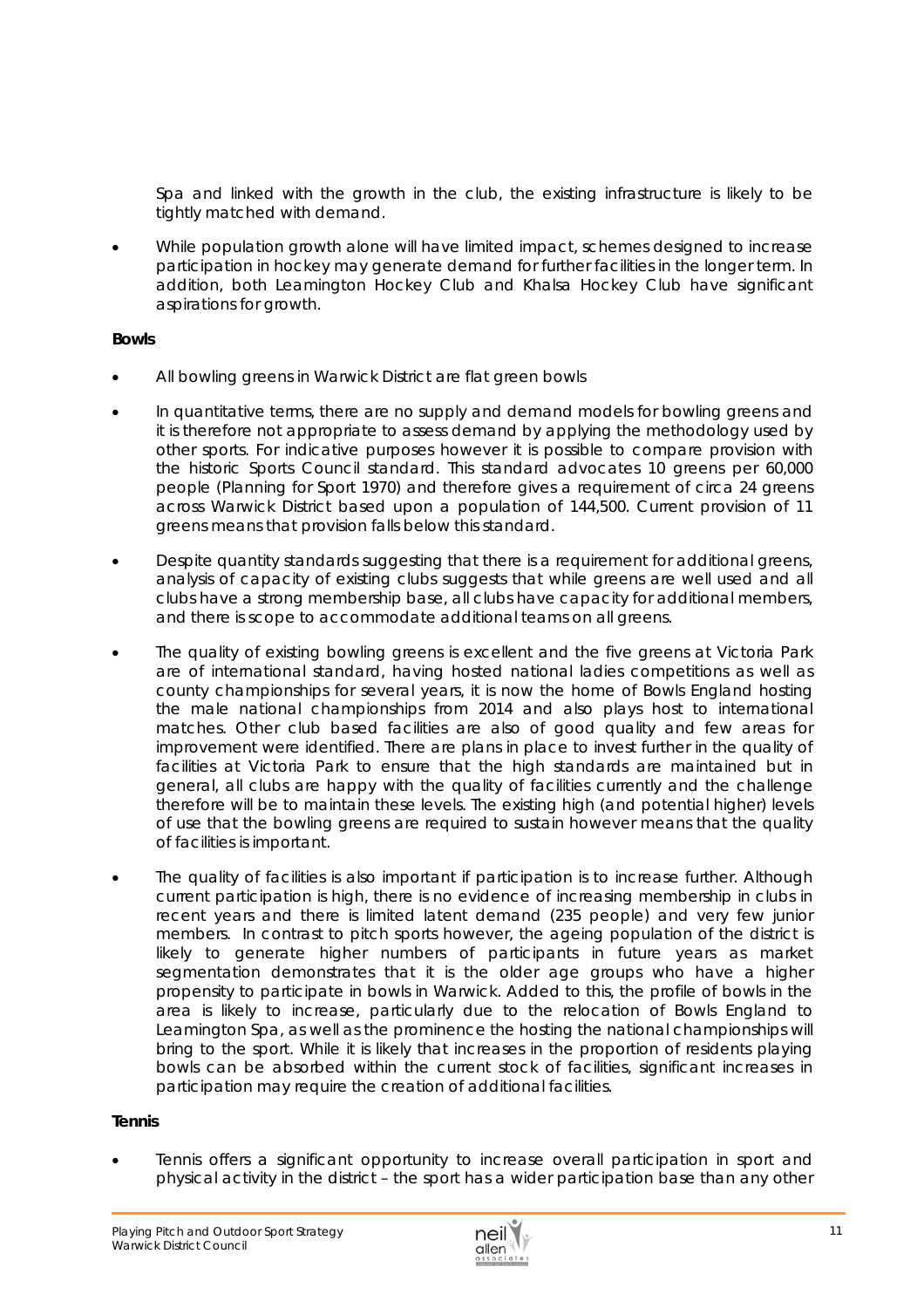outdoor sport and the Active People Survey indicates that there is significant latent demand at present, with more people wanting to play tennis than currently play.

- The current stock of tennis courts is diverse, with both club bases and public free to access facilities located in each of the main settlements in the district. In addition, there are numerous tennis courts at school sites that are not accessible to the public currently. Just over 50% of courts accessible to the community are floodlit.
- There are nine tennis clubs in Warwick District. There are over 2000 members of these clubs, suggesting that participation in tennis is high. This is also supported by an active network of school club links and there are strong foundations for participation in tennis within schools in Warwick. Use of the free to access facilities is not monitored. LTA research however indicates that on average 65% of those playing during the summer will use public facilities, while 50% playing all year round will choose to play at community sites rather than as part of a club.
- The quality of tennis courts is good, and club based facilities are of noticeably higher quality than public and school facilities. Key issues at club sites focus upon changing provision and pavilions as well as the surface of courts, while the surface of courts is a greater issue at other sites.
- Analysis of the adequacy of provision using indicative court capacity calculations suggests that current provision is sufficient to meet demand, although if latent demand was realised, demand would be closely balanced with, and perhaps exceed, supply. In this event, access to school facilities would become essential.
- Reflecting this, all responding clubs indicate that they have capacity for additional members and calculations support this. Only two clubs (Leamington Spa Lawn Tennis and Squash Club and Warwick Boat House Tennis Club) are close to capacity for the number of courts that they have. The facilities at St Nicholas Park are located in close proximity to the courts at Warwick Boat House Club
- If latent demand was realised, future population growth added to this may mean that existing provision is insufficient. Without significant increases in participation however, there remain opportunities within the current stock of tennis courts to promote tennis development.
- Levels of activity at none club sites are not monitored but anecdotal evidence suggests that there is scope to increase the use of these facilities, particularly taking into account the current balance of usage between club and community facilities (80% club, when research would usually see this nearer 50%. Reflecting this, some clubs indicate that they believe demand for social (none club based) tennis is growing, meaning that there may be greater levels of use of these facilities in future years.
- There is however clear latent demand and potential to grow participation in tennis, supported by Active People surveys and Market segmentation. Targeted development programmes, potentially structured around public facilities could help to both increase the usage of these sites, and at the same time to channel new participants into clubs.

## *Specific Location of Growth*

As set out in the summary above, the assessment report takes into account both the current and projected need for playing pitch and outdoor sports facilities. Future participation is projected by using Team Generation Rates (TGRS) (for pitch sports) while for tennis and bowls

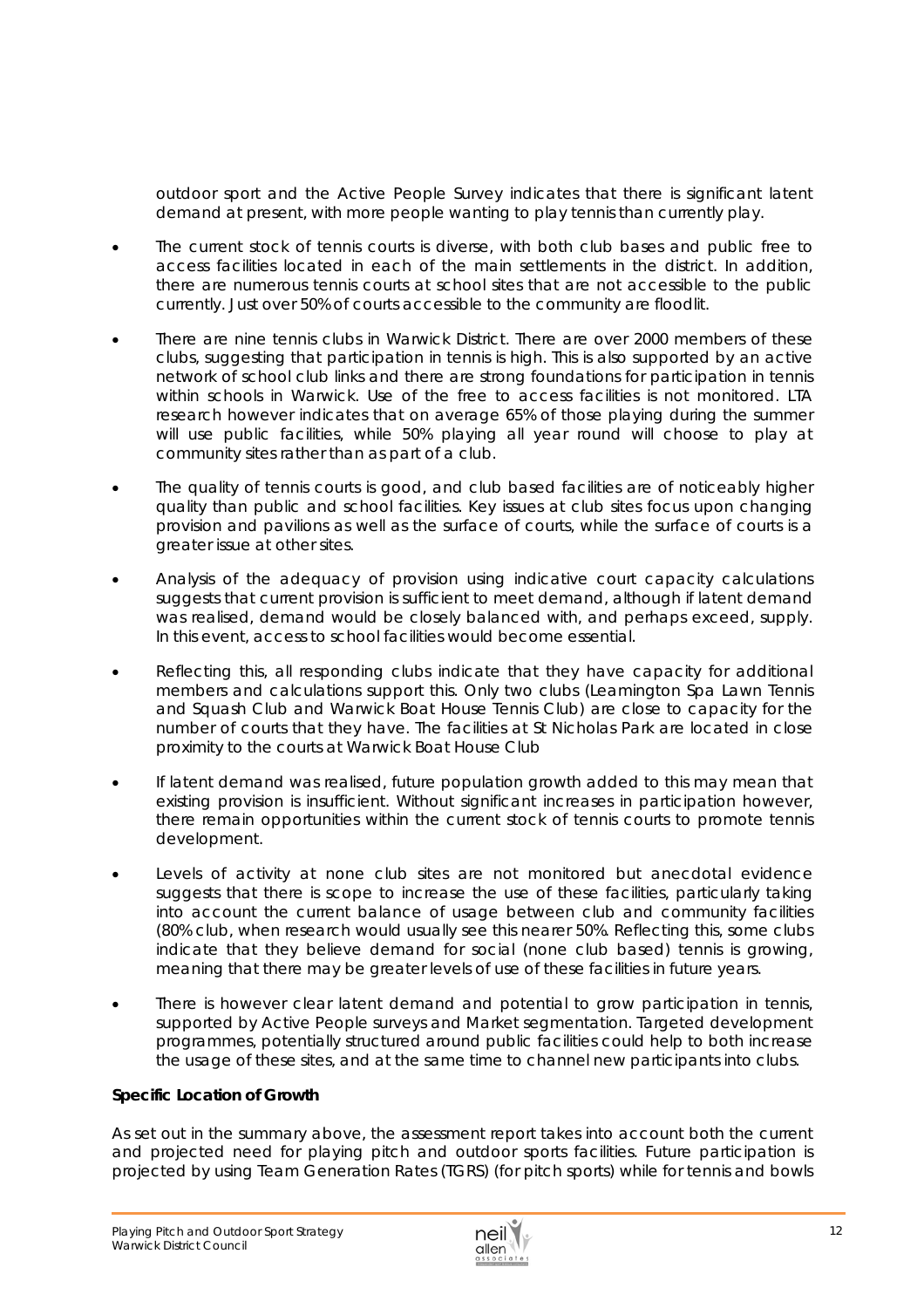current participation can be used to predict the amount of additional players that population growth will produce.

Analysis indicates that population growth will have the following impact;

- For football an increase of 5 senior teams (2.5 match equivalents) 22 junior teams (11 match equivalents and 15 mini teams (7.5 match equivalents).
- For cricket, demand will increase by circa 50 adult home games (5 teams) and 72 junior matches (10 teams).
- For rugby, participation increases are likely to equate to circa 5 adult teams and 4 midi teams.
- Five additional hockey teams will be created.
- The number of people playing bowls will increase by 307.
- Tennis players will increase by 476 people.

With regards the adequacy of provision, taking into account the projected growth that will arise through participation increases, it is suggested that:

- For football new provision will be required to accommodate youth, 9v9 and mini play. The demand is equivalent to at least 6 junior pitches and 3 mini pitches (or equivalent in terms of capacity. Significant participation growth may see increases equivalent to an additional 9 match equivalents (5 – 6 pitches).
- For cricket clubs in the areas most closely impacted by population growth are already approaching capacity. Without improvements to the quality of overspill (school facilities), new cricket pitches associated with the large clubs will be required.
- Rugby clubs in Leamington and Warwick will struggle to accommodate the anticipated growth without improvements to the facility stock and new pitches.
- There would remain sufficient sand based AGPs for hockey to accommodate current and projected future demand although ongoing investment into these facilities will be required to ensure that facilities are fit for purpose.
- Future population growth is likely to support the sustainable development and growth of existing bowling clubs, although new provision may be required in in the event of significant increases in participation.
- There is scope to increase the use of existing tennis courts and population growth is therefore unlikely to require any further provision unless there are significant increases in participation.

The Warwick District Local Plan allocates several large key sites for housing. The focus of new dwellings on these sites will generate a concentration of pitch needs. The demand generated by each individual development is summarised below. It indicates that the majority of additional growth will be focused on the large housing development sites. The location of these primarily in the Warwick, Leamington and Kenilworth areas means that participation growth will be particularly focused in these areas and that this will be where the greatest impact on demand for sports facilities will be felt.

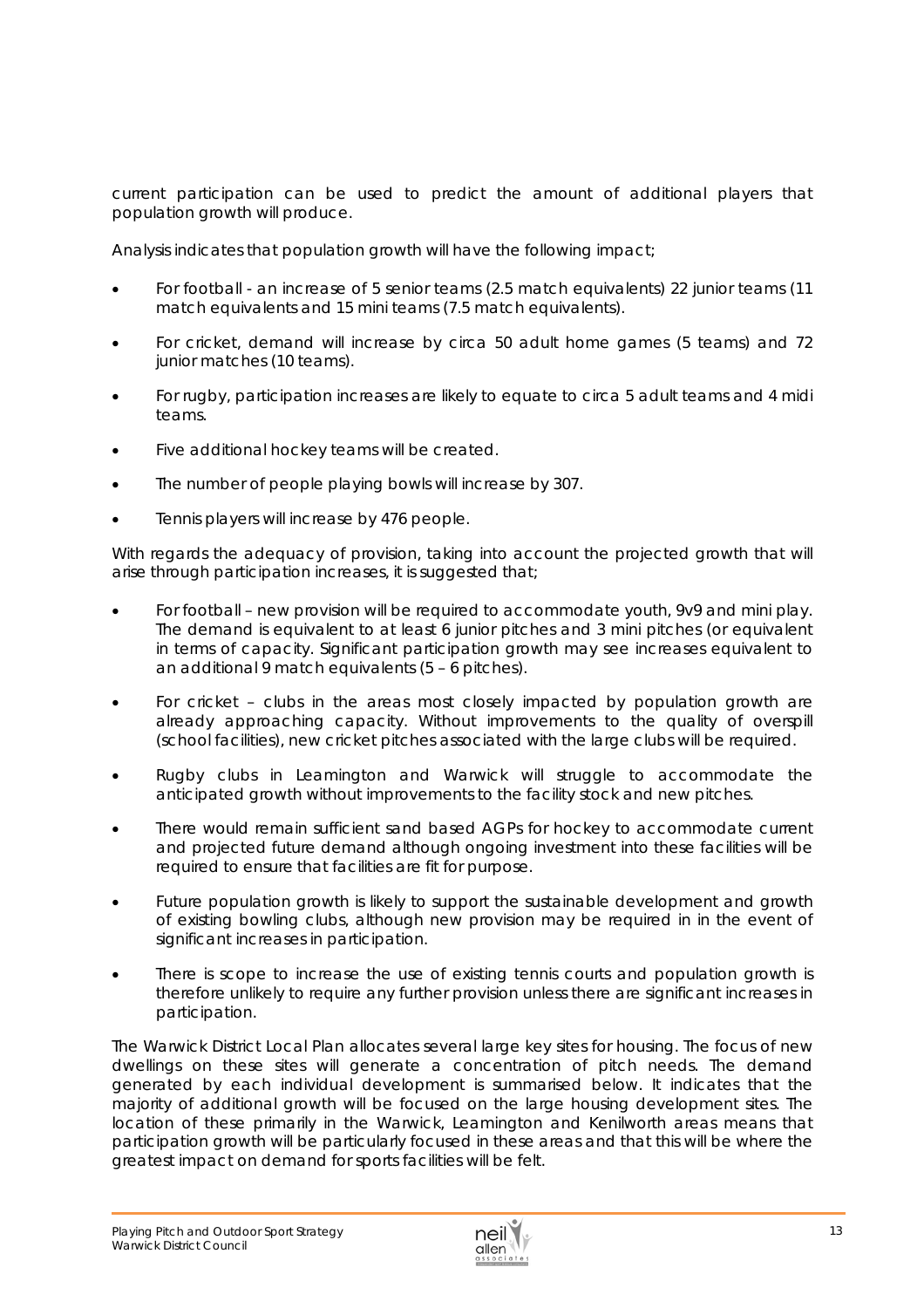| Development                                                          | <b>Dwellings</b> | <b>Impact Football</b>                                                          | Impact<br><b>Cricket</b>                                  | Impact<br><b>Rugby</b> | Impact<br><b>Hockey</b> |
|----------------------------------------------------------------------|------------------|---------------------------------------------------------------------------------|-----------------------------------------------------------|------------------------|-------------------------|
| Land to West of<br>Europa Way                                        | 1300             | Just over 1 adult<br>team, 2 youth male<br>teams and 1 - 2 mini<br>soccer teams | 1 senior<br>cricket team,<br>1 youth<br>cricket team      | No full<br>teams       | 1 junior<br>hockey team |
| Land South of<br>Harbury Lane, inc.<br>Former Sewage<br><b>Works</b> | 1720             | 2 adult teams, 3 youth<br>male teams and 2<br>mini soccer teams                 | 2 senior<br>cricket<br>teams, 2<br>youth cricket<br>teams | No full<br>teams       | 1 junior<br>hockey team |
| Whitnash East                                                        | 300              | 1 youth boys team                                                               | No full teams                                             | No full<br>teams       | No full teams           |
| Red House Farm<br>250<br>No full teams                               |                  |                                                                                 | No full teams                                             | No full<br>teams       | No full teams           |
| Thickthorn                                                           | 760              | 1 youth football, 1<br>adult football, 1 mini<br>football                       | 1 senior<br>cricket team,<br>1 youth<br>cricket team      | No full<br>teams       | No full teams           |
| Kenilworth School<br><b>Sites</b>                                    | 380              | 1 youth boys team, 1<br>mini soccer team                                        | No full teams                                             | No full<br>teams       | No full teams           |

# **Table 2.1 – Demand Generated by Individual Housing Developments**

## *Supply and Demand - Summary*

In short, across Warwick, to meet with both current and projected future need, there are some issues with the existing stock of facilities that need to be addressed. These include;

#### **Football**

- The pressures on the existing stock of junior and 9v9 football pitches, which is exacerbated by the use of pitches at unsecured school sites.
- Spare capacity for football is particularly limited at peak time and at the sites of large clubs and Council Facilities
- Exacerbating this, poor quality facilities (particularly drainage and pitch surface) impact upon the ability of the pitch stock to meet demand (reducing capacity) and affect user perceptions of provision.
- There is a requirement for additional capacity to meet demand from junior and mini teams arising as a result of population growth as well as to facilitate increases in participation. This equates to at least 5 junior pitches and 3 mini pitches (and more if participation increases are generated)
- There is a strong network of clubs and many clubs have aspirations to manage and improve their own facilities and create / improve their own venues to comply with league requirements, meet aspirations for progression through the football pyramid and increase capacity of their facilities.

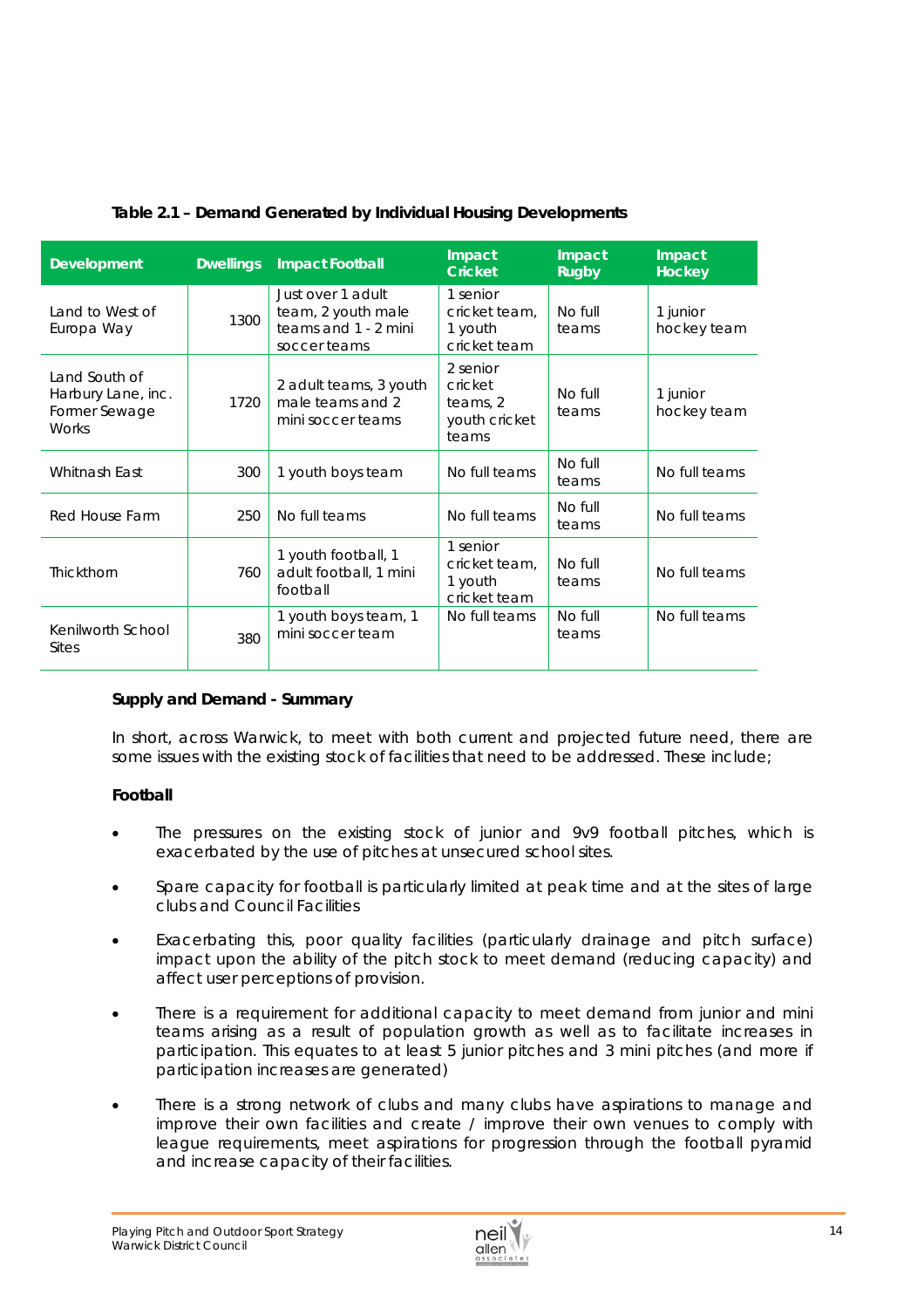# **Cricket**

- A lack of facilities is beginning to restrict club and cricket development several clubs are at or approaching capacity. There is therefore limited scope to grow the sport of cricket within the existing infrastructure. Leamington Khalsa CC are displaced and looking to relocate back into Warwick District. Khalsa Hockey Club have recently secured planning permission which provides for the creation of a new cricket site within Warwick as well as a hockey pitch on the same site
- School venues are of poor quality and as a result, these sites have a limited role for community cricket in their current condition. The requirement for additional pitches may however see an increased.
- Quality issues, in particular drainage, as well as a lack of training facilities are further impacting upon pitch capacity and the growth of cricket.

# **Rugby**

- Several clubs are at or approaching capacity. The activities of Leamington RUFC are particularly high given the facilities that they have available and Kenilworth RUFC are also at capacity.
- Quality issues, in particular drainage, are currently impacting upon the capacity of pitches. The clubs with drainage issues are the same clubs that have limited scope to accommodate additional play.
- There is limited community use of rugby pitches outside of club bases, largely due to the traditional focus of rugby clubs on the club base. School sites may however provide an opportunity to increase participation in the sport.
- Training on grass pitches has a significant impact on the capacity of pitches and all clubs in the district use grass pitches to train. Pitches used for training need to be floodlit to enable use on a dark evening – as no clubs in Warwick District have more than one floodlit pitch, wear and tear is focused on the one pitch, which has a further impact on quality.
- Both Trinity Guild RUFC and Kenilworth RUFC are currently seeking relocations with a view to investing resulting capital to improve the facilities that they have available. These relocations are also likely to be necessary in order to fulfil the vision of the Warwick District Local Plan
- Population growth will see further increases in demand for rugby and it is likely that clubs located in close proximity to high growth areas will have insufficient pitches based on current levels of provision.

# **Hockey**

- The five sand based pitches that are currently located within the District in quantity terms are able to accommodate existing demand, as well as demand generated by potential population growth (5 teams). Leamington Spa HC are however already approaching capacity at their site (North Leamington School).
- Leamington Khalsa HC, who play in the national league, are seeking a new higher quality AGP which they believe is required for the standard of hockey that is played at

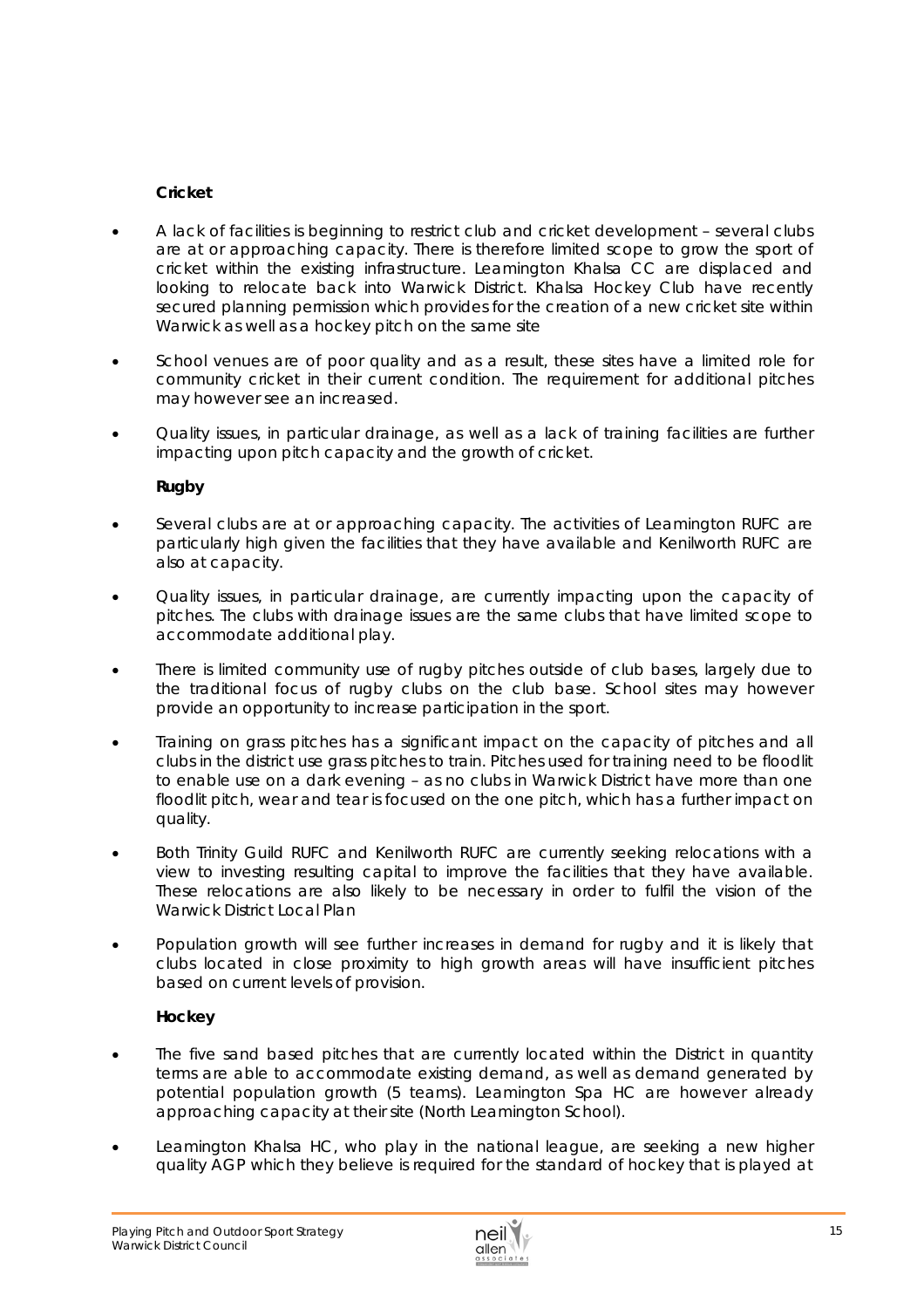the club. They have recently secured planning permission for the creation of a new site, linked with the new facility to be provided potentially for Khalsa Cricket Club.

 The quality of pitches is average, but carpets are ageing and replacement will be required at several sites in the new future to ensure that surfaces remain fit for purpose.

#### **Tennis**

- 80% of tennis activity takes place at club bases. There is capacity to accommodate additional players in all but two clubs and over 1000 further members could be accommodated across the district. Notably, both Kenilworth LTC and Warwick Boat Club are at or approaching capacity and these clubs are located in close proximity to areas of growth. Further provision may be necessary at these sites.
- There is significant latent demand for tennis, particularly for community based / pay and play activity. Public facilities are currently of poorer quality than club sites.
- There is scope to increase the use of existing facilities, but while existing facilities can accommodate all demand, if latent demand is realised, access to further facilities is likely to be required, particularly taking into account the impact of population growth.

#### **Bowls**

- There is capacity at existing clubs and therefore an opportunity to continue to grow the sport of bowls.
- The age profile of bowls players is different from other sports in that it is predominantly residents aged 60 and above that take part. The ageing population will see a higher proportion of residents in groups most likely to take part in future years – 27% compared to 22% now, meaning that demand is likely to grow. Population growth is likely to further exacerbate the existing demand and club membership could increase to almost 100 players per green on average, meaning that facilities will be constrained.
- The as yet unknown impact of the relocation of Bowls England to Leamington Spa may provide opportunities to increase participation in bowls and to raise the profile of the sport in the district – it will be necessary to ensure that any resulting increases in participation can be accommodated.

The needs and evidence therefore suggests that there is a need for some *additional provision to meet current needs and also some facilities require improvements if they are to remain sustainable.* 

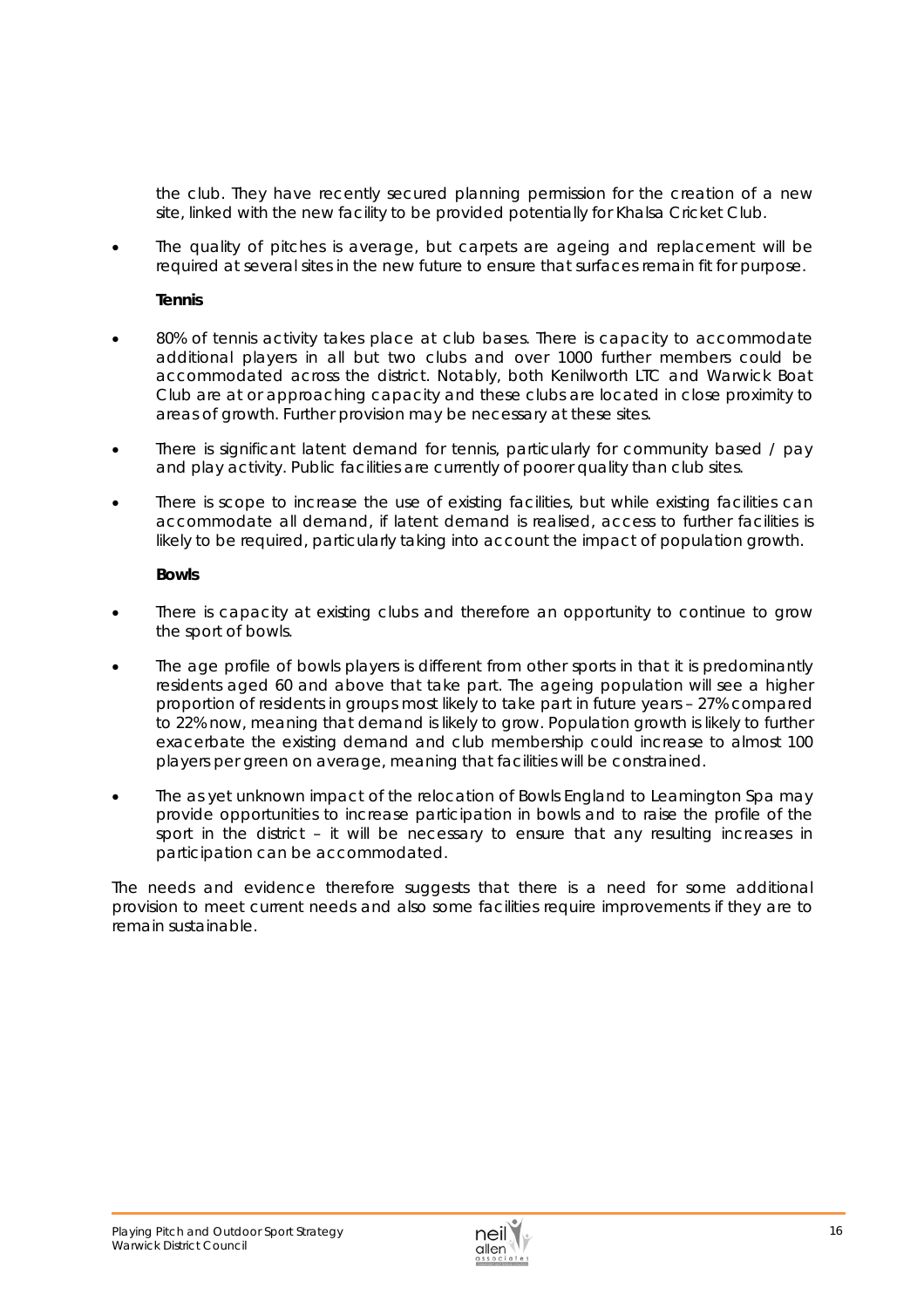# **3. Strategic Priorities**

This strategy seeks to deliver an infrastructure of outdoor sports facilities which provides broad health and activity opportunities for all residents across the district and provides facilities that are fit for purpose. Whilst the Council is a key provider, it is not the only provider and partnership working with others, particularly clubs and the education sector will be increasingly important both to protect and enhance current access levels and to deliver future needs.

This strategy will therefore seek to provide;

- Sufficient facilities for all pitch and court sport participants
- Modern facilities that are fit for purpose
- Sustainable provision models

By ensuring that;

- Valuable facilities are protected
- There are enough facilities in the right places to meet current and projected demand
- Facilities are of appropriate quality to meet need.

Reflecting this, the strategy is based on the following principles;

- **Focus will be placed on maximising resources** the strategy will seek to maximise the capacity and function of facilities and to ensure that provision is adapted to meet with future requirements.
- **The strategy will seek to build relationships between sports through the creation of sporting hubs and multi-sport sites** – recognising the benefits and long term sustainability of sites providing for multiple sports, the strategy will promote the colocation of facilities and links between clubs, as well as build relationships between clubs and schools.
- **Sustainability of provision is central to the success of playing fields in the District** all recommendations seek to deliver new and improved facilities in a sustainable manner, focusing on large sites that are efficient and effective to maintain, maximising the capacity of sites, supporting well established clubs and promoting good practice.
- **Quality of facilities is as important as the amount of provision** the strategy seeks to ensure that Warwick District contains the right amount of facilities, of the right quality and in the right place. While it promotes protection of current provision, it recognises the need to improve the quality of existing facilities and the subsequent investment required.
- **Investment will focus upon interventions that will have the greatest impact** the strategy seeks to prioritise investment into sites where the highest impact will be felt and where high numbers of users will benefit. It will seek to increase participation in sport and activity in terms of both numbers and standards.

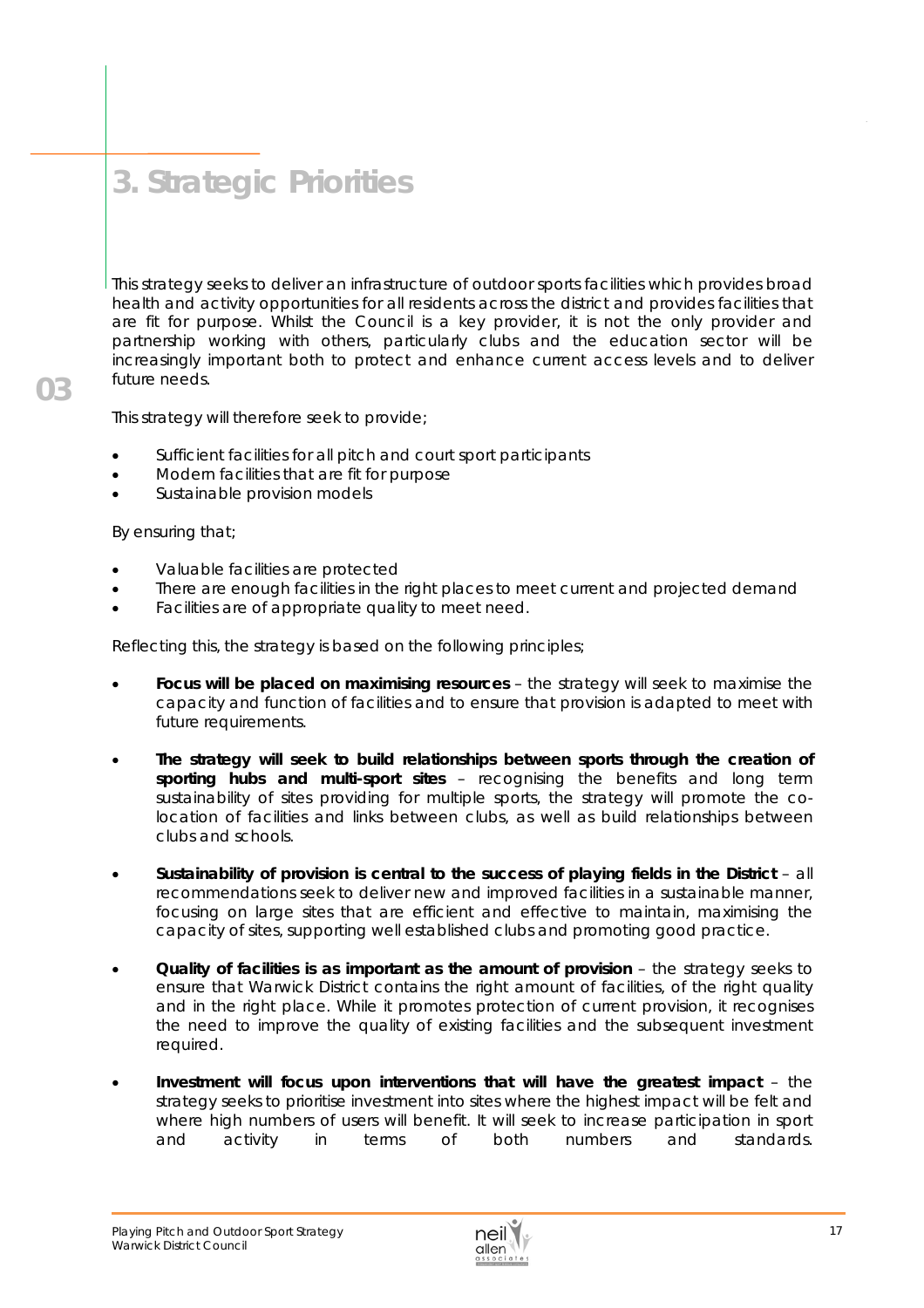Based on the needs and evidence set out, the strategic objectives for playing pitches and outdoor sports facilities across Warwick District are therefore set out below. These objectives are set out under the following headings:

- Key Overarching objectives
- Football objectives
- Cricket objectives
- Rugby objectives
- Hockey objectives
- Tennis objectives
- Bowling Green objectives

Section 4 draws upon the objectives and sets out the recommendations for each sport and the justification for these recommendations. It also outlines the strategic site specific priorities and the justification for these priorities. Local priorities (issues that need to be addressed but are not considered to be of strategic priority) are also highlighted.

# **Objectives**

## *Key Overarching Objectives*

For all sports, Warwick District Council and Partners will seek to;

- Safeguard all existing playing pitches and outdoor sports facilities in line with Paragraph 74 of the National Planning Policy Framework, irrespective of ownership and the degree of access and use. This strategy will clearly define any pitches that are not required to meet current or projected future needs.
- Maximise the role that school facilities play in the provision of community facilities through strong partnership working.
- Ensure that the most efficient use is made of available space within existing and new playing field sites.
- Ensure that new developments contribute towards playing pitch and outdoor sports provision in the district.
- Ensure that the quality of facilities provided is appropriate to the level and standard of play that is sustained and that it promotes participation in pitch and outdoor sport.
- Ensure that pitches / outdoor sports facilities are accompanied by appropriate ancillary facilities (e.g. sports lighting and changing provision).
- Ensure that all pitches / outdoor sports facilities are maintained using maintenance regimes appropriate for the level of use that they sustain and the activities that are undertaken to ensure the long term future of the pitch stock.
- Support clubs in the management and development of facilities.

Building on the overarching strategic objectives, the following sport specific objectives set out the framework into which the site specific priorities for each sport will fit. They take into account the specific issues raised for each sport as well as the evidence collated.

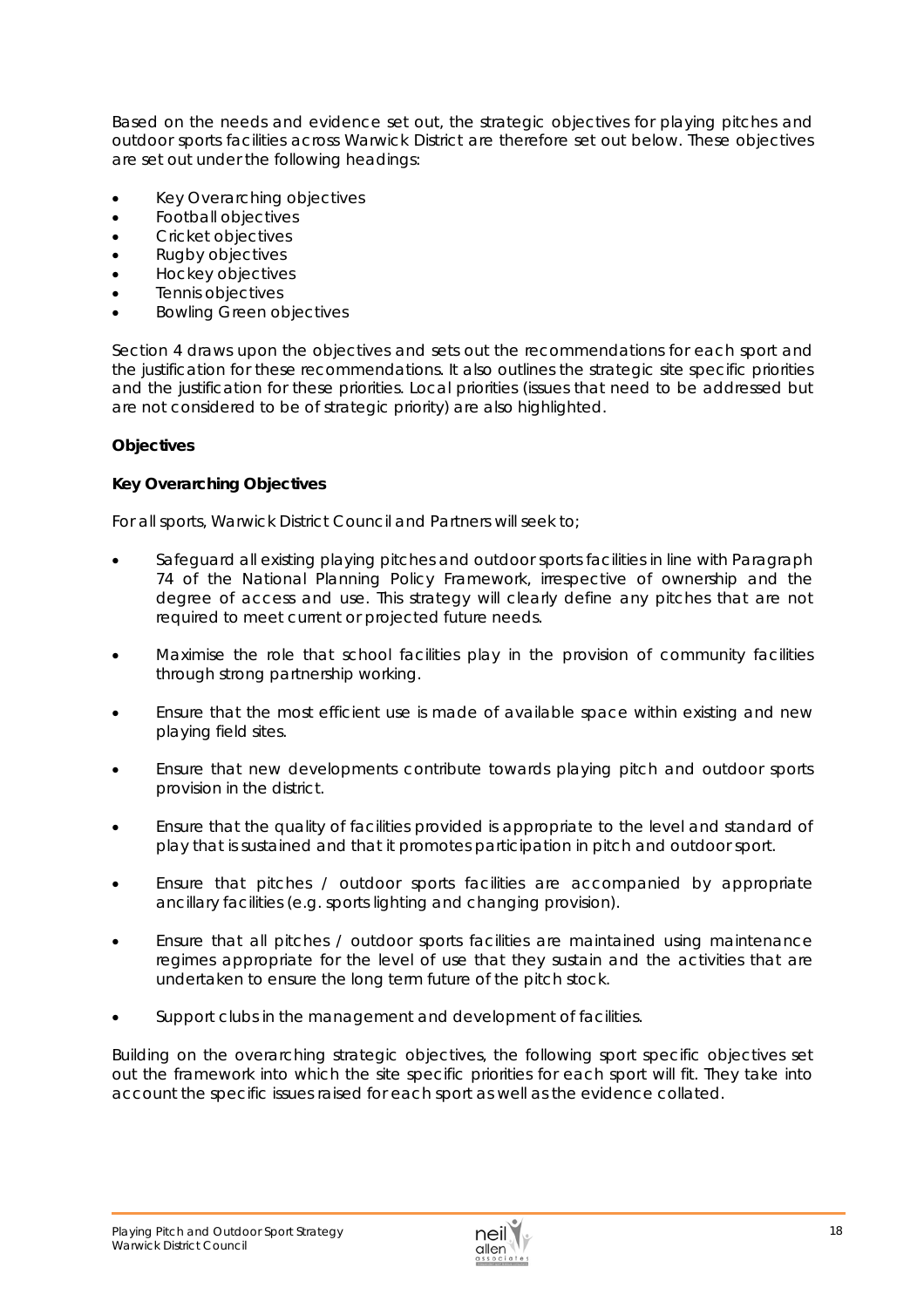# **Football**

- F1: The current level of provision is to be maintained and protected. Improvements to the overall pitch stock will be supported (including relocation of pitches where they are replaced) and multi pitch sites may be created at the expense of single pitches. The strategy recommendations seek to focus on the delivery of a network of important strategic sites.
- F2: The identified pressures on junior and mini pitches (and future shortfalls in pitch provision) will be alleviated through the provision of 3g pitches to be used for both matches and training. As a preference, these will be located at sites that are of strategic significance for football in the district
- F3: Secured community access will be sought at school sites containing two or more football pitches and offering significant potential, or where sites are currently important in meeting the needs of local football clubs. This will help address capacity issues as well as maximise the use of existing resources and ensure a strategic reserve exists.
- F4: Qualitative improvements will focus on multi pitch sites and those particularly important in sustaining football in the area. This will include ensuring that they have effective drainage and appropriate pitch surface.
- F5: The strategy will support the requirements of clubs progressing through the football pyramid

## **Cricket**

- C1: The current level of provision is to be maintained and protected
- C2: A new pitch will be required to address existing deficiencies and increases in capacity will also be needed to ensure that the pitch stock can accommodate participation increases and projected population growth. This will be created either through the improvement of pitches on school sites if opportunities arise, or through the creation of satellite sites for existing clubs. Any new or improved facilities will be created in conjunction with existing clubs
- C3: Pitch quality improvements will focus on ensuring that all cricket pitches are of a quality suitable for the standard of play that is undertaken and that grounds meet with league regulations. They should include full changing and ancillary facilities
- C4: Improvements will seek to ensure that all clubs have at least one artificial wicket and access to appropriate training nets.

# **Rugby**

- R1: The current level of provision is to be maintained and protected. Improvements to the overall pitch stock will be supported (including relocation of pitches where they are replaced)
- R2: New pitches required to address existing capacity issues as well as projected participation increases arising from population growth will be created either through the extension and / or relocation of existing club sites, the improvement of facilities on school sites or through the creation of satellite sites for existing clubs and in conjunction with existing clubs

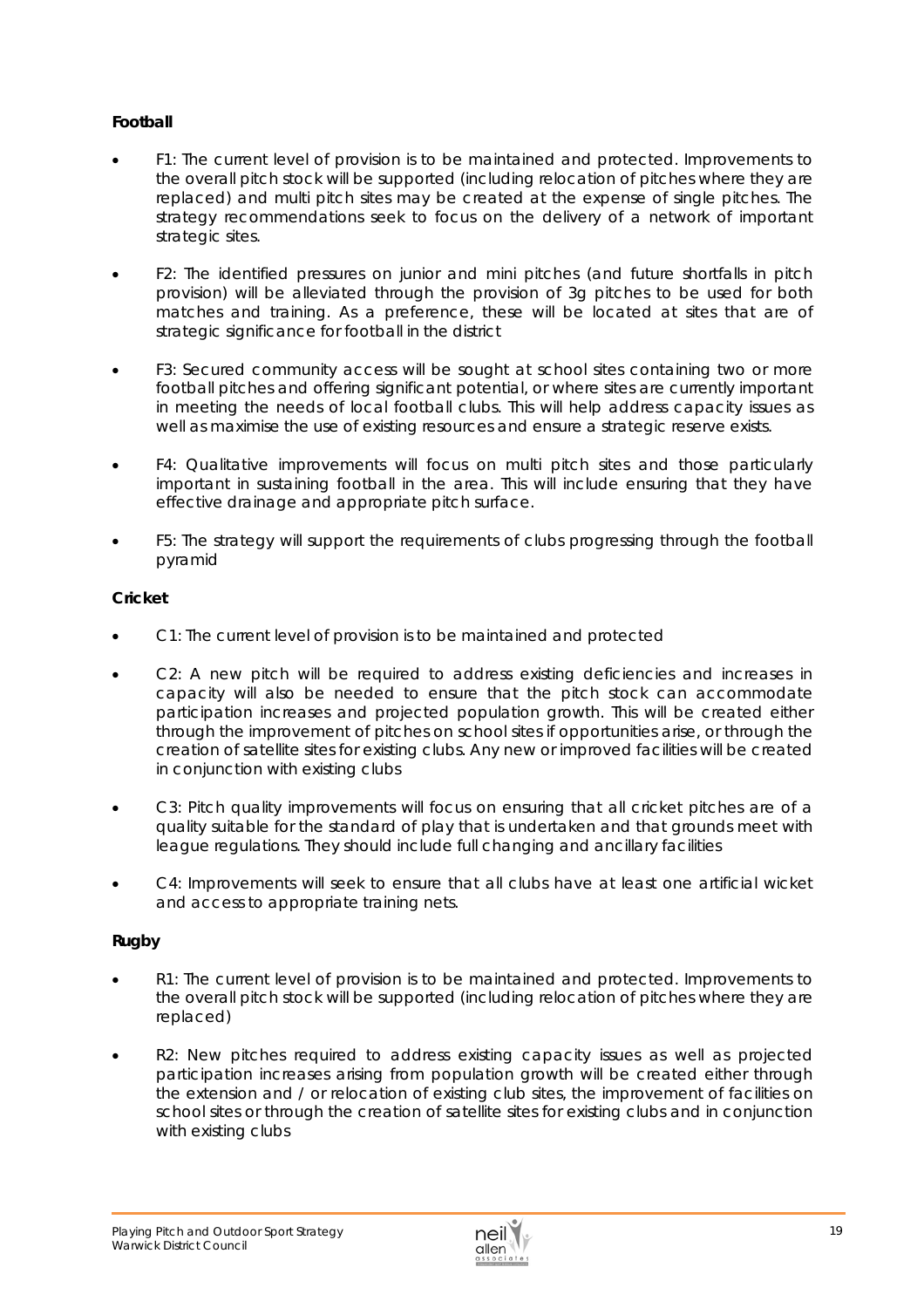- R3: Pitch quality and surface should be sufficient for the quality and quantity of rugby sustained. Quality should not negatively impact the number of games that can be played – each pitch should be capable of accommodating at least two games week
- R4: All rugby clubs should have appropriate access to training facilities, either in the form of 3g pitches or floodlit grass pitches.

# **Hockey**

- H1:At least 4 sand based AGPs are required for hockey usage across the district
- H2: All pitches should be of suitable quality for the level of hockey played and clubs should have access to appropriate ancillary accommodation (changing facilities, clubhouse etc).

## **Bowls**

- B1: The current level of provision for flat green bowls is to be maintained and protected
- B2: Facilities will be maintained and improved to ensure that all clubs have access to greens of an appropriate standard (according to the level of bowls played) and with appropriate ancillary facilities.

## **Tennis**

- The existing quantity of tennis courts will be protected and maintained
- The quality of facilities at public sites will be improved to maximise the likelihood of retaining existing players and attracting new participants. Improvements will link with the priorities of the emerging LTA strategy
- Improvements to club facilities will be supported to ensure that all clubs have access to courts of an appropriate standard as well as an adequate pavilion, toilets and shelter.

Section 4 sets out the site specific priorities relating to these actions for each sport.

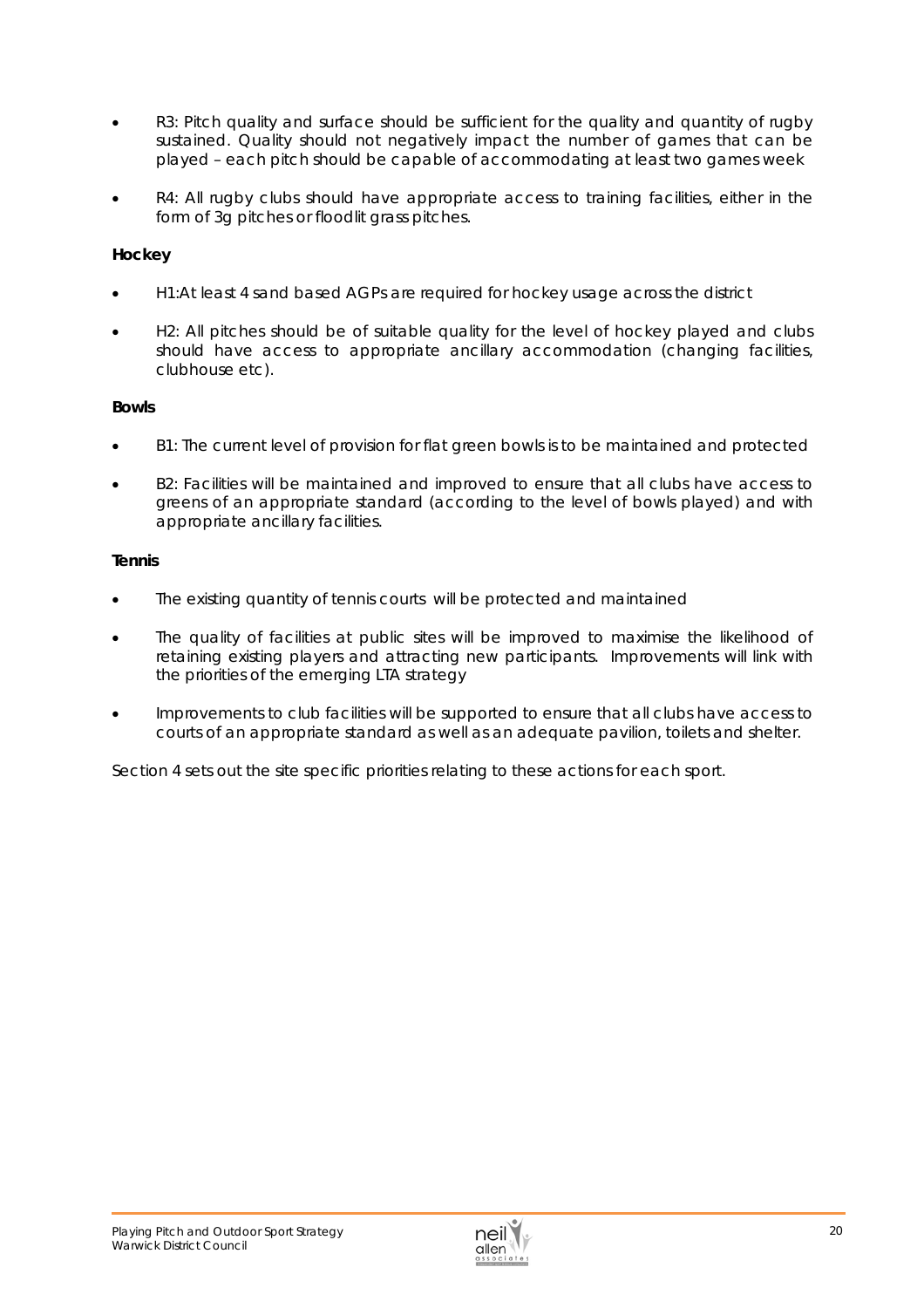# **4. Priority Sites and Delivery**

Section 2 summarised the context for each sport across Warwick District, highlighting the issues that need to be addressed, while Section 3 outlined the strategic objectives.

**04**  Table 4.1 overleaf details the priority site specific recommendations that will be undertaken to support the delivery of playing pitches across the district and to create a stock of playing fields that meets current and projected future need. These priorities have been developed in conjunction with the National Governing Bodies of Sport and will require an inter-agency approach to ensure delivery.

Section 5 sets out how the strategy will be implemented and delivered, including the approach that will be taken to monitoring and review.

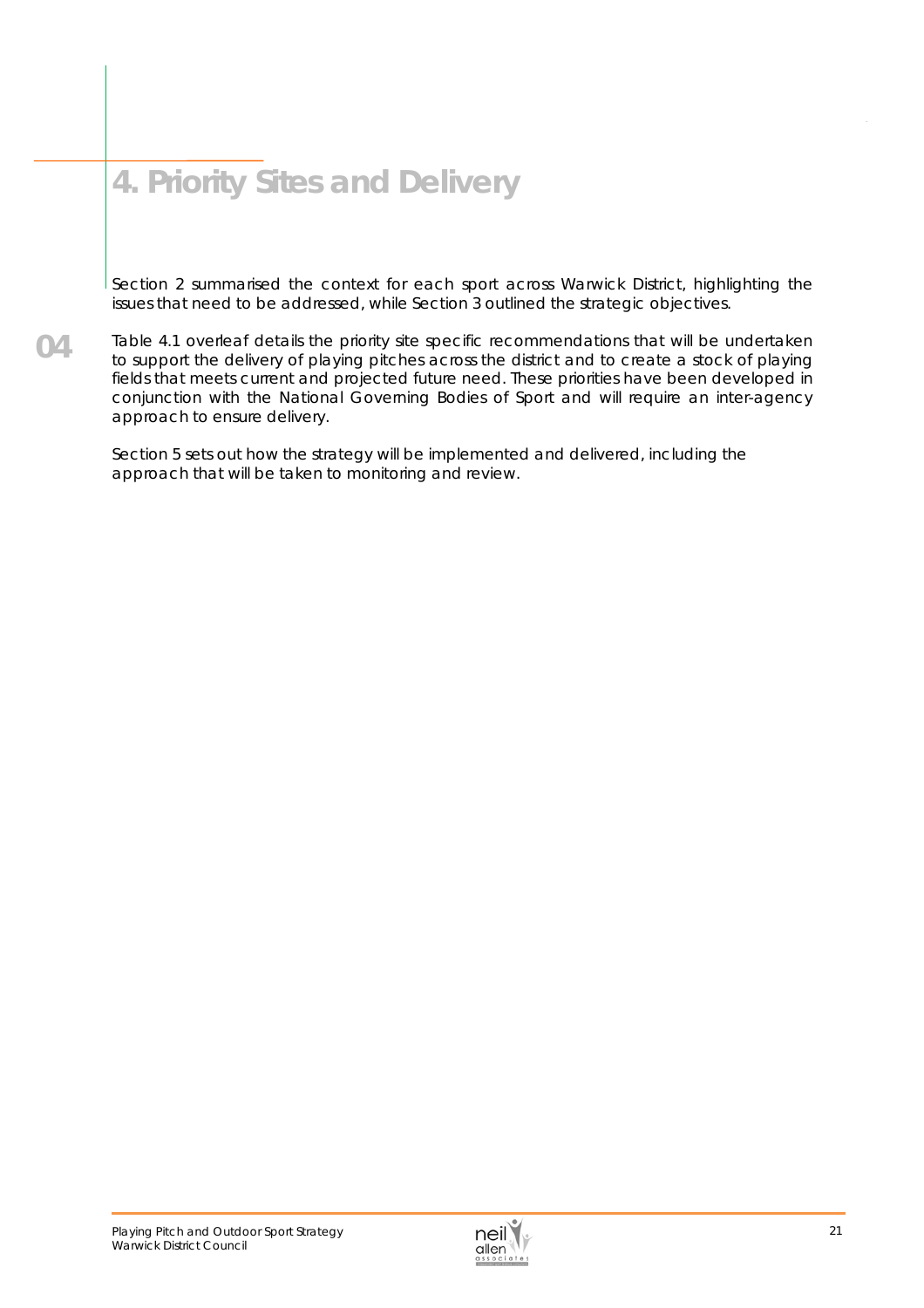| Table 4.1 - Priority Site Specific Actions |  |  |
|--------------------------------------------|--|--|
|                                            |  |  |

| <b>Sport</b> | Recommendation                                                                                                                                                                                                                                                                                                                                                                                                                                                                                                                                                                                                                                                                                                     | <b>Justification</b>                                                                                                                                                                                                                                                                                                                                                                                                                                                                                                                                                                                                                                                                                 | Prioritisation / Phasing of Priorities                                                                                                                                            |
|--------------|--------------------------------------------------------------------------------------------------------------------------------------------------------------------------------------------------------------------------------------------------------------------------------------------------------------------------------------------------------------------------------------------------------------------------------------------------------------------------------------------------------------------------------------------------------------------------------------------------------------------------------------------------------------------------------------------------------------------|------------------------------------------------------------------------------------------------------------------------------------------------------------------------------------------------------------------------------------------------------------------------------------------------------------------------------------------------------------------------------------------------------------------------------------------------------------------------------------------------------------------------------------------------------------------------------------------------------------------------------------------------------------------------------------------------------|-----------------------------------------------------------------------------------------------------------------------------------------------------------------------------------|
| Hockey       | H1a: At least four sand based AGPs are<br>required for hockey usage across the district.<br>The following facilities should be retained:<br>North Leamington School<br>Warwick School (2)<br>Aylesford School                                                                                                                                                                                                                                                                                                                                                                                                                                                                                                      | The identified pitches are sufficient in<br>quantitative terms to meet current and<br>projected future need for hockey. The<br>selected sites are located in appropriate<br>locations for existing sites and are currently<br>important facilities for hockey.<br>Facilities at North Leamington School<br>(Leamington HC) and Warwick School<br>(Warwick HC) are important club bases.                                                                                                                                                                                                                                                                                                              | Retention of facilities - Ongoing                                                                                                                                                 |
|              | H1b: Khalsa Hockey Club are looking to<br>develop a community club base. The club<br>are now working towards an ambitious but<br>achievable 5 year development plan, which<br>will see the requirements of the club<br>increase and ensure the long<br>term<br>sustainability of a new facility. The club<br>currently use the facility at St Nicholas Park,<br>which is no longer suitable for their<br>requirements. To ensure the sustainable<br>future of hockey club;<br>Discussions should be held with<br>$\overline{\phantom{a}}$<br>Aylesford High School with a view to<br>negotiating access to the site for Khalsa<br>HC<br>Support creation of new site for Khalsa<br>HC to enable club to deliver on | The existing pitch at St Nicholas Park does<br>not meet with club requirements and<br>conversion of the sand based pitch at St<br>Nicholas Park to a 3G pitch is a key priority<br>to deliver football need. Khalsa HC are an<br>important club in the district and have<br>significant<br>community<br>development<br>aspirations.<br>A new home (sand based pitch) for Khalsa<br>should however be provided before the<br>facility at St Nicholas Park is refurbished<br>There is currently limited hockey activity at<br>Aylesford School. Increased access to this<br>site for the hockey club could secure a<br>short term home for the club and enable<br>continued growth in participation of | $\left( \begin{array}{c} 1 \end{array} \right)$<br>Immediate - negotiate access to<br>Aylesford School for Khalsa HC<br>2)<br>Short - Medium Term - New facility for<br>Khalsa HC |

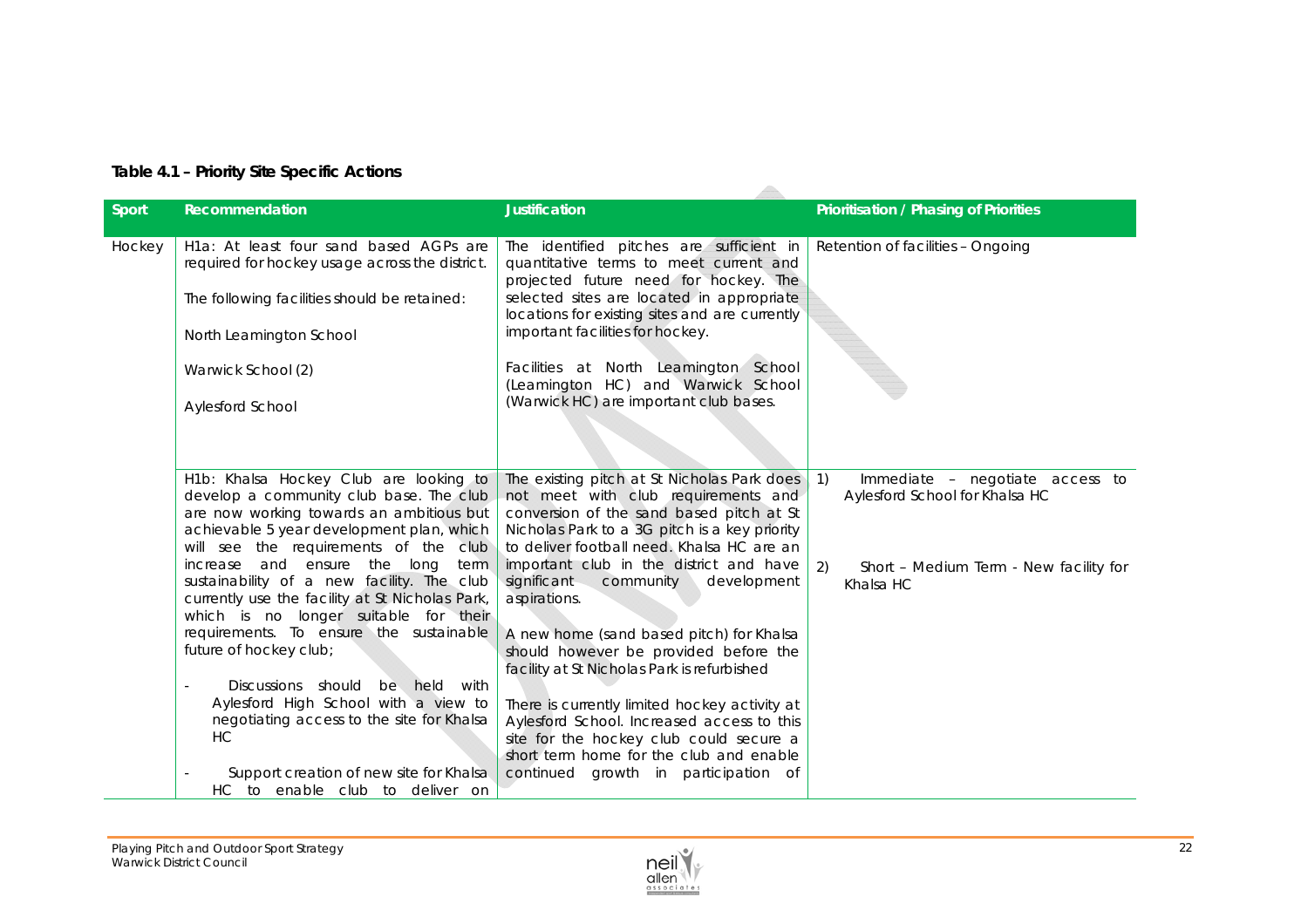| Sport   | Recommendation                                                                                                                                                                                                                                    | <b>Justification</b>                                                                                                                                                                                                                                                                                                     | <b>Prioritisation / Phasing of Priorities</b> |
|---------|---------------------------------------------------------------------------------------------------------------------------------------------------------------------------------------------------------------------------------------------------|--------------------------------------------------------------------------------------------------------------------------------------------------------------------------------------------------------------------------------------------------------------------------------------------------------------------------|-----------------------------------------------|
|         | community objectives.                                                                                                                                                                                                                             | hockey across the district.<br>Access to the site would ensure ongoing<br>access to an appropriate facility for the<br>Khalsa Club while the club development<br>plan is delivered to enable the club to<br>relocate to their own ground longer term.                                                                    |                                               |
|         | H1c: Support Leamington HC in securing<br>access to second facility                                                                                                                                                                               | Leamington HC are an expanding club<br>requiring a second ground. Use of a<br>second facility will ensure the ongoing<br>sustainability of the club and facilitate the<br>growth of hockey in the district.                                                                                                              | Short Term                                    |
|         | H2: Develop Warwick School as a strategic<br>site for hockey in the district. Within the<br>lifetime of this strategy, this is likely to include<br>resurfacing the pitch and potentially<br>improving on site facilities for the hockey<br>club. | The site is an important site for Warwick<br>Hockey Club currently and as a double<br>pitch site has the potential to become<br>strategically important for hockey in the<br>midlands. The presence of such a facility in<br>Warwick District may also have positive<br>impact on participation in hockey as a<br>whole. | Medium Term                                   |
| Cricket | C1: Retain all existing cricket club based<br>cricket pitches.                                                                                                                                                                                    | The evidence base demonstrates that all<br>existing club based cricket pitches are<br>required to meet current and projected<br>future growth.                                                                                                                                                                           | Ongoing                                       |
|         | C2a: Support Khalsa CC in their relocation<br>back to Warwick District. The new facility<br>should include appropriate match and<br>training facilities as well as access to a<br>clubhouse.<br>A site has been identified and planning           | Evidence base identified requirement for<br>new facility for club as existing site is<br>overplayed and club are displaced. There<br>are no appropriate existing facilities where<br>the club could be accommodated.                                                                                                     | Short Term                                    |

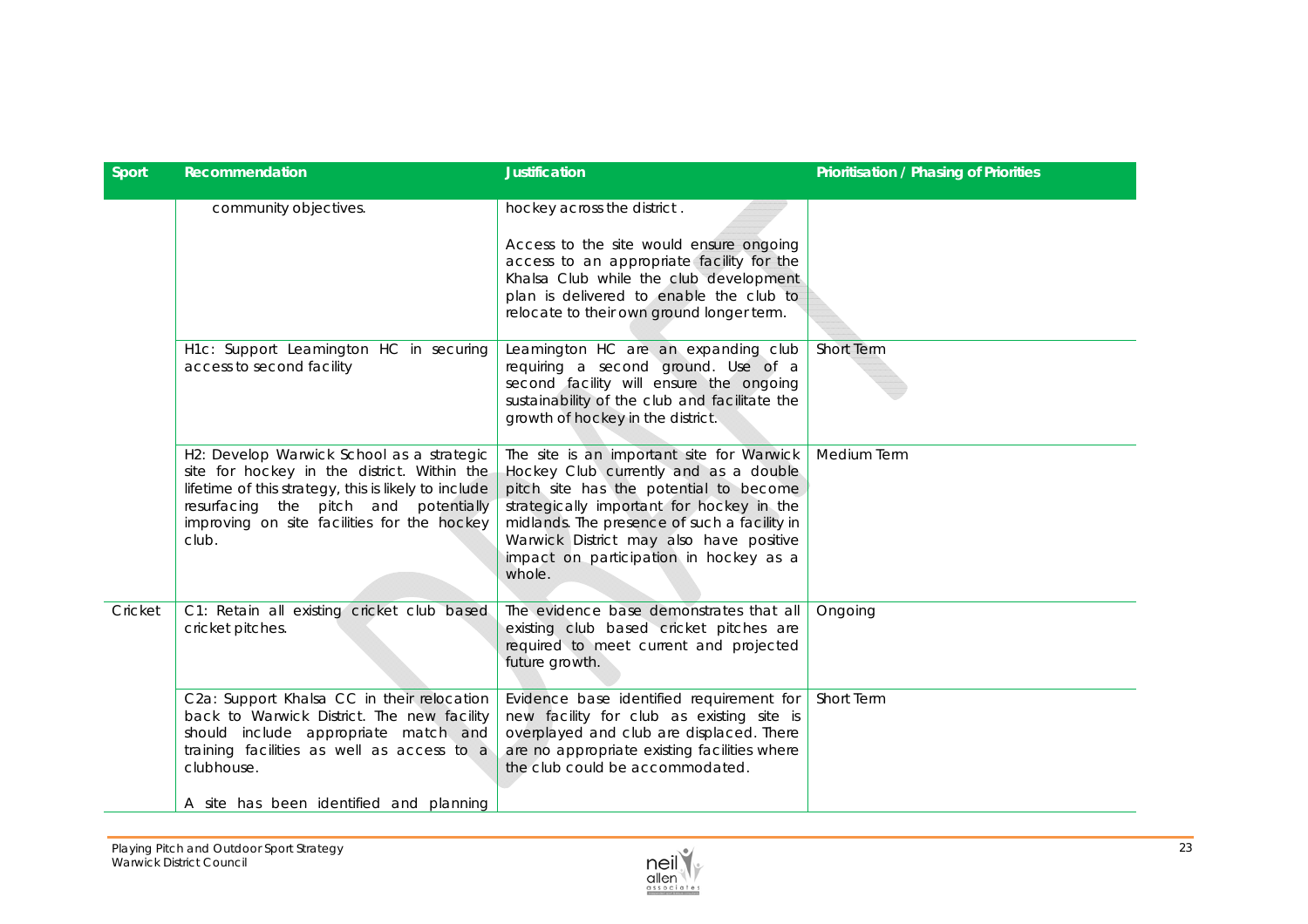| Recommendation                                                                                                                                                                                                                                                                                                                                                                                                                                                             | <b>Justification</b>                                                                                                                                                                                                                                                                                                                                                                                                                                                                                                                                                                 | <b>Prioritisation / Phasing of Priorities</b> |
|----------------------------------------------------------------------------------------------------------------------------------------------------------------------------------------------------------------------------------------------------------------------------------------------------------------------------------------------------------------------------------------------------------------------------------------------------------------------------|--------------------------------------------------------------------------------------------------------------------------------------------------------------------------------------------------------------------------------------------------------------------------------------------------------------------------------------------------------------------------------------------------------------------------------------------------------------------------------------------------------------------------------------------------------------------------------------|-----------------------------------------------|
| permission secured, but further work is<br>required to bring this forward                                                                                                                                                                                                                                                                                                                                                                                                  |                                                                                                                                                                                                                                                                                                                                                                                                                                                                                                                                                                                      |                                               |
| C2b: Relocate Kenilworth Wardens to Castle<br>Farm Recreation Ground as part of the<br>development of this site as a sporting hub.<br>The site should have 2 pitches and should<br>include a higher number of strips than<br>currently available at the club (at least 20<br>required) as well as artificial wickets and an<br>appropriate clubhouse.                                                                                                                      | The existing facilities are overplayed and<br>an additional pitch is required to facilitate<br>current and projected future use.<br>Pitch conditions at the existing Kenilworth<br>Wardens site are of poor quality. The site<br>regularly floods and existing wickets are<br>overused and the club therefore require<br>access to increased facilities. A minimum<br>of 18 strips is required to meet current<br>demand and further increases will allow for<br>growth of the club. New provision should<br>also be accompanied by appropriate<br>changing and ancillary provision. |                                               |
| Kenilworth<br>Town<br>$C2c$ :<br>Support<br>and<br>Leamington Spa CC in improving capacity,<br>either through:<br>the provision of further artificial<br>wickets,<br>and / or improvements to school<br>$\bullet$<br>sites in partnership with the school<br>and club (and securing community<br>use). Target school sites would be<br>Kenilworth School and Campion<br>School (Leamington Spa)<br>potential partnership with other<br>sports clubs (for example there are | Both clubs are at capacity currently with<br>limited scope to expand team numbers (in<br>terms of both peak time and play across<br>the season on the wicket) The location of<br>both clubs within the high growth area<br>means that additional teams generated<br>by this growth are likely to be attracted to<br>these clubs. Additional capacity is<br>therefore required to meet projected<br>future demand.                                                                                                                                                                    |                                               |
|                                                                                                                                                                                                                                                                                                                                                                                                                                                                            | opportunities to provide an artificial                                                                                                                                                                                                                                                                                                                                                                                                                                                                                                                                               |                                               |

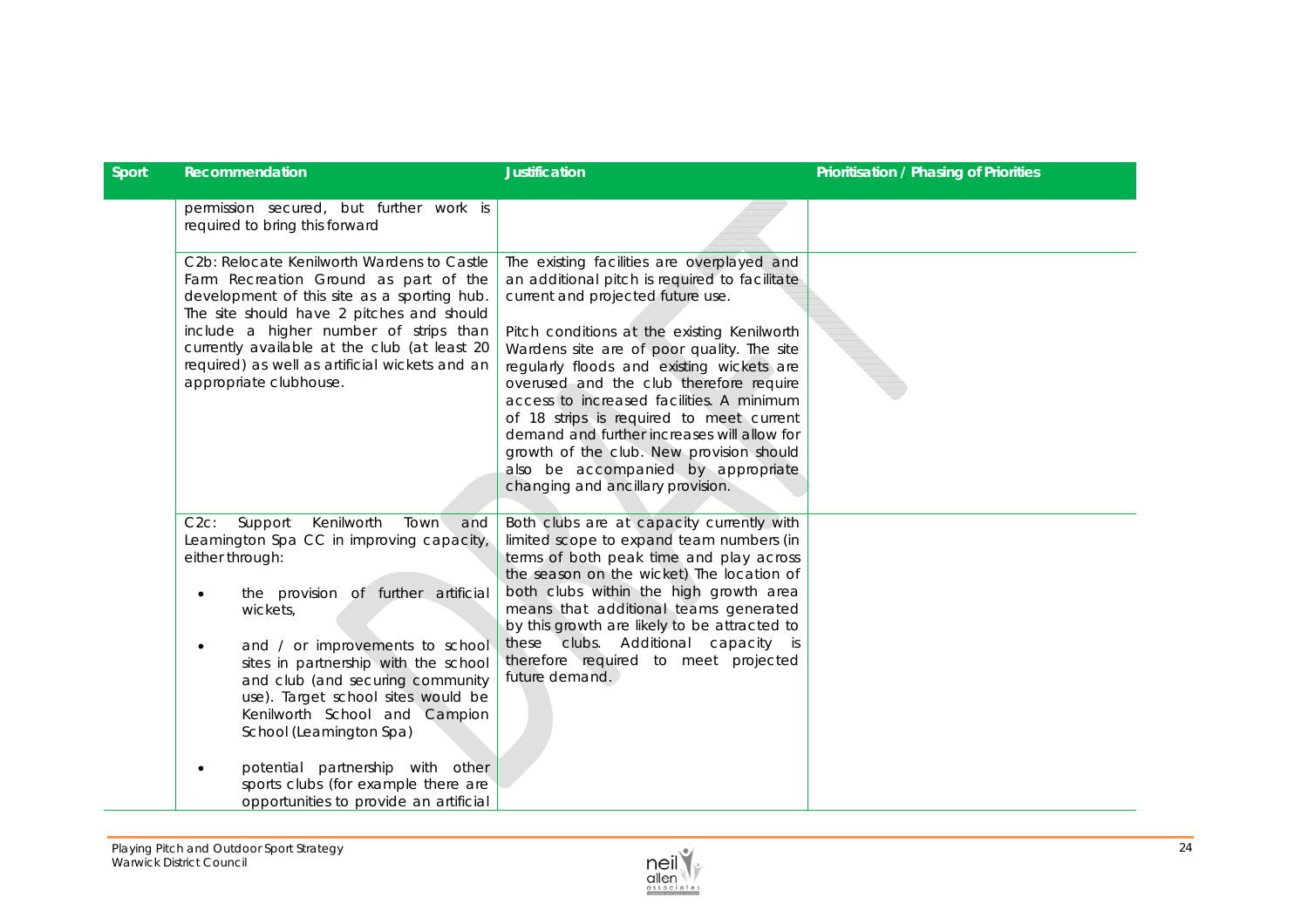| Sport | Recommendation                                                                                                                                                                                 | <b>Justification</b>                                                                                                                                                        | <b>Prioritisation / Phasing of Priorities</b> |
|-------|------------------------------------------------------------------------------------------------------------------------------------------------------------------------------------------------|-----------------------------------------------------------------------------------------------------------------------------------------------------------------------------|-----------------------------------------------|
|       | wicket at Warwickians RFC)<br>Longer term, additional facilities<br>$\bullet$<br>may be required if club growth<br>continues and school facilities do<br>not represent a feasible opportunity. |                                                                                                                                                                             |                                               |
|       | C3: Improve pitch quality where pitches do<br>not meet required standards;<br>Kenilworth Wardens (Linked to C2)                                                                                | Quality of cricket pitches is essential to<br>ensure play can take place particularly<br>where clubs are playing in leagues where<br>pitches have to meet certain criteria. |                                               |
|       | Alvis CC                                                                                                                                                                                       | Quality of cricket pitches is also essential<br>for the playing experience.                                                                                                 |                                               |
|       | Hunningham CC                                                                                                                                                                                  |                                                                                                                                                                             |                                               |
|       | Rowington CC                                                                                                                                                                                   |                                                                                                                                                                             |                                               |
|       | C4: Improve training facilities at Warwick<br>Cricket Club and Leamington Cricket Club.                                                                                                        | A lack of training facilities can lead to<br>additional use of the grass wicket, or<br>reduce the attractiveness of the site to                                             |                                               |
|       | There is also a requirement for improvement<br>of training facilities for Leek Wootton CC,<br>Offchurch CC, Hunningham CC, Rowington<br>CC and Norton Lindsey CC                               | potential participants. The provision of<br>effective training facilities will maximise the<br>function of the site and the quality of<br>cricket played.                   |                                               |
| Rugby | R1: Retain the existing quantity of club<br>based rugby pitches. Pitches may be<br>relocated to facilitate improvement as<br>outlined in R2.                                                   | Capacity analysis indicates that the<br>existing quantity of club pitches is required<br>to meet current and projected future<br>demand.                                    | Ongoing                                       |
|       | R2a: Support Kenilworth RUFC in their<br>relocation to a new site. Pitch provision<br>should as a minimum represent an increase                                                                | Kenilworth RFU currently suffer from poor<br>drainage and poor quality facilities and<br>are spread across two sites. The existing                                          |                                               |

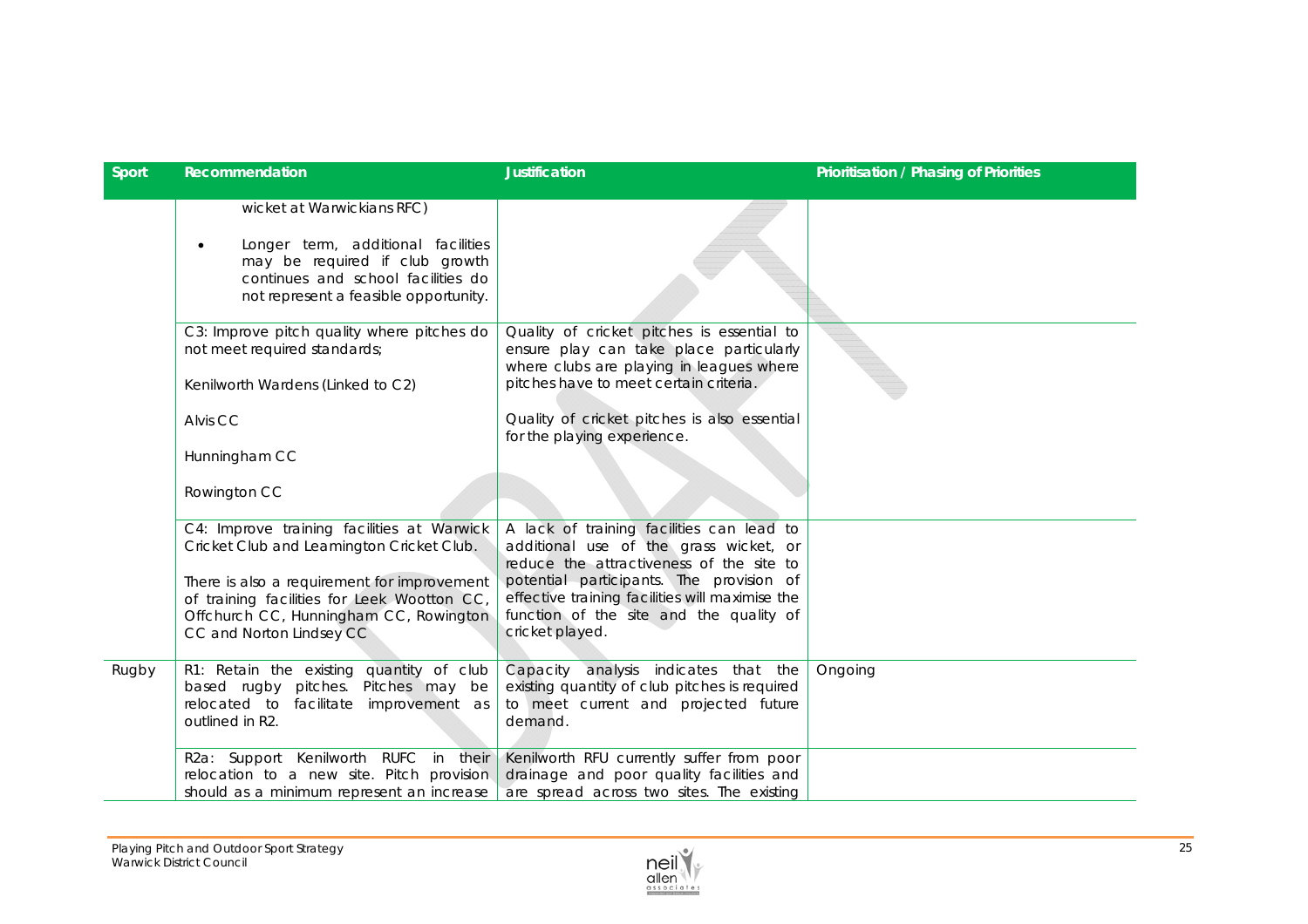| <b>Sport</b> | Recommendation                                                                                                                                                                                                                                                                                                                                                                                                                                                                                                                   | <b>Justification</b>                                                                                                                                                                                                                                                                                                                                                                                                    | Prioritisation / Phasing of Priorities |
|--------------|----------------------------------------------------------------------------------------------------------------------------------------------------------------------------------------------------------------------------------------------------------------------------------------------------------------------------------------------------------------------------------------------------------------------------------------------------------------------------------------------------------------------------------|-------------------------------------------------------------------------------------------------------------------------------------------------------------------------------------------------------------------------------------------------------------------------------------------------------------------------------------------------------------------------------------------------------------------------|----------------------------------------|
|              | on current levels of provision (6 pitches and<br>2-4 midi pitches required). The site should<br>include pitch provision that meets with RFU<br>specification, as well as changing and<br>clubhouse accommodation in line with RFU<br>guidance. It should include sufficient floodlit<br>pitches to meet with midweek demand (in<br>this instance a minimum of 3 floodlit pitches).                                                                                                                                               | pitches are also<br>overplayed<br>and<br>calculations suggest at least 6 adult<br>pitches and opportunities for midi play are<br>required. The relocation of the club onto<br>one site, with appropriate ancillary<br>accommodation and improved drainage<br>enhance<br>club<br>development<br>would<br>opportunities and future proof the club,<br>ensuring it can accommodate current and<br>projected future growth. |                                        |
|              | R2b Support Trinity Guild RUFC in their<br>relocation to a new site. A new site has been<br>identified within Coventry City Council<br>boundaries. Facilities provided should be<br>equivalent or better to those currently<br>provided and should meet with RFU<br>specifications in terms of both pitch and<br>ancillary provision.                                                                                                                                                                                            | There is a need to secure the long term<br>future of the club given the likelihood of<br>significant economic development on their<br>existing site.                                                                                                                                                                                                                                                                    | Short Term                             |
|              | R3 Seek opportunities for Leamington RFC to<br>extend their existing site.<br>In addition (and following the installation of<br>floodlights in line with R4), to maximise the<br>capacity of their current facility, work with<br>Leamington RFC to install drainage systems<br>as well as carry out reinstatement and<br>renovation works. Improvements to social<br>facility quality (including works to ensure<br>compliance with DDA) are also required - a<br>grant has recently been awarded to address<br>these concerns. | Leamington RUFC is currently operating<br>over capacity and additional provision<br>should therefore be secured.<br>The drainage of the current site directly<br>impacts the capacity of the existing facility<br>and installing appropriate drainage<br>solutions would enable a greater number<br>of games to be sustained per pitch.                                                                                 |                                        |

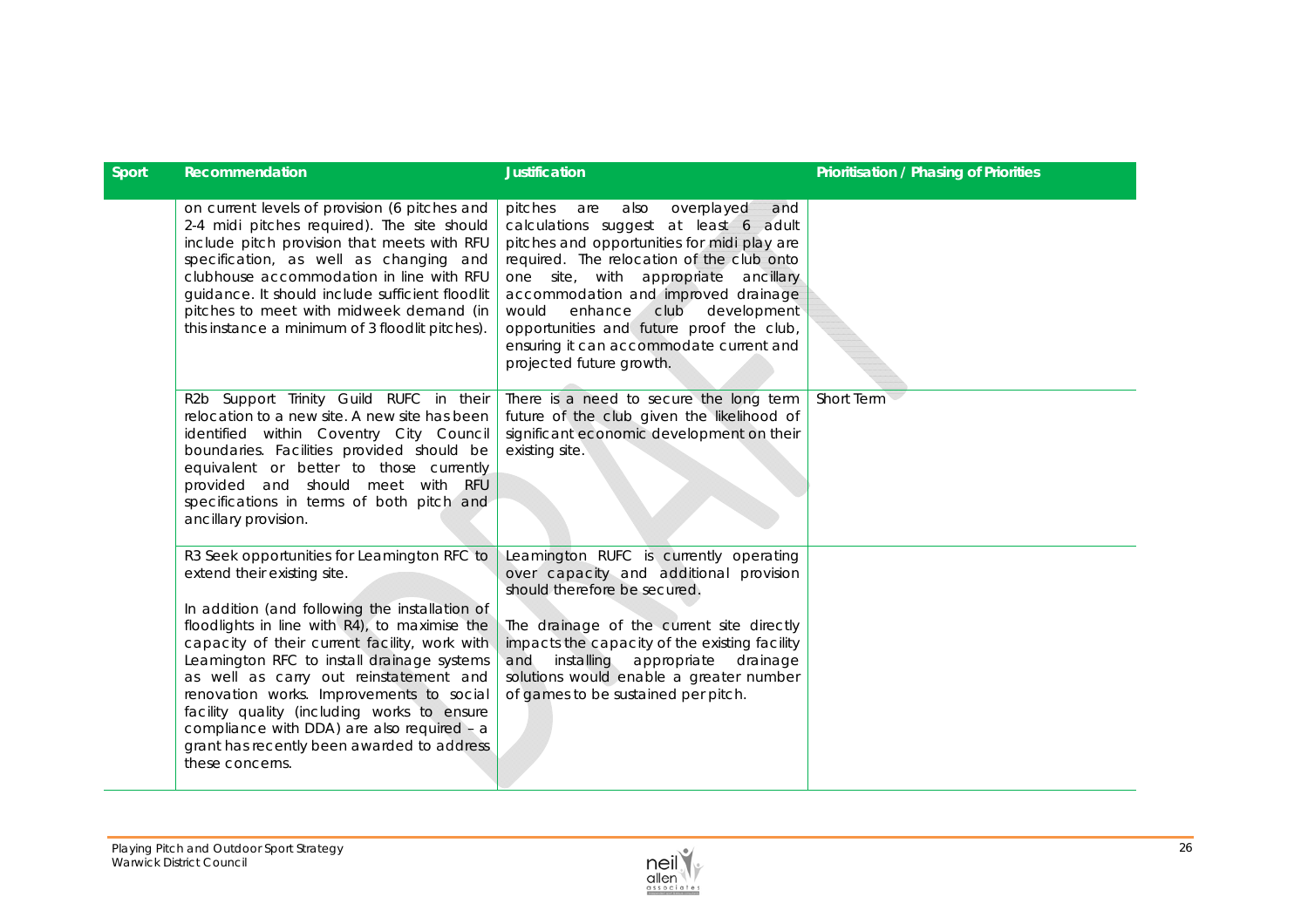| <b>Sport</b> | <b>Recommendation</b>                                                                                                                                                                                                                                                                                                                                                                                                                                                                                                                                                                                                                                                                                                                                                                                                                                                      | <b>Justification</b>                                                                                                                                                                                                                                                                                                                                                                                                                                                                                                                                               | <b>Prioritisation / Phasing of Priorities</b> |
|--------------|----------------------------------------------------------------------------------------------------------------------------------------------------------------------------------------------------------------------------------------------------------------------------------------------------------------------------------------------------------------------------------------------------------------------------------------------------------------------------------------------------------------------------------------------------------------------------------------------------------------------------------------------------------------------------------------------------------------------------------------------------------------------------------------------------------------------------------------------------------------------------|--------------------------------------------------------------------------------------------------------------------------------------------------------------------------------------------------------------------------------------------------------------------------------------------------------------------------------------------------------------------------------------------------------------------------------------------------------------------------------------------------------------------------------------------------------------------|-----------------------------------------------|
|              |                                                                                                                                                                                                                                                                                                                                                                                                                                                                                                                                                                                                                                                                                                                                                                                                                                                                            |                                                                                                                                                                                                                                                                                                                                                                                                                                                                                                                                                                    |                                               |
|              | R4: Provide additional floodlighting to add<br>capacity for training at Leamington RUFC<br>and Old Leamingtonians to ensure that<br>there are sufficient floodlit pitches to<br>accommodate midweek demand.                                                                                                                                                                                                                                                                                                                                                                                                                                                                                                                                                                                                                                                                | Training is focused on the floodlit areas and<br>these parts of the ground are becoming<br>particularly compromised. The installation<br>of further floodlights will allow a better<br>spread of play across all pitches available<br>and will improve capacity for training.                                                                                                                                                                                                                                                                                      |                                               |
|              | A minimum of one – two additional sets of<br>floodlights will be required at each site.                                                                                                                                                                                                                                                                                                                                                                                                                                                                                                                                                                                                                                                                                                                                                                                    |                                                                                                                                                                                                                                                                                                                                                                                                                                                                                                                                                                    |                                               |
| Football     | F1: Retain the existing quantity of grass<br>football pitches. Pitches may be relocated<br>to facilitate improvement or converted to 3g<br>to increase capacity in line with F2 below.<br>Existing and former pitch sites will be<br>required unless it can be demonstrated that<br>they meet with exception criteria listed in<br>Sport England Policy at the time of decision<br>making. The exception to this is the former<br>Ridgeway School,<br>Montague<br>Road,<br>Warwick. This site is a single pitch site and<br>therefore does not meet with strategy<br>direction to focus on the improvement of<br>multi pitch sites only.<br>Sites that are of strategic importance to<br>sport in Warwick District (current or future)<br>and are prioritized for improvement in the<br>actions that follow are:<br>Farm<br>Castle<br>Recreation<br>Ground<br>(Kenilworth) | Capacity analysis indicates that the<br>existing quantity of pitches is required to<br>meet current and projected future<br>indeed, that<br>demand<br>and<br>future<br>population growth will require existing<br>capacity.<br>Single pitch sites (unless currently valuable<br>in the more rural parts of the district) do not<br>meet with strategy priorities. Given the<br>overall pressures of pitches in the district,<br>any loss of this facility should however<br>contribute towards the improvement of<br>other sites in line with strategy priorities. |                                               |

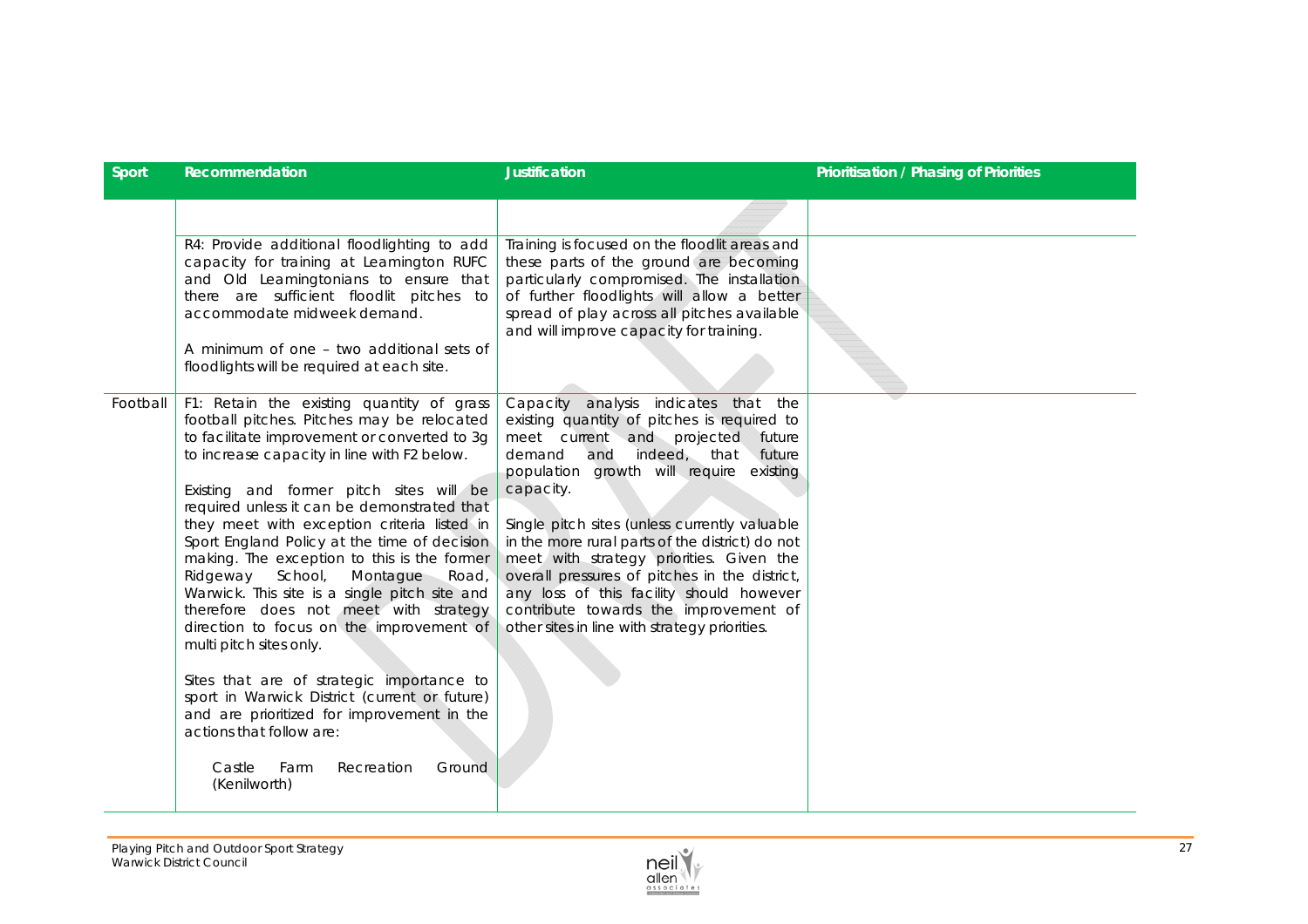| <b>Sport</b> | Recommendation                                                                                                                                                                                                                                                                    | <b>Justification</b>                                                                                                                                                                                                                                                                                                           | Prioritisation / Phasing of Priorities                                                                                                                                       |
|--------------|-----------------------------------------------------------------------------------------------------------------------------------------------------------------------------------------------------------------------------------------------------------------------------------|--------------------------------------------------------------------------------------------------------------------------------------------------------------------------------------------------------------------------------------------------------------------------------------------------------------------------------|------------------------------------------------------------------------------------------------------------------------------------------------------------------------------|
|              | Harbury Lane (Leamington)                                                                                                                                                                                                                                                         |                                                                                                                                                                                                                                                                                                                                |                                                                                                                                                                              |
|              | Newbold Comyn                                                                                                                                                                                                                                                                     |                                                                                                                                                                                                                                                                                                                                |                                                                                                                                                                              |
|              | St Nicholas Park                                                                                                                                                                                                                                                                  |                                                                                                                                                                                                                                                                                                                                |                                                                                                                                                                              |
|              | Kenilworth School                                                                                                                                                                                                                                                                 |                                                                                                                                                                                                                                                                                                                                |                                                                                                                                                                              |
|              | Myton School                                                                                                                                                                                                                                                                      |                                                                                                                                                                                                                                                                                                                                |                                                                                                                                                                              |
|              | F2:Address issues with capacity for football<br>(particularly junior and mini) to meet current<br>and future demand through the provision of                                                                                                                                      | 3g AGP listed on the FA register can be<br>used for both matches and training and<br>therefore provides additional capacity for                                                                                                                                                                                                | The provision of new AGPs / additional<br>capacity will be prioritised as follows;                                                                                           |
|              | 3g pitches in the following locations, as well<br>as additional pitches where noted below. All                                                                                                                                                                                    | matches in areas where existing capacity<br>is limited and where future growth will see                                                                                                                                                                                                                                        | 1) Leamington Community Stadium (new)                                                                                                                                        |
|              | sites should be fully quality tested to ensure<br>listing on FA register and suitability for both                                                                                                                                                                                 | this become more so.                                                                                                                                                                                                                                                                                                           | 2) Castle Farm (new)                                                                                                                                                         |
|              | competitive and training uses.                                                                                                                                                                                                                                                    | Current position at peak time (excluding<br>unsecured sites)                                                                                                                                                                                                                                                                   | 3) St Nicholas Playing Fields (assuming<br>short term relocation of hockey to                                                                                                |
|              | The proposed improvements focus on<br>enhancing the pitch capacity across key                                                                                                                                                                                                     | Junior - Warwick (0), Leamington (0)                                                                                                                                                                                                                                                                                           | Aylesford School) = resurface                                                                                                                                                |
|              | strategic sites in the district. The following is<br>required:                                                                                                                                                                                                                    | 9v9 - Warwick (0), Leamington (1.5)                                                                                                                                                                                                                                                                                            | 4) Myton School AGP (resurface)                                                                                                                                              |
|              | Retention of existing provision                                                                                                                                                                                                                                                   | Mini - Warwick (2), Leamington (0).                                                                                                                                                                                                                                                                                            | 5) Newbold Playing Fields                                                                                                                                                    |
|              | Myton School - Leamington (note this site will<br>require refurbishing within the lifespan of this<br>strategy. The site is not also registered<br>currently on the FA register)<br>Retention (or relocation) of existing 3g AGP<br>at Kenilworth School, provision of additional | Population growth will see circa 6 match<br>equivalents unmet, and four mini match<br>equivalents.<br>The<br>assessment<br>report<br>highlights a requirement for at least 6 junior<br>pitches (or equivalent) and 3 mini, as well<br>as potential additional facilities to allow for<br>aspirational participation increases. | This list will be reviewed twice annually in line<br>with monitoring processes set out in Section 5<br>as there are numerous interdependencies<br>and priorities may change. |
|              |                                                                                                                                                                                                                                                                                   |                                                                                                                                                                                                                                                                                                                                |                                                                                                                                                                              |

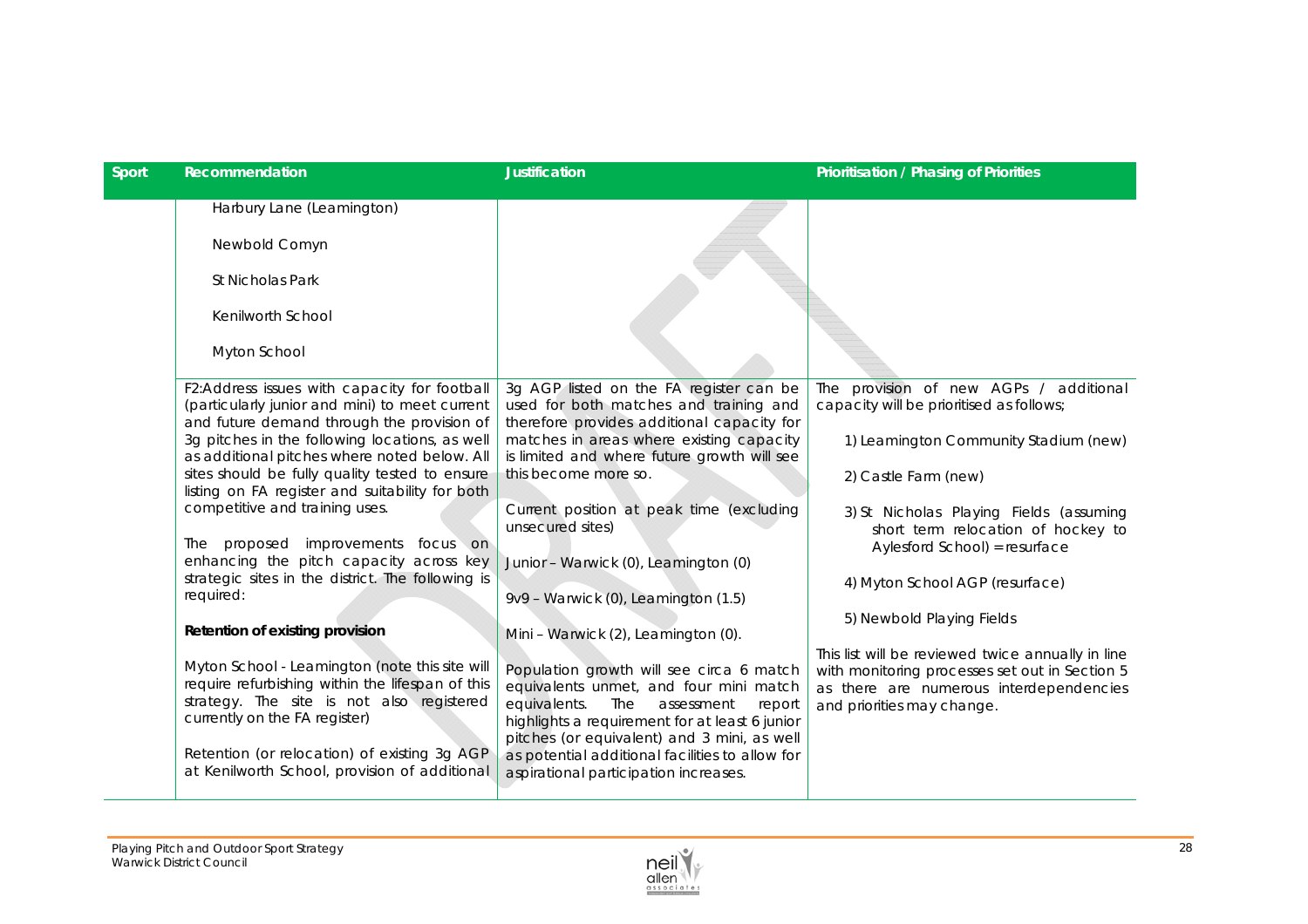| Sport | Recommendation                                                                                                                                                                                                                                                                                                                                                                                                                                                                                                                | <b>Justification</b>                                                                                                                                                                                                                                                                                                                                                                                                                                                                                                                                                                                                                                                                                                      | <b>Prioritisation / Phasing of Priorities</b> |
|-------|-------------------------------------------------------------------------------------------------------------------------------------------------------------------------------------------------------------------------------------------------------------------------------------------------------------------------------------------------------------------------------------------------------------------------------------------------------------------------------------------------------------------------------|---------------------------------------------------------------------------------------------------------------------------------------------------------------------------------------------------------------------------------------------------------------------------------------------------------------------------------------------------------------------------------------------------------------------------------------------------------------------------------------------------------------------------------------------------------------------------------------------------------------------------------------------------------------------------------------------------------------------------|-----------------------------------------------|
|       | pitches at this site if relocation is secured.<br>New provision<br>AGP<br>3q<br>(stadium)<br>Leamington<br>at<br>(part<br>of wider<br>Community<br>Stadium<br>improvements linked with Myton School to<br>develop football hub).<br>New 3g AGP at Castle Farm, linking to<br>creation of sporting hub at this site. Provision<br>of additional grass pitches to further increase<br>capacity $(3 - 4$ youth pitches).                                                                                                         | There are pitch quality issues as well as a<br>shortage of football training facilities and<br>the use of AGPs for matches will address<br>both of these issues. Within the more rural<br>areas, local access to pitches remains<br>important and it is therefore assumed that<br>match play on AGPs will primarily focus in<br>the urban areas (Kenilworth, Leamington<br>and Warwick). Modelling suggests that to<br>accommodate all matches on AGPs in the<br>urban area (except adults) at least 9<br>would be required (and this would<br>increase with population growth). The<br>same pitches can be used by mini teams                                                                                            |                                               |
|       | 3g AGP at Newbold Playing Fields (as part of<br>improvement scheme to this key site)                                                                                                                                                                                                                                                                                                                                                                                                                                          | (Sat AM), junior (Sun AM) and 9v9 teams<br>(Sun PM).                                                                                                                                                                                                                                                                                                                                                                                                                                                                                                                                                                                                                                                                      |                                               |
|       | Resurface<br>Conversion of sand based AGP at St<br>Nicholas Park to 3g pitch (conversion from<br>existing sand based).<br>Myton School - this will require resurfacing to<br>ensure that the site carpet remains in an<br>appropriate condition.<br>Site is located<br>adjacent to Leamington community stadium<br>and therefore offers chance to create a<br>large hub including AGPs and grass pitches.<br>Note this links with the requirement to secure<br>community use of grass pitches at this site<br>outlined in F3. | The potential location of pitches however<br>suggests that not all play will take place on<br>AGPs and indeed, increasing amounts of<br>grass pitches will also be provided to<br>facilitate the creation of local club bases.<br>The strategy will however focus on<br>providing AGPs at key strategic sites.<br>The sites selected are chosen due to their<br>potential to become sporting hubs. All are<br>currently important sites for large clubs and<br>therefore these developments provide<br>opportunities for strong club development.<br>While the recommended AGPs will not<br>accommodate all junior / mini play, they<br>will significantly increase capacity and<br>reduce reliance on grass pitches. The |                                               |

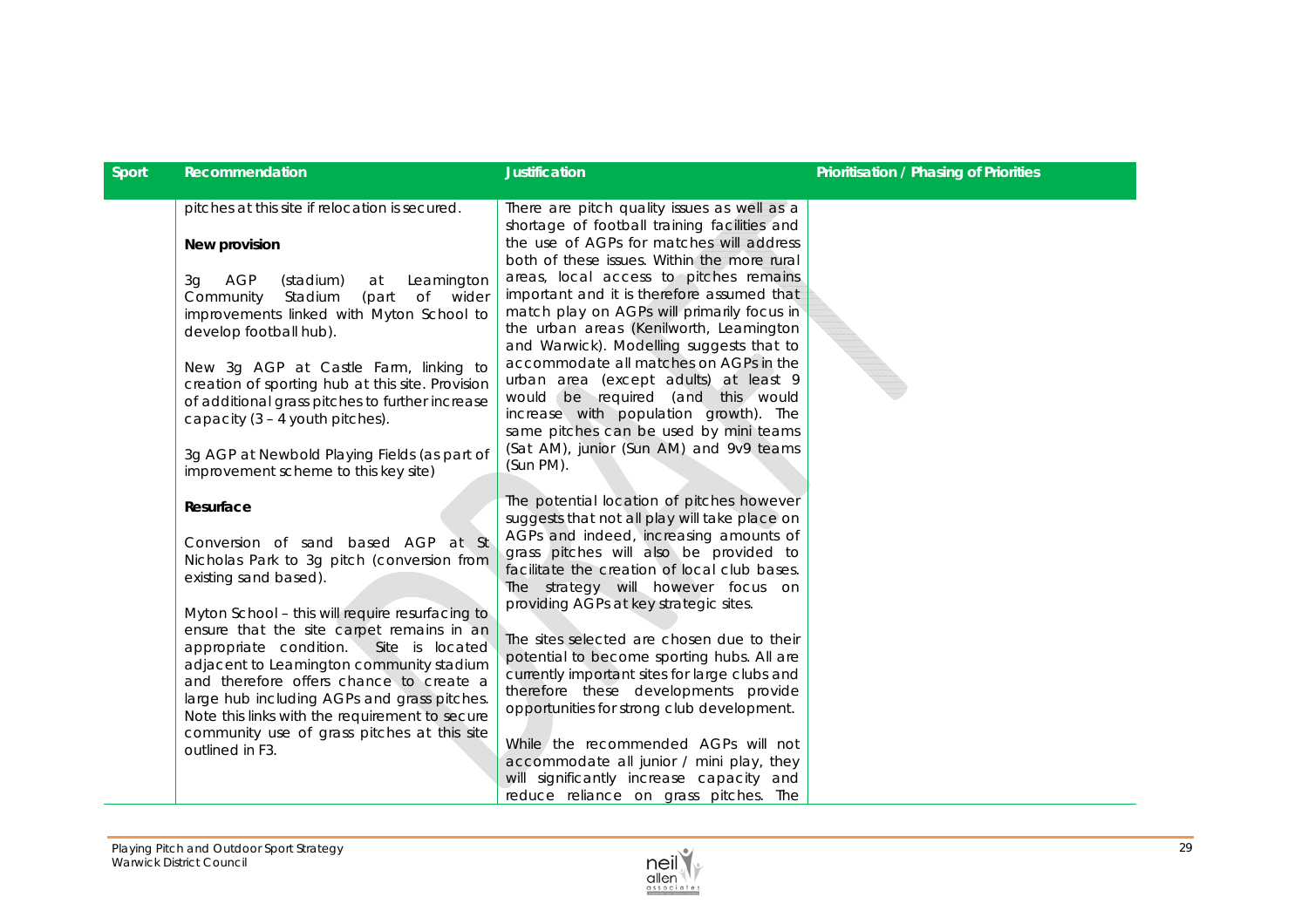| Sport | Recommendation                                                                                                                                                                                                                                                                                                                                                                                                                                                                                                                                                                                                                            | <b>Justification</b>                                                                                                                                                                                                                                                                                                                                                                                                                                                                                                                                                                                                                                                                                                                                                                                                                                                                                                                                    | Prioritisation / Phasing of Priorities                                                                            |
|-------|-------------------------------------------------------------------------------------------------------------------------------------------------------------------------------------------------------------------------------------------------------------------------------------------------------------------------------------------------------------------------------------------------------------------------------------------------------------------------------------------------------------------------------------------------------------------------------------------------------------------------------------------|---------------------------------------------------------------------------------------------------------------------------------------------------------------------------------------------------------------------------------------------------------------------------------------------------------------------------------------------------------------------------------------------------------------------------------------------------------------------------------------------------------------------------------------------------------------------------------------------------------------------------------------------------------------------------------------------------------------------------------------------------------------------------------------------------------------------------------------------------------------------------------------------------------------------------------------------------------|-------------------------------------------------------------------------------------------------------------------|
|       |                                                                                                                                                                                                                                                                                                                                                                                                                                                                                                                                                                                                                                           | additional 4 pitches will address the<br>shortfalls in both junior and mini pitch<br>provision identified (due to improved<br>flexibility for scheduling) on the assumption<br>that F3 is also delivered. The additional<br>provision at Castle Farm will support<br>additional growth.<br>The programme of improvements to the<br>stock of AGPs will be delivered through a<br>phased approach.                                                                                                                                                                                                                                                                                                                                                                                                                                                                                                                                                        |                                                                                                                   |
|       | F3a: Secure access to strategic sites<br>currently valuable to large clubs and / or<br>with potential to increase capacity of the<br>existing community based pitch stock.<br>It should be ensured through qualitative<br>improvements that these facilities are of<br>appropriate quality to sustain community<br>play (Linked to F4)<br>Leamington & Warwick<br>Campion School - secure access to site that<br>is currently used by club<br>North Leamington School - secure access to<br>site that is currently used by club<br>Myton School - pitches to be secured for use<br>as part of Leamington Community Stadium<br>development | These school based sites offer important<br>community facilities and are currently well<br>used b by clubs. As larger sites, they<br>provide an important club base. Securing<br>access and improving quality of these<br>facilities will ensure long term use of these<br>sites. They will add an additional 6 full size<br>pitches, 4 junior pitches and 2 mini pitches,<br>alongside the AGPs, future proofing the<br>for population growth<br>area<br>and<br>participation<br>increases.<br>These<br>configurations are also likely to be flexible,<br>reacting to both curricular and club need.<br>Meadow Sports Centre in Kenilworth also<br>contains a 3g pitch and therefore has the<br>potential to function as a secondary hub<br>site in this area if pitch quality is improved.<br>This may be possible through either<br>improvement of existing facilities or<br>relocation of the school<br>site<br>and<br>subsequent improved pitches. | Access to school sites is prioritised as follows;<br>1) Myton School<br>2) Kenilworth School<br>3) Campion School |

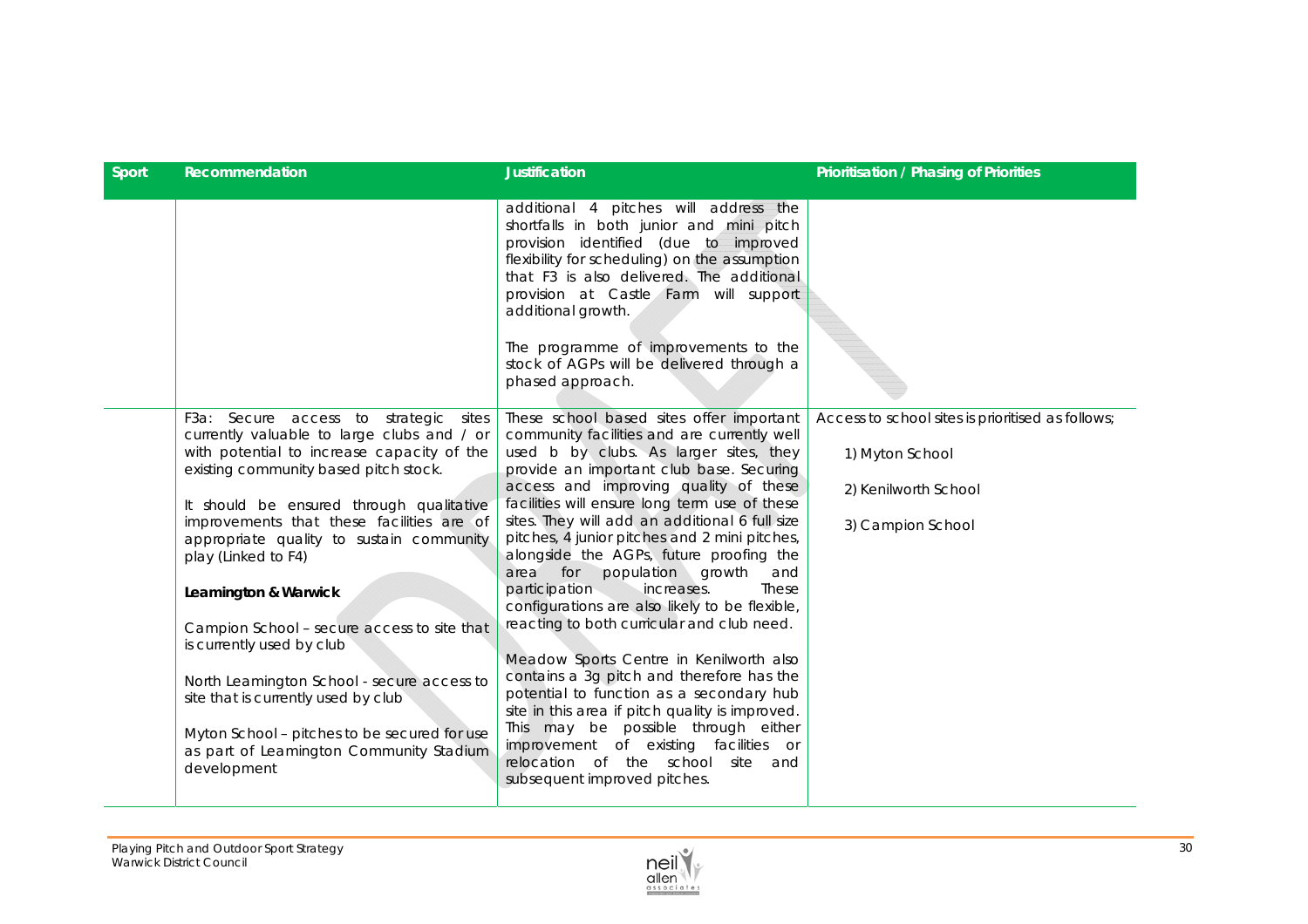| Sport | Recommendation                                                                                                                                                                                                                                                                                                                                                                                                                                                                                                                                                                                                     | <b>Justification</b> | Prioritisation / Phasing of Priorities |
|-------|--------------------------------------------------------------------------------------------------------------------------------------------------------------------------------------------------------------------------------------------------------------------------------------------------------------------------------------------------------------------------------------------------------------------------------------------------------------------------------------------------------------------------------------------------------------------------------------------------------------------|----------------------|----------------------------------------|
|       | Kenilworth<br>Meadows Sports Centre (Kenilworth School)<br>(grass pitches not currently secured for use.<br>Pitches have drainage issues. There are<br>currently proposals for the relocation of the<br>school site. This facility is required for<br>community use and any relocation should<br>ensure that the facilities therefore are of the<br>same or better quality, that the existing pitch<br>provision is as a minimum replaced and that<br>a community use agreement is secured as<br>part of the relocation strategy. The retention<br>(or replacement) of the existing 3g pitch is<br>also essential. |                      |                                        |
|       | F3b: Secure access to small sites that have<br>an important role to play in existing club<br>activity, specifically;<br>Leamington<br>Telford Primary School, Sydenham Primary<br>School, and Lillington Primary School<br>Warwick<br>Woodloes Primary School<br>Whitnash<br>Whitnash Primary School                                                                                                                                                                                                                                                                                                               |                      |                                        |

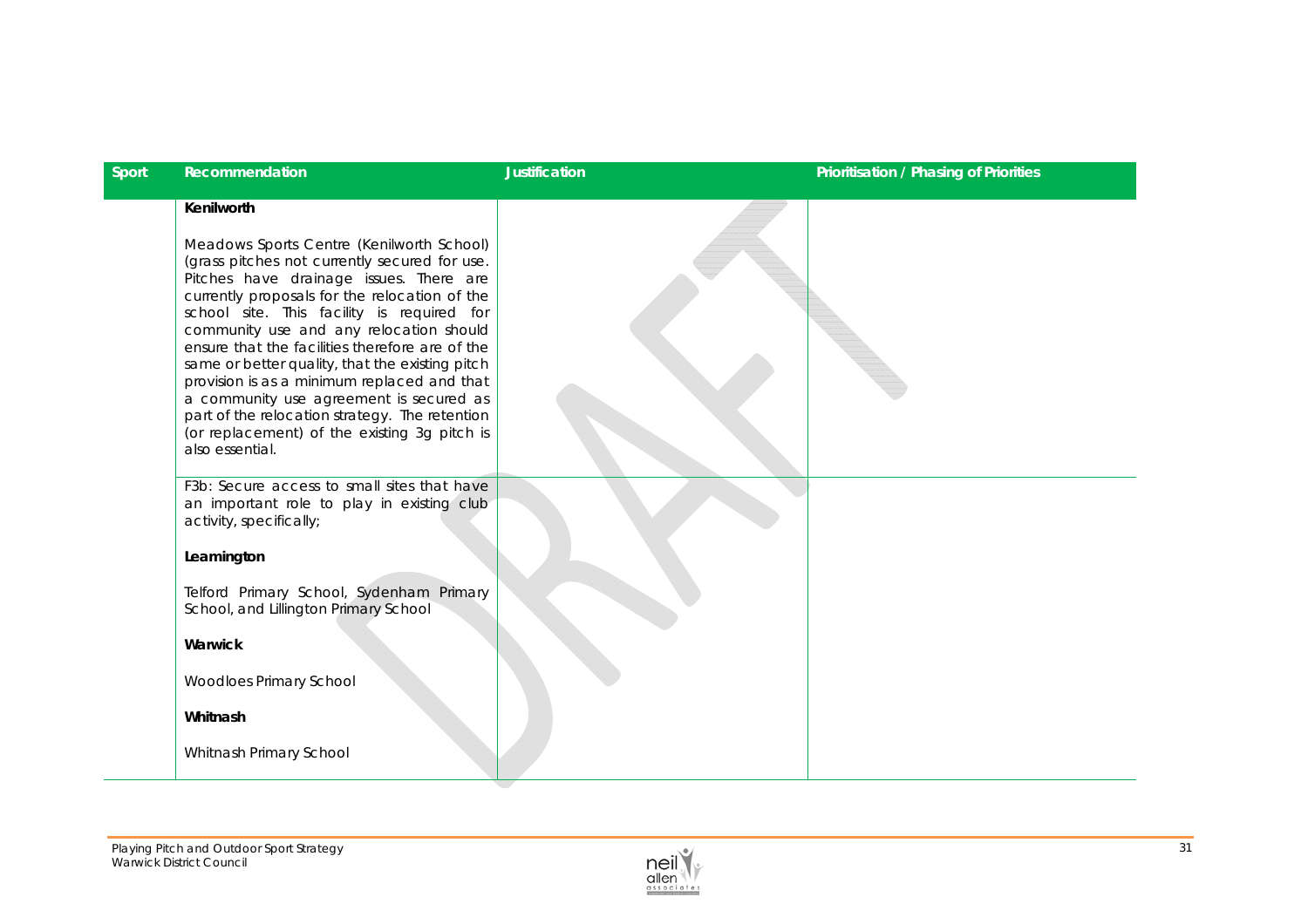| Sport | Recommendation                                                                                                                                                                                                                                                                                                                                                                                                                                                                                                                                                                                                                                                                         | <b>Justification</b>                                                                                                                                                                                                                                                                                                                                                                                                                                                                                                                                                        | <b>Prioritisation / Phasing of Priorities</b>                                                                                                                                                                                                                    |
|-------|----------------------------------------------------------------------------------------------------------------------------------------------------------------------------------------------------------------------------------------------------------------------------------------------------------------------------------------------------------------------------------------------------------------------------------------------------------------------------------------------------------------------------------------------------------------------------------------------------------------------------------------------------------------------------------------|-----------------------------------------------------------------------------------------------------------------------------------------------------------------------------------------------------------------------------------------------------------------------------------------------------------------------------------------------------------------------------------------------------------------------------------------------------------------------------------------------------------------------------------------------------------------------------|------------------------------------------------------------------------------------------------------------------------------------------------------------------------------------------------------------------------------------------------------------------|
|       | Other<br>Radford Semele School                                                                                                                                                                                                                                                                                                                                                                                                                                                                                                                                                                                                                                                         |                                                                                                                                                                                                                                                                                                                                                                                                                                                                                                                                                                             |                                                                                                                                                                                                                                                                  |
|       | F4: Football in Warwick District will be<br>delivered in the form of high quality hub<br>sites, supported by satellite sites. To achieve<br>this, and to maximise capacity in the playing<br>field stock and to ensure a high quality<br>playing experience, invest in pitch quality<br>improvements to strategic sites as follows;<br>Warwick<br>Changing improvements at St Nicholas Park<br>- additional of at least one changing room<br>Leamington<br>Newbold Playing Fields - drainage and<br>playing surface, changing facilities not fit for<br>purpose<br>Harbury Lane-drainage and playing surface<br>Kenilworth<br>Meadow School - drainage issues<br><b>Key Club Sites</b> | Quality of facilities is a key determinant of<br>capacity and poor quality pitches have a<br>limited capacity to sustain matches. While<br>AGPs will be provided to add further<br>capacity to the pitch stock, the grass pitch<br>stock will also be key to retaining sufficient<br>capacity across Warwick District to meet<br>current and projected future demand.<br>The strategy seeks to establish a network of<br>high quality strategic hub sites. All sites<br>identified for improvement are considered<br>strategic hub sites offering a range of<br>facilities. | Key priorities for improvements to playing<br>fields and associated ancillary provision are;<br>1) Harbury Lane Playing Fields<br>2) St Nicholas Playing Fields (linked with<br>new AGP<br>3) Newbold Playing Fields (linked with<br>new AGP<br>4) Meadow School |

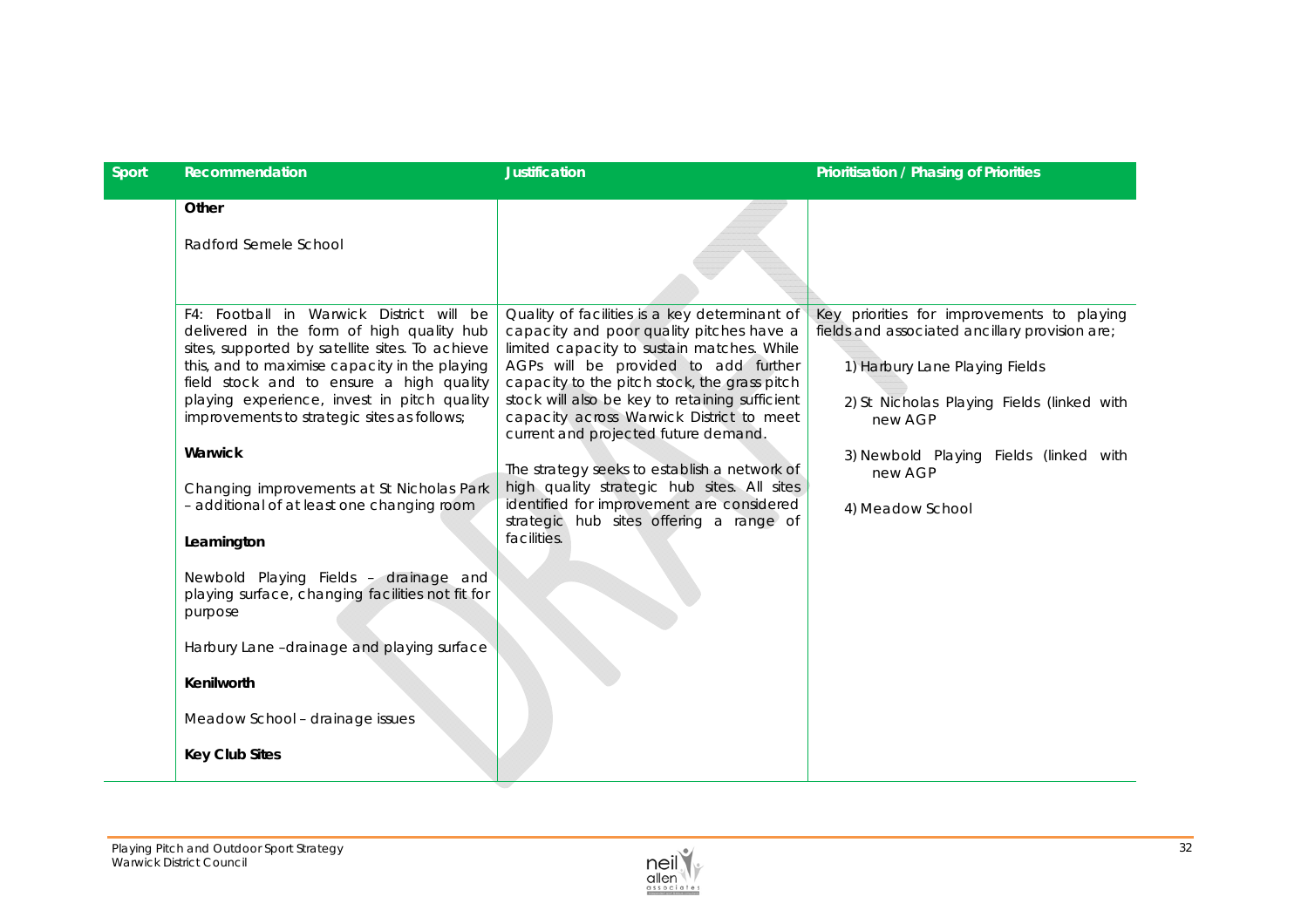| <b>Sport</b>   | Recommendation                                                                                                                                                                                                                                                                                                                                                                                    | <b>Justification</b>                                                                                                                                                                                                                                                                                                                                               | Prioritisation / Phasing of Priorities                         |
|----------------|---------------------------------------------------------------------------------------------------------------------------------------------------------------------------------------------------------------------------------------------------------------------------------------------------------------------------------------------------------------------------------------------------|--------------------------------------------------------------------------------------------------------------------------------------------------------------------------------------------------------------------------------------------------------------------------------------------------------------------------------------------------------------------|----------------------------------------------------------------|
|                | Whitnash Town FC (pitch surface)                                                                                                                                                                                                                                                                                                                                                                  |                                                                                                                                                                                                                                                                                                                                                                    |                                                                |
|                | Central Ajax FC - drainage                                                                                                                                                                                                                                                                                                                                                                        |                                                                                                                                                                                                                                                                                                                                                                    |                                                                |
| F <sub>5</sub> | As well as supporting community hubs for<br>football, the strategy also seeks to support<br>the needs and development requirements<br>of community football pyramid teams.<br>Within Warwick District these are as follows;<br>Leamington FC - Level 6, step 2<br>Alvis Sporting Club - Level 10<br>Leamington Hibernian - Level 12<br>Racing Warwick - Level 10<br>Kenilworth Town KH - Level 11 | There are specific requirements in relation<br>to facilities as clubs move through the<br>football pyramid. Progression through the<br>football pyramid is a key component of the<br>development of football in Warwick District<br>and adjustments to facility provision to<br>facilitate this development (and league<br>promotion) will therefore be supported. | Ongoing                                                        |
| Tennis         | T1: Retain the existing quantity of tennis<br>courts.                                                                                                                                                                                                                                                                                                                                             | indicates that the<br>Capacity analysis<br>existing quantity of tennis courts is required<br>to meet current and projected future<br>demand.                                                                                                                                                                                                                       | Ongoing                                                        |
|                | T2: Improve the condition of public tennis<br>courts to increase the role that they play in<br>meeting demand. Focus should be on;<br>Victoria Park (key parks development<br>site for LTA)                                                                                                                                                                                                       | The quality of public tennis courts is lower<br>than that of club bases and in some<br>instance restricts the activity that can take<br>place. Existing participation is skewed<br>towards club membership and there is<br>therefore significant scope to increase the<br>number of people using pay and play<br>facilities in the district. The LTA and Warwick   | Key priorities are:<br>1) Victoria Park<br>2) St Nicholas Park |

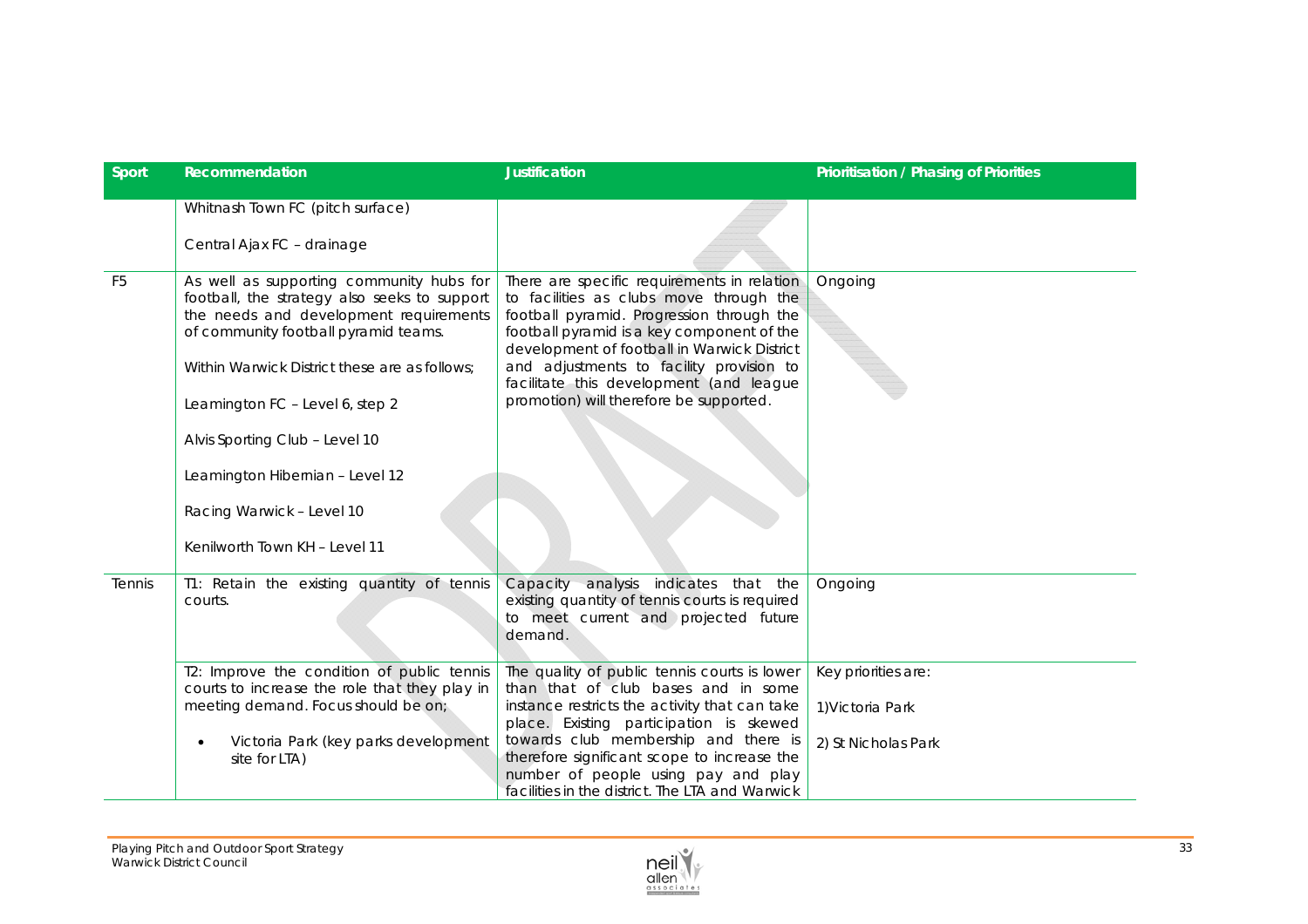| Sport        | Recommendation                                                                                                                                                                                                                                                                                                                                                                                                                     | <b>Justification</b>                                                                                                                                                                                                                             | Prioritisation / Phasing of Priorities |
|--------------|------------------------------------------------------------------------------------------------------------------------------------------------------------------------------------------------------------------------------------------------------------------------------------------------------------------------------------------------------------------------------------------------------------------------------------|--------------------------------------------------------------------------------------------------------------------------------------------------------------------------------------------------------------------------------------------------|----------------------------------------|
|              | Meadow Sports Centre (Kenilworth)<br>$\bullet$<br>St Nicholas Park (Warwick)<br>$\bullet$<br>Abbey Fields (Kenilworth)<br>$\bullet$<br>Facilities at Campion School and<br>$\bullet$<br>Beauchamp Square also require<br>improvement longer term.<br>Improvements to public facilities should link<br>with activities to increase participation at<br>these sites and the key priorities in the<br>emerging LTA facility strategy. | District Council are currently working to<br>increase participation at the Victoria Park.<br>The courts identified as priority for<br>improvement are those located in close<br>proximity to clubs that are at and / or<br>approaching capacity. |                                        |
|              | T3: Invest in improvements to the quality of<br>associated ancillary facilities, ensuring that<br>club<br>the<br>environment<br>facilitates<br>participation and club growth. Clubs<br>requiring improvement to the changing /<br>clubhouse facilities are:<br>Kenilworth LTC                                                                                                                                                      | Improved quality of courts is essential both<br>to retain capacity of courts but also to<br>encourage and promote participation in<br>tennis.                                                                                                    |                                        |
|              | Warwick Boat Club tennis<br>$\bullet$<br>Warwick County Council Sports Club<br>$\bullet$<br>Whitnash Tennis Club.                                                                                                                                                                                                                                                                                                                  |                                                                                                                                                                                                                                                  |                                        |
| <b>Bowls</b> | Retain all existing greens                                                                                                                                                                                                                                                                                                                                                                                                         | The existing quantity of bowling greens is<br>required to meet current and projected<br>future demand.                                                                                                                                           | Ongoing                                |

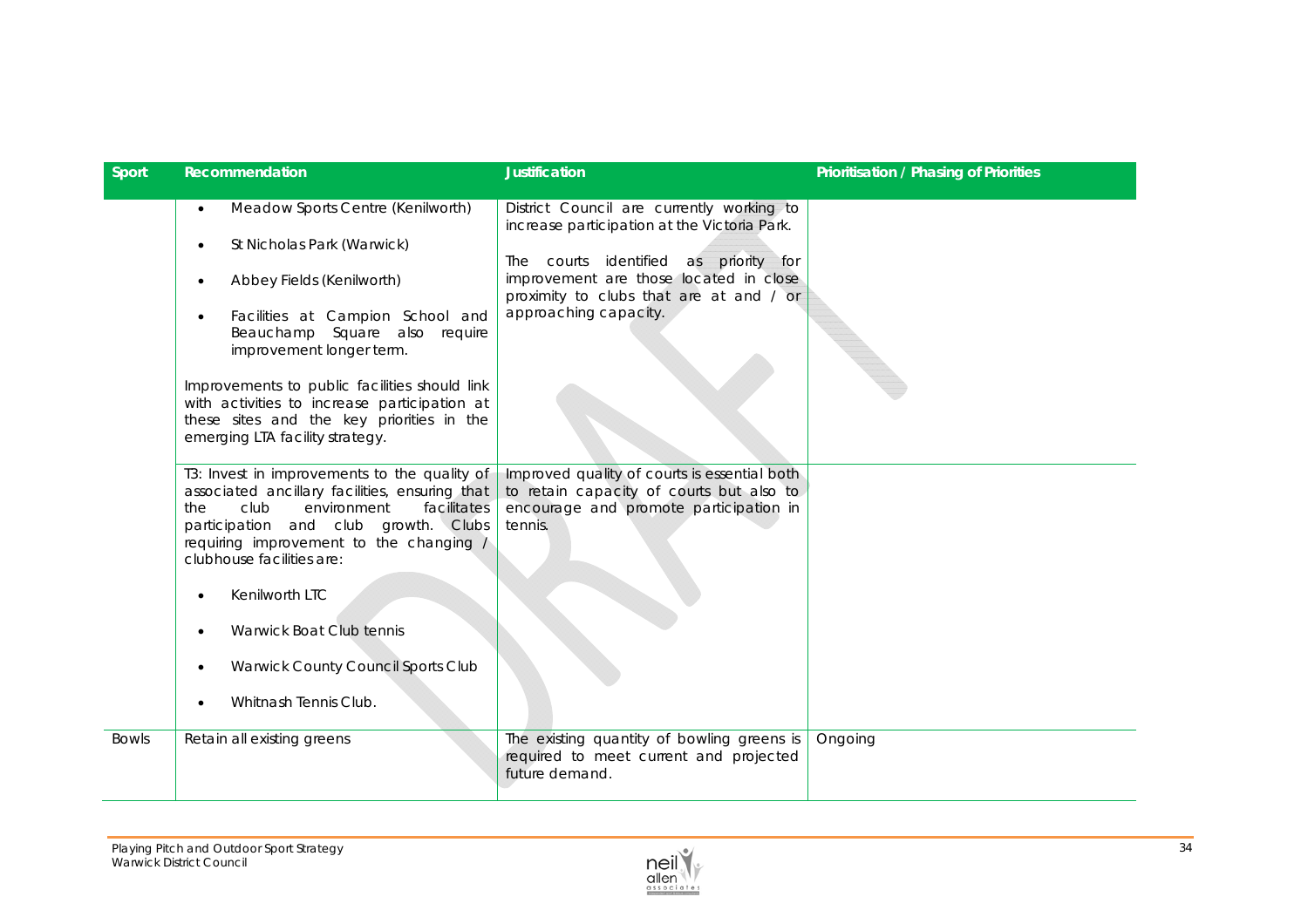| Sport        | Recommendation                                                                                                                                                                                                                                                                                                    | <b>Justification</b> | Prioritisation / Phasing of Priorities |
|--------------|-------------------------------------------------------------------------------------------------------------------------------------------------------------------------------------------------------------------------------------------------------------------------------------------------------------------|----------------------|----------------------------------------|
| <b>Bowls</b> | Invest in quality improvements as follows;<br>Victoria Park, Leamington - ongoing<br>$\bullet$<br>maintenance and refurbishment to<br>maintain and improve the quality of<br>the facility, which is currently<br>international standard<br>Whitnash - improvements to pavilion<br>(links with other sports clubs) |                      | Key priority - Victoria Park           |

Many of the actions are interrelated by sport and indeed the strategy seeks to co-locate sports and create sporting hubs and strategic sites. Table 4.2 therefore brings together the recommendations in Table 4.1 and summarises the key priorities by geographical area. This table will be updated twice annually as part of the monitoring process.

## **Table 4.2 – Key Priorities by Geographical Area**

| Area       | <b>Priorities</b>                                                                                                                  |
|------------|------------------------------------------------------------------------------------------------------------------------------------|
| Kenilworth | <b>Key Priorities</b>                                                                                                              |
|            | a) Creation of Sporting hub at Castle Farm, to include:                                                                            |
|            | 3g AGP                                                                                                                             |
|            | Extended grass football provision (meeting with NGB specification)                                                                 |
|            | 2 cricket pitches for Kenilworth Wardens                                                                                           |
|            | Associated changing and ancillary accommodation (all meeting with NGB specification)<br>$\bullet$                                  |
|            | b) Relocation of Kenilworth RFC to new site, including additional provision and appropriate ancillary facilities. Site should also |

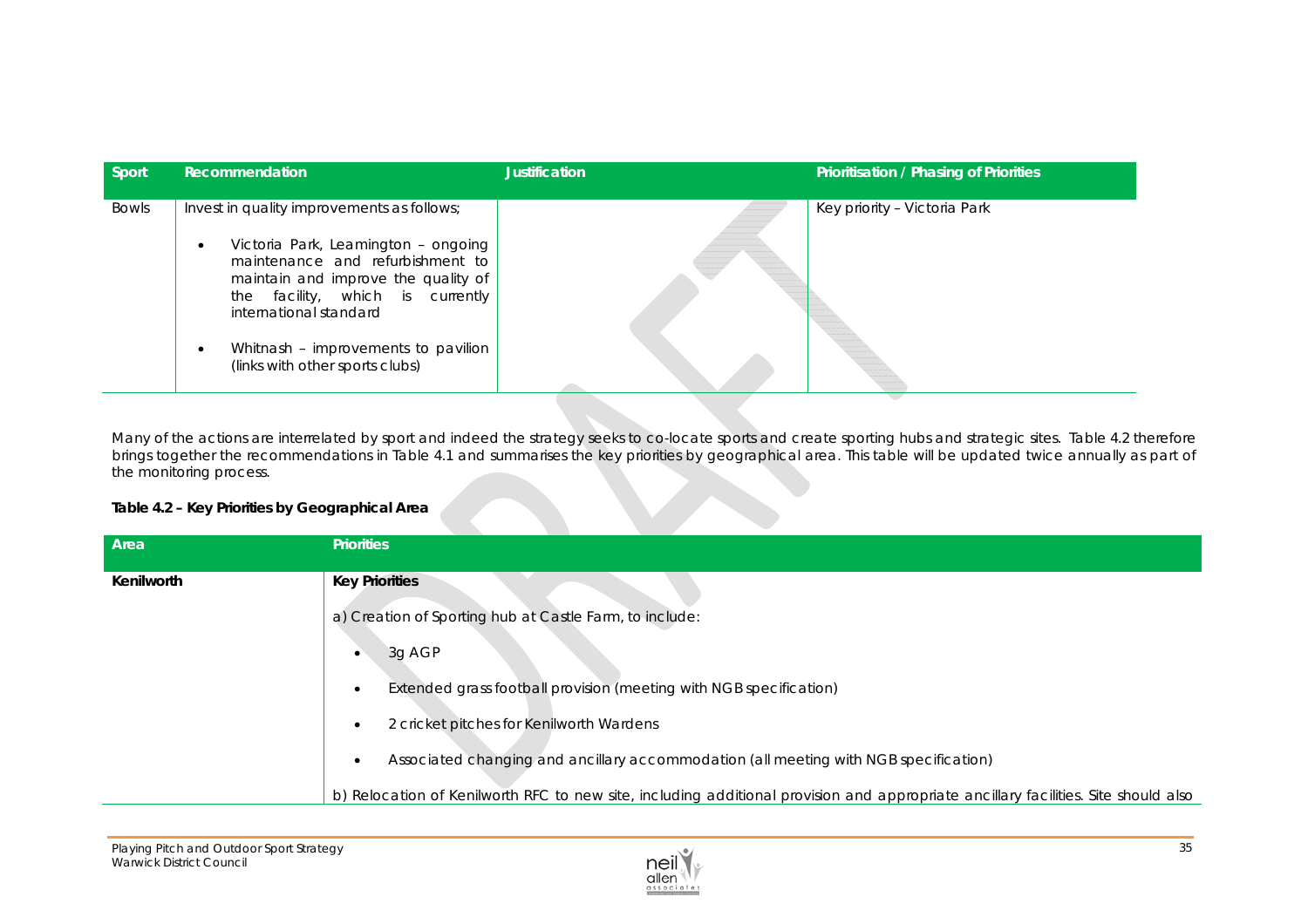| Area       | <b>Priorities</b>                                                                                                                                                                                                                                                                                                                                                                                                                                                                                                                                   |
|------------|-----------------------------------------------------------------------------------------------------------------------------------------------------------------------------------------------------------------------------------------------------------------------------------------------------------------------------------------------------------------------------------------------------------------------------------------------------------------------------------------------------------------------------------------------------|
|            | include sufficient floodlit pitches to meet with midweek demand (likely to be at least 3).                                                                                                                                                                                                                                                                                                                                                                                                                                                          |
|            | Other                                                                                                                                                                                                                                                                                                                                                                                                                                                                                                                                               |
|            | Secured use of Kenilworth School Grass Pitches and improvement to site quality. There are currently proposals for the<br>$\bullet$<br>relocation of the school site. This facility is required for community use and any relocation should ensure that the<br>facilities therefore are of the same or better quality, that the existing pitch provision is as a minimum replaced and<br>that a community use agreement is secured as part of the relocation strategy. The retention (or replacement) of the<br>existing 3g pitch is also essential. |
|            | Kenilworth Town CC - Improved capacity (new non turf wicket / and /or improved facilities at Meadow Sports Centre<br>$\bullet$<br>(Kenilworth School), improved training facilities for club                                                                                                                                                                                                                                                                                                                                                        |
| Leamington | <b>Key Priorities</b>                                                                                                                                                                                                                                                                                                                                                                                                                                                                                                                               |
|            | Negotiate access to Aylesford School for Khalsa HC (Immediate)<br>$\bullet$                                                                                                                                                                                                                                                                                                                                                                                                                                                                         |
|            | New facility for Leamington Khalsa HC and Leamington CC<br>$\bullet$                                                                                                                                                                                                                                                                                                                                                                                                                                                                                |
|            | Leamington RFC - extension of existing site and provision of additional floodlights to meet midweek demand.<br>$\bullet$<br>Installation of drainage systems (a key priority if site extension is not feasible.                                                                                                                                                                                                                                                                                                                                     |
|            | Other                                                                                                                                                                                                                                                                                                                                                                                                                                                                                                                                               |
|            | Old Leamingtonians - provide additional floodlights to meet midweek demand                                                                                                                                                                                                                                                                                                                                                                                                                                                                          |
|            | Retention of North Leamington School as sand based AGP<br>$\bullet$                                                                                                                                                                                                                                                                                                                                                                                                                                                                                 |
|            | Secure access to Campion School / North Leamington School<br>$\bullet$                                                                                                                                                                                                                                                                                                                                                                                                                                                                              |
|            | Secure access to Telford Primary School, Sydenham Primary School and Lillington Primary School<br>$\bullet$                                                                                                                                                                                                                                                                                                                                                                                                                                         |
|            |                                                                                                                                                                                                                                                                                                                                                                                                                                                                                                                                                     |

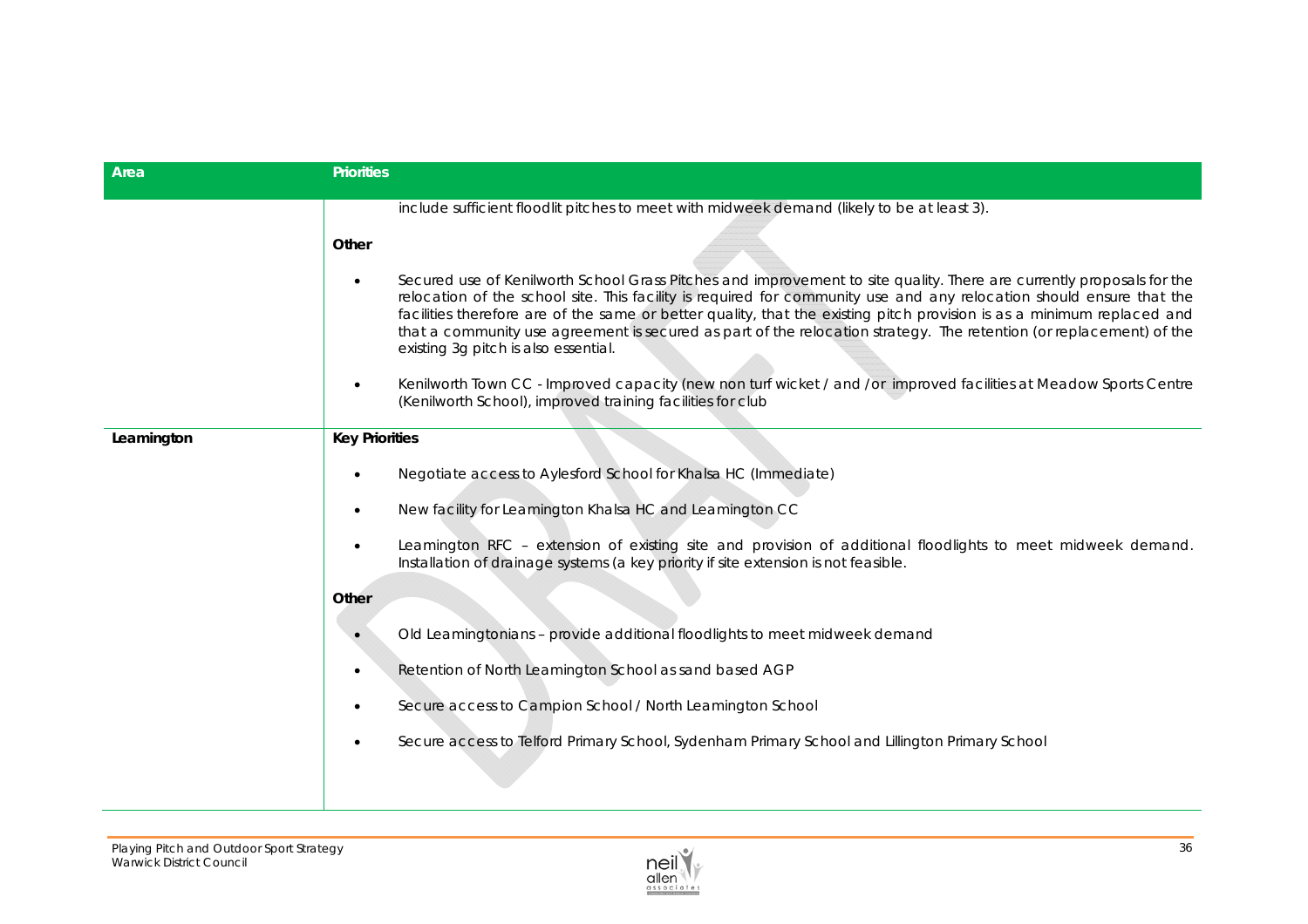| Area    | <b>Priorities</b>                                                                                                                                                                                                          |
|---------|----------------------------------------------------------------------------------------------------------------------------------------------------------------------------------------------------------------------------|
| Warwick | <b>Key Priorities</b>                                                                                                                                                                                                      |
|         | • Negotiate access to Aylesford School for Khalsa HC and Shipston Ladies                                                                                                                                                   |
|         | • Development of Leamington Community Stadium to include 3g AGP                                                                                                                                                            |
|         | • Linked to community stadium, secured access to Myton School grass pitches to enhance site capacity. Retention and<br>resurface of existing 3g AGP and longer term potential 2nd AGP                                      |
|         | • Conversion of AGP at St Nicholas Park to 3g                                                                                                                                                                              |
|         | • Develop Warwick School as strategically important site for hockey(including resurfacing and new clubhouse within next<br>five years)                                                                                     |
|         | Other                                                                                                                                                                                                                      |
|         | • Installation of drainage (Central Ajax FC)                                                                                                                                                                               |
|         | • Improved training facilities at Warwick Cricket Club                                                                                                                                                                     |
|         | • Retain AGP at Aylesford School                                                                                                                                                                                           |
| Rural   | <b>Key Priorities</b>                                                                                                                                                                                                      |
|         | Support Trinity Guild RUFC in their relocation to a new site                                                                                                                                                               |
|         | Other                                                                                                                                                                                                                      |
|         | Improved training facilities and pitch quality at Leek Wootton CC (training), Offchurch CC (training and quality),<br>٠<br>Hunningham CC (training and quality), Rowington CC (training and quality) and Norton Lindsey CC |
|         | Community use at small school sites - Radford Semele Primary School<br>٠                                                                                                                                                   |

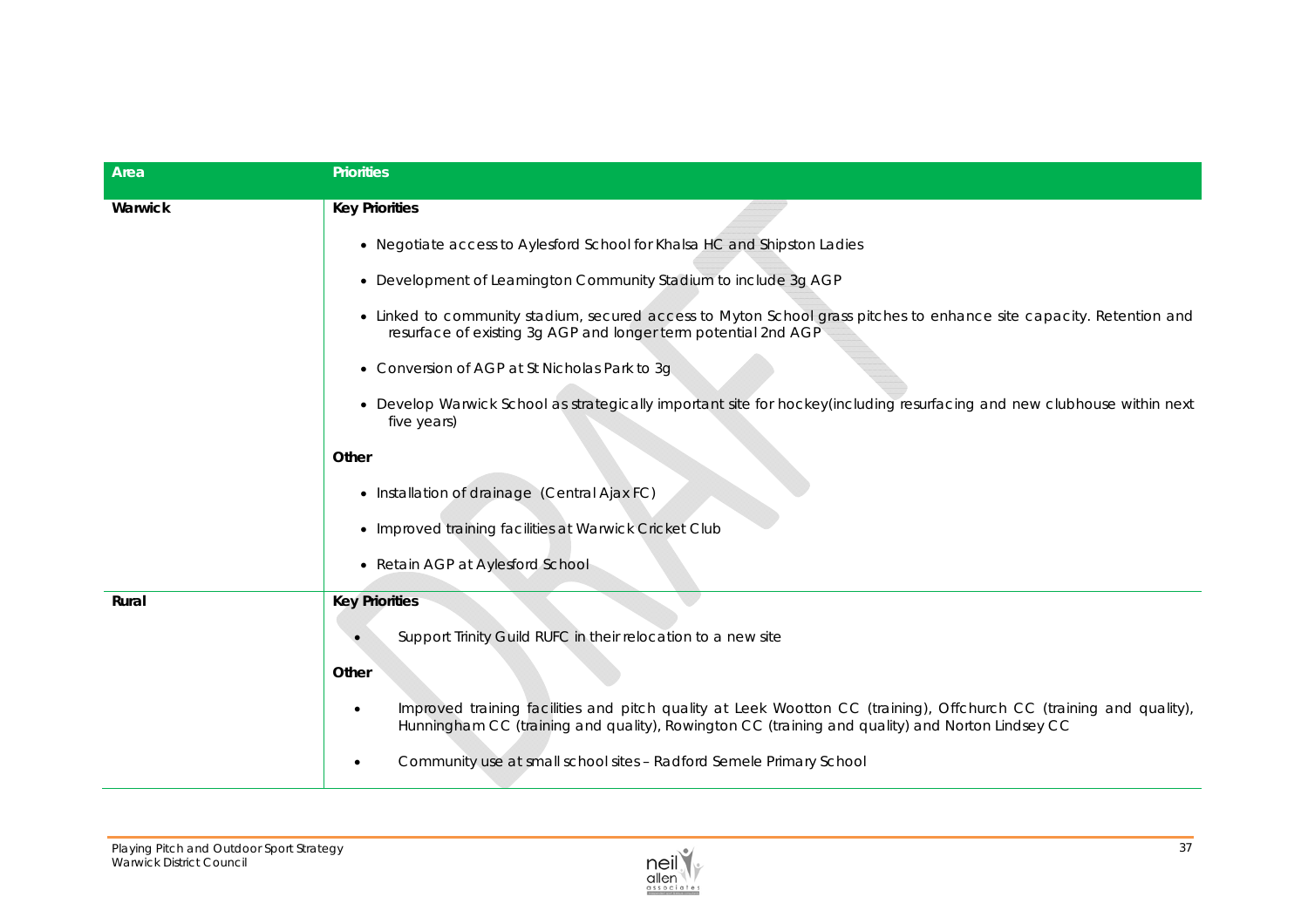| Area     | <b>Priorities</b>                                     |
|----------|-------------------------------------------------------|
| Whitnash | <b>Key Priority</b>                                   |
|          | Improved pitch quality at Whitnash Town<br>$\bullet$  |
|          | Other                                                 |
|          | Secure access to Whitnash Primary School<br>$\bullet$ |

Table 4.3 summarises all of the sites across Warwick District and highlights the key areas for improvement. Where excluded from Tables 4.1 and 4.2 above, these represent local, rather than strategic priorities.

## **Table 4.3: Key Areas for Improvement – all sites across Warwick District**

| Area                 | Site Name                               | <b>Sports</b>                   | <b>Comments</b>                                                                                                                                                                         | <b>Actions</b>                                         | <b>Priority Level</b>                |
|----------------------|-----------------------------------------|---------------------------------|-----------------------------------------------------------------------------------------------------------------------------------------------------------------------------------------|--------------------------------------------------------|--------------------------------------|
| Whitnash             | Acre Close<br>(Whitnash Town)           | Football                        | Site overplayed and suffers from<br>drainage issues. Work on changing<br>accommodation underway. Club also<br>reliant on use of Whitnash School<br>which is unsecured                   | Drainage improvements.                                 | Strategic - Medium<br>priority level |
| Warwick              | Ajax Park                               | Football                        | Pyramid Site. Poor drainage in parts.<br>Limited spare capacity. Potentially<br>important club.                                                                                         | Drainage improvements.<br>Potential small sized<br>AGP | Strategic - Medium<br>priority level |
| South of<br>Coventry | Alvis Sports and<br>Social Club Cricket | Football                        | Pitch surface quality improvements<br>required. One of poorer quality<br>pitches in district, with little scope to<br>accommodate further play due to<br>already high levels of use.    | Pitch quality<br>improvements                          | Local                                |
| Warwick              | Aylesford School                        | Football, hockey and<br>cricket | Hockey – site offers potential for<br>hockey use but currently functions only<br>as an overspill facility<br>Football - Spare capacity for adult<br>teams (non for junior / mini). Site | Negotiate access to<br>school site for hockey          | Strategic - High<br>Priority         |

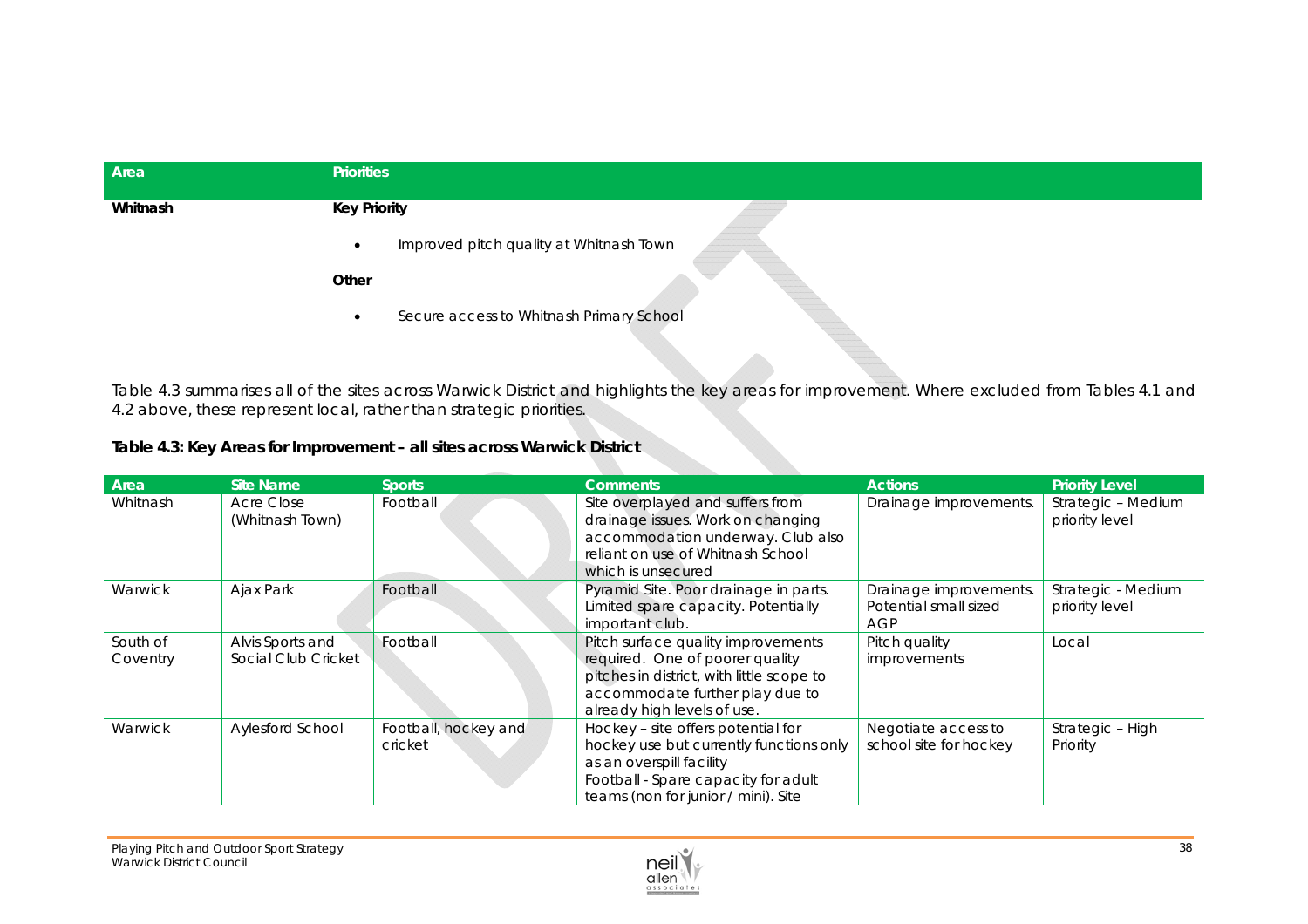| Area       | <b>Site Name</b>          | <b>Sports</b>             | <b>Comments</b>                                                              | <b>Actions</b>              | <b>Priority Level</b> |
|------------|---------------------------|---------------------------|------------------------------------------------------------------------------|-----------------------------|-----------------------|
|            |                           |                           | accommodates some of Racing Club                                             |                             |                       |
|            |                           |                           | Warwick's teams                                                              |                             |                       |
|            |                           |                           | Cricket - Site of average quality and                                        |                             |                       |
|            |                           |                           | well drained, but unsuitable for club                                        |                             |                       |
|            |                           |                           | use. Facility does not currently offer                                       |                             |                       |
|            |                           |                           | community use. AGP required for                                              |                             |                       |
|            |                           |                           | hockey in the short term.                                                    |                             |                       |
| Rural      | <b>Baginton Playing</b>   | Football                  | Site informal recreation ground used                                         | Pitch improvements          | Local                 |
|            | <b>Fields</b>             |                           | for pitches. Requires pitch surface work                                     |                             |                       |
|            |                           |                           | and improvements. Club also reliant                                          |                             |                       |
|            |                           |                           | on adjacent school                                                           |                             |                       |
| Rural      | <b>Bishops Tachbrook</b>  | Football                  | Spare capacity, requires improvement                                         | Changing                    | Local                 |
|            |                           |                           | to changing                                                                  | improvements                |                       |
| Rural      | <b>Bubbenhall Village</b> | Football                  | Limited peak period capacity, poor                                           | Drainage improvements       | Local                 |
|            | Playing Field             |                           | drainage                                                                     |                             |                       |
| Rural      | <b>Budbrooke Primary</b>  | Football                  | No further capacity. Small facility                                          | Secure for community        | Local                 |
|            |                           |                           |                                                                              | use                         |                       |
| Leamington | Campion School            | Football                  | Football - Mini pitch overplayed but                                         | Football and Cricket -      | Strategic - medium    |
|            |                           |                           | capacity on other pitches. Average<br>quality. Important site for Leamington |                             | priority              |
|            |                           |                           | Brakes.                                                                      | Secure for community<br>use |                       |
|            |                           |                           |                                                                              |                             |                       |
|            |                           |                           | Cricket - Site of average quality and                                        | Pitch improvements          |                       |
|            |                           |                           | well drained, but unsuitable for club                                        | (football). Potential role  |                       |
|            |                           |                           | use. Facility does not currently offer                                       | for cricket pitch (would    |                       |
|            |                           |                           | community use                                                                | require improvements)       |                       |
| Kenilworth | Castle Farm               | Football (and to relocate | Limited availability at peak time. Poor                                      | New AGP                     | Strategic - High      |
|            | <b>Recreation Centre</b>  | cricket)                  | drainage and insufficient changing if                                        |                             | Priority              |
|            |                           |                           | all pitches are in use                                                       | Quality improvements -      |                       |
|            |                           |                           |                                                                              | Changing / Drainage         |                       |
|            |                           |                           | Site to become important strategic                                           |                             |                       |
|            |                           |                           | hub site                                                                     | Relocation of cricket       |                       |
|            |                           |                           |                                                                              | club - site expansion       |                       |
|            |                           |                           |                                                                              |                             |                       |
| Rural      | Church Lane               | Football                  | No use. No changing                                                          | Improved Pitch              | Local                 |
|            | Playing Fields,           |                           | accommodation, poor pitch quality                                            |                             |                       |

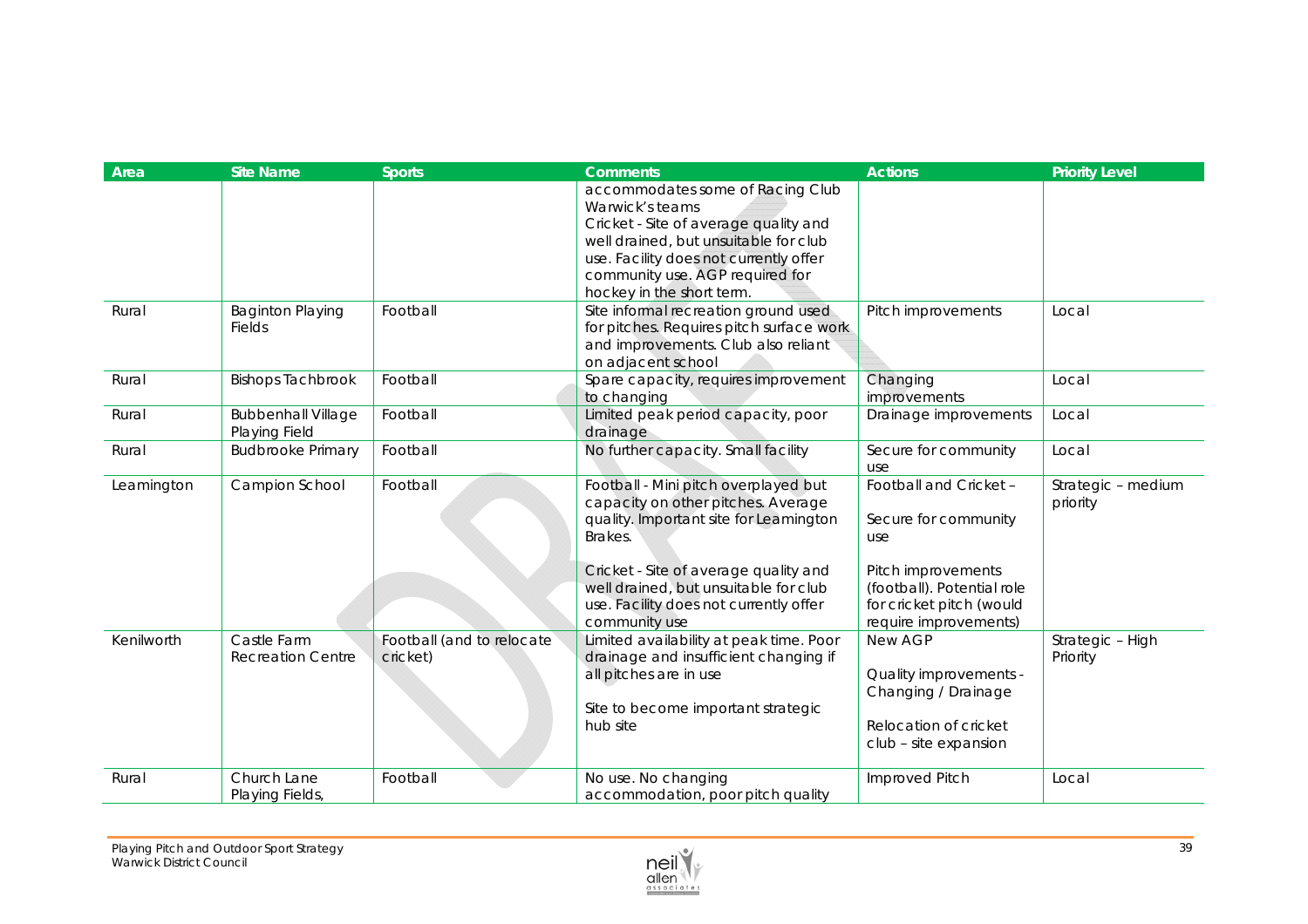| Area       | <b>Site Name</b>           | <b>Sports</b> | <b>Comments</b>                               | <b>Actions</b>                 | <b>Priority Level</b> |
|------------|----------------------------|---------------|-----------------------------------------------|--------------------------------|-----------------------|
|            | Barford                    |               |                                               |                                |                       |
| Whitnash   | Harbury Lane               | Football      | Site of strategic importance for              | Quality improvements -         | Strategic             |
|            |                            |               | football. Poor drainage, junior pitches       | Drainage, parking, pitch       |                       |
|            |                            |               | overplayed, changing rooms of limited         | surface                        |                       |
|            |                            |               | quality                                       |                                |                       |
| Rural      |                            | Cricket       | Wicket slightly uneven but site is            | Improvements to wicket         | <b>Local Priority</b> |
|            | Hunningham<br>Cricket Club |               | potentially able to accommodate<br>more play. |                                |                       |
| Warwick    | John Atkinson              | Football      | Site to become strategic hub site             | Secure access to grass         | Strategic - high      |
|            | Sports Centre /            |               |                                               | pitches. Necessary             | priority              |
|            | Myton School               |               | No current usage of grass pitches.,           | quality improvement            |                       |
|            |                            |               | Location of one of the 3g pitches             | and AGP requires               |                       |
|            |                            |               |                                               | resurface to ensure            |                       |
|            |                            |               |                                               | suitability for FA AGP         |                       |
|            |                            |               |                                               | register. Close proximity      |                       |
|            |                            |               |                                               | to proposed                    |                       |
|            |                            |               |                                               | Leamington Community           |                       |
|            |                            |               |                                               | hub means site has an          |                       |
|            |                            |               |                                               | important future role to       |                       |
|            |                            |               |                                               | play in pitch provision.       |                       |
| Kenilworth |                            | Cricket       | Site of good quality through high levels      | Support improvements           | Strategic - medium    |
|            |                            |               | of maintenance, high standard of              | to capacity - new              | priority              |
|            |                            |               | changing and playing facilities. Site         | artificial wicket (or use of   |                       |
|            |                            |               | currently being overplayed.                   | <b>Meadow Community</b>        |                       |
|            | Kenilworth Cricket<br>Club |               |                                               | Centre / Kenilworth<br>School) |                       |
| Kenilworth |                            |               |                                               | Relocation of club.            | Strategic - high      |
|            |                            |               | Club currently based on two sites. One        | Provision of additional        | priority              |
|            | Kenilworth Rugby           |               | site has no permanent changing                | floodlights and                |                       |
|            | Club (Glasshouse           |               | accommodation. Club have recently             | appropriate changing           |                       |
|            | Lane)                      |               | had RFU investment into pitch quality.        | at new site                    |                       |
| Kenilworth | Kenilworth Town FC         |               | Site overplayed and club displaced            | New and increased              |                       |
|            |                            |               | across several pitch sites                    | provision in Kenilworth        |                       |
|            |                            |               |                                               | (Castle Farm and               |                       |
|            |                            |               |                                               | Kenilworth School) to          |                       |
|            |                            |               |                                               | address this issue             |                       |

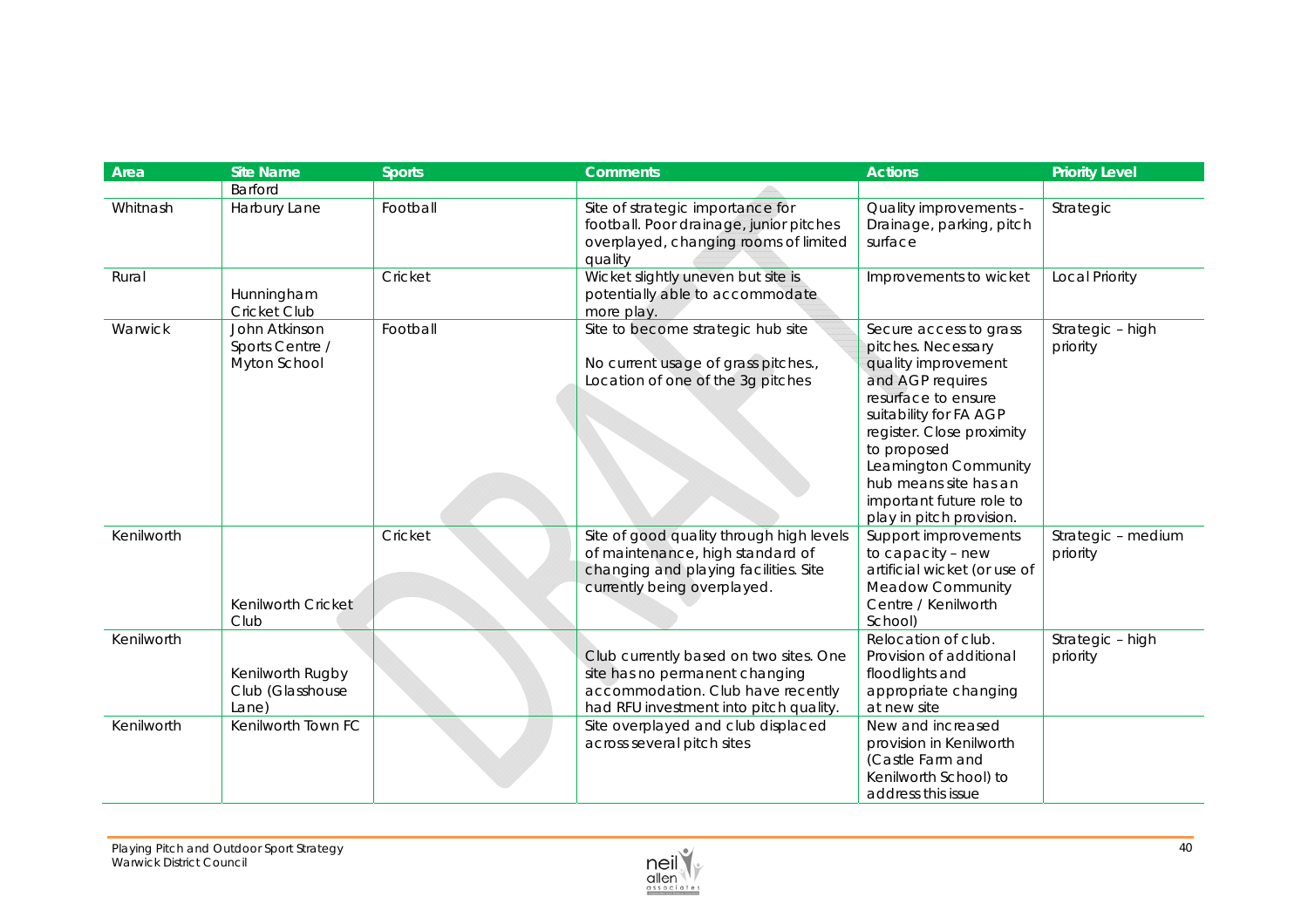| Area       | <b>Site Name</b>                    | <b>Sports</b>        | <b>Comments</b>                                                                                                                                                                                                                                                                                                                                                               | <b>Actions</b>                                                                                                                               | <b>Priority Level</b>        |
|------------|-------------------------------------|----------------------|-------------------------------------------------------------------------------------------------------------------------------------------------------------------------------------------------------------------------------------------------------------------------------------------------------------------------------------------------------------------------------|----------------------------------------------------------------------------------------------------------------------------------------------|------------------------------|
| Kenilworth | Kenilworth Wardens                  | Football and Cricket | 9 v 9 pitches overplayed and limited<br>further capacity. Club spread across<br>multiple sites and limited scope to<br>expand                                                                                                                                                                                                                                                 | Site relocation to Castle<br>Farm which is to<br>become important<br>strategic hub site.                                                     | Strategic - high<br>priority |
|            |                                     |                      | Cricket - Poor subsoil and inadequate<br>drainage causes flooding in severe<br>rain. A few years of average care and<br>poor weather mean squares need<br>major revival work. Remainder of pitch<br>average. Pitch and wickets overused<br>meaning no capacity for club growth.<br>Quality of facilities is essential if pitches<br>are to sustain level of activity that the | Extension to amount of<br>pitches available for<br>both cricket and<br>football.<br>New AGP                                                  |                              |
|            |                                     |                      | club requires.                                                                                                                                                                                                                                                                                                                                                                |                                                                                                                                              |                              |
| Leamington | Leamington Cricket<br>Club          |                      | Good quality facilities, average grass<br>cover. Practice net is in Cricket poor<br>condition and will require renovation<br>soon. Site being played to the level it<br>can sustain and no capacity for<br>growth                                                                                                                                                             | Practice nets and<br>additional non turf<br>wicket. Potential longer<br>term access to Campion<br>School (requires facility<br>improvements) | Strategic                    |
| Leamington | Leamington RUFC                     |                      | Site at capacity with little scope for<br>expansion.<br>Poor drainage and grass cover.<br>Pitches also uneven meaning they are<br>poor quality overall. This impacts on<br>site capacity.<br>Changing room requires improvement<br>Requirement for additional<br>floodlighting to meet midweek<br>demand.                                                                     | Additional floodlights<br>Drainage and changing<br>accommodation<br>Potential extension<br>(depending on ability to<br>secure land)          | Strategic - high<br>priority |
| Rural      | Leek Wootton<br><b>Cricket Club</b> | Cricket and Football | Football - Mini pitch overplayed.<br>Limited gradient                                                                                                                                                                                                                                                                                                                         | Cricket - Practice net                                                                                                                       | Local                        |

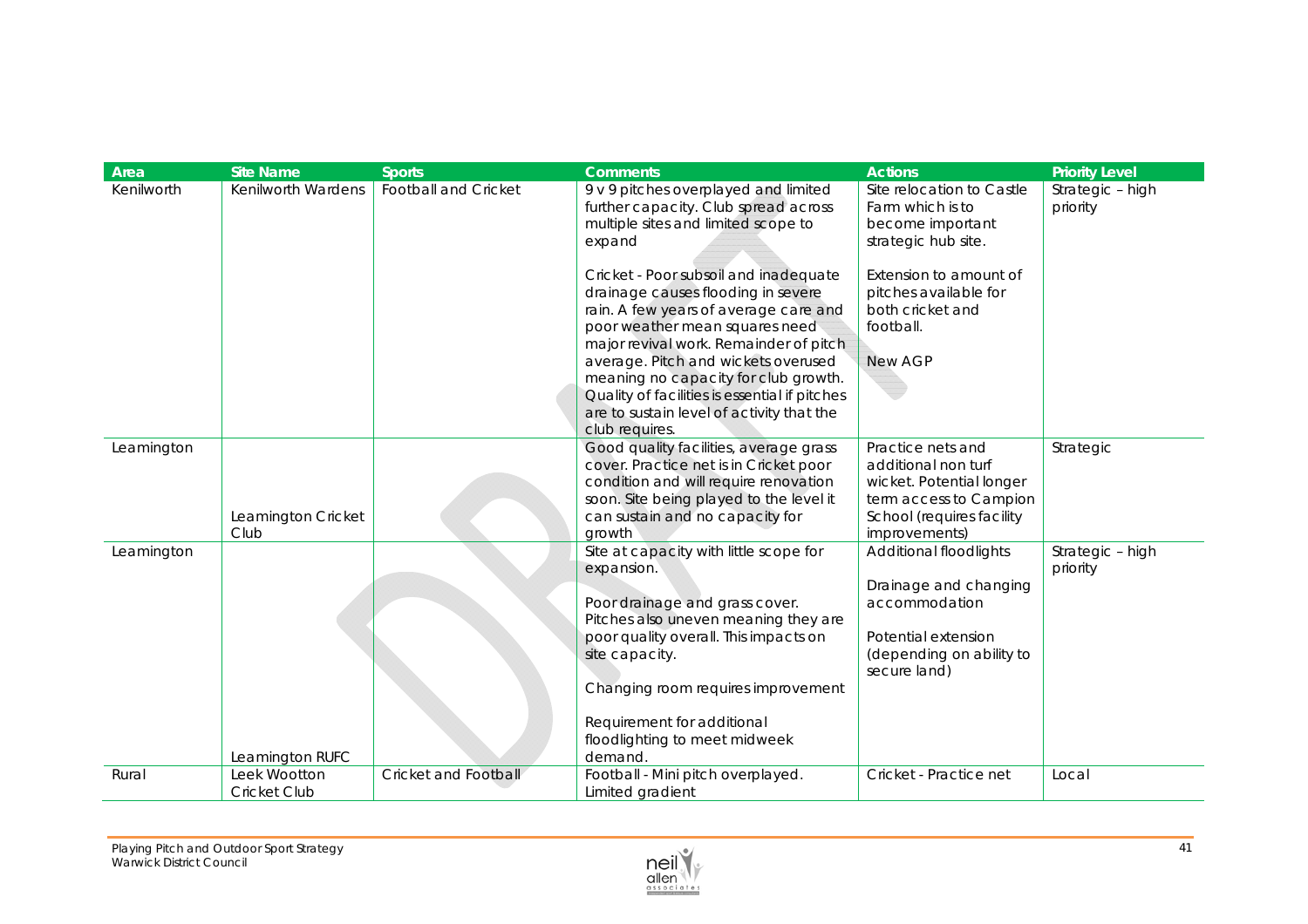| Area              | <b>Site Name</b>                                                   | <b>Sports</b>               | <b>Comments</b>                                                                                                                                                                                                                                                                                                                | <b>Actions</b>                                                                                                                                  | <b>Priority Level</b>          |
|-------------------|--------------------------------------------------------------------|-----------------------------|--------------------------------------------------------------------------------------------------------------------------------------------------------------------------------------------------------------------------------------------------------------------------------------------------------------------------------|-------------------------------------------------------------------------------------------------------------------------------------------------|--------------------------------|
|                   |                                                                    |                             | Cricket - Good quality facilities with<br>scope to accommodate further play<br>(30 adult matches or 42 junior<br>matches). Practice net is in poor<br>condition and will require renovation<br>soon                                                                                                                            |                                                                                                                                                 |                                |
| Leamington<br>Spa | Lillington Primary<br>School                                       | Football                    | Important site for Cubbington Albion,<br>some drainage issues                                                                                                                                                                                                                                                                  | Secured community use                                                                                                                           | Local                          |
| Kenilworth        | Meadow<br><b>Community Sports</b><br>Centre (Kenilworth<br>School) | <b>Football and Cricket</b> | Site to become strategic hub site<br>Football - Some drainage issues - site<br>prone to flooding<br>Cricket - Poor pitch surface and pitch<br>prone to flooding. No community use -<br>accommodates curricular activity<br>only. This may be influenced by poor<br>quality of facility which makes it<br>unattractive to clubs | Improved drainage<br>(Football and cricket)<br>Potential role for cricket<br>pitch following drainage<br>improvements - secure<br>community use |                                |
| Rural             | <b>Melson Memorial</b><br>Cricket Ground                           | Cricket                     | Good quality facility with few issues.<br>Club identify requirement to install<br>tarmac surface onto car park. Scope<br>to accommodate further play                                                                                                                                                                           | Car park                                                                                                                                        | Local                          |
| Leamington        | New Windmill<br>Ground                                             | Football                    | Pyramid Club with requirement for<br>additional capacity                                                                                                                                                                                                                                                                       | Site relocation to<br>community hub. New 3g<br>stadium pitch to support<br>club activity.                                                       | Strategic - high<br>priority   |
| Leamington        | Newbold Comyn                                                      | Football                    | Site of strategic importance for<br>football - strategic hub site<br>Junior and adult pitches overused.<br>Poor condition, particularly drainage<br>and changing                                                                                                                                                               | New 3g pitch<br>Drainage / changing<br>improvements                                                                                             | Strategic - high<br>priority   |
| Leamington        | North Leamington<br>School                                         | Football, hockey, rugby     | Unsecured site. Further capacity to<br>accommodate additional play                                                                                                                                                                                                                                                             | Secure access and<br>retain as sand based                                                                                                       | Strategic - medium<br>priority |

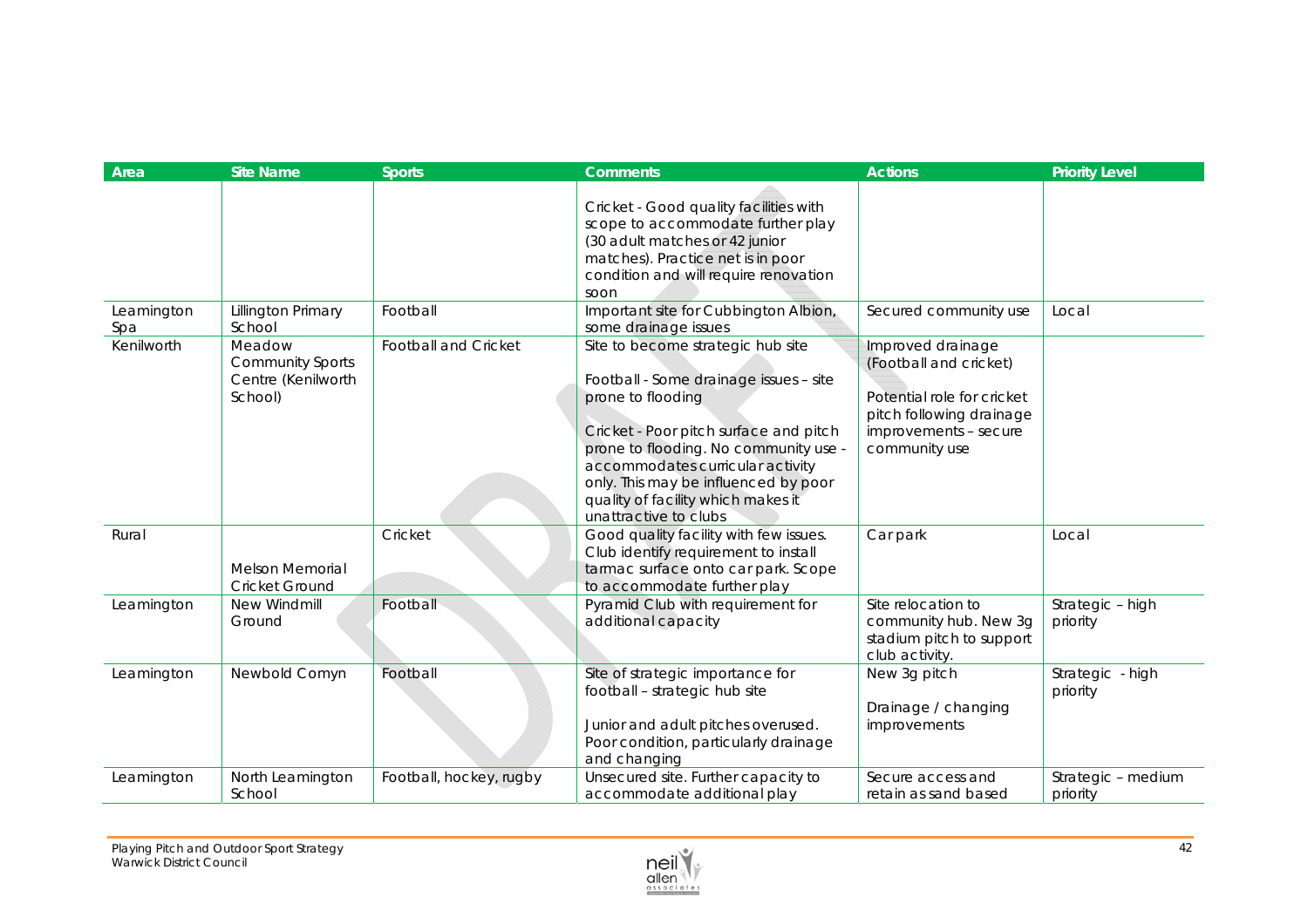| Area       | <b>Site Name</b>         | <b>Sports</b> | <b>Comments</b>                                                              | <b>Actions</b>                               | <b>Priority Level</b>          |
|------------|--------------------------|---------------|------------------------------------------------------------------------------|----------------------------------------------|--------------------------------|
|            |                          |               |                                                                              | facility for hockey                          |                                |
|            |                          |               | Site also used for rugby                                                     |                                              |                                |
| Rural      |                          | Cricket       | Football - Damage to the surface.                                            | Pitch improvements                           | Local                          |
|            |                          |               | Scope to accommodate additional                                              |                                              |                                |
|            |                          |               | play                                                                         |                                              |                                |
|            | Norton Lindsey           |               |                                                                              |                                              |                                |
|            | Village Recreation       |               | Cricket - Some additional capacity,                                          |                                              |                                |
|            | Ground                   |               | quality limited                                                              |                                              |                                |
| Rural      | <b>Offchurch Cricket</b> | Cricket       | Outfield uneven in places and pitch<br>amongst lowest in league rankings. No | Training facilities and<br>artificial wicket | Local                          |
|            | Club                     |               | training facilities or artificial wicket                                     | Pitch quality                                |                                |
|            |                          |               | Good quality facilities. Additional                                          | <b>Additional Floodlights</b>                |                                |
| Rugby      | Old                      | Rugby         | Floodlights required to meet midweek                                         |                                              | Strategic - medium<br>priority |
|            | Leamingtonians           |               | demand                                                                       |                                              |                                |
| Warwick    | Racing Club              | Football      | Pyramid Club. No further capacity for                                        | Pitch improvements                           | Local                          |
|            | Warwick                  |               | junior teams. Poor drainage and                                              | required.                                    |                                |
|            |                          |               | uneven pitches. Club have concern                                            |                                              |                                |
|            |                          |               | over facilities                                                              |                                              |                                |
| Rural      | Radford Semele           | Football      | No further availability at peak time.                                        |                                              |                                |
|            | <b>Community Centre</b>  |               |                                                                              |                                              |                                |
| Rural      | Radford Semele           | Football      | Site unsecured and some overplay                                             | Secure community                             | Local                          |
|            | School                   |               | evident. Used by Radford Semele FC                                           | access                                       |                                |
| Warwick    | Round Oak School         | Football      | No existing use of site                                                      |                                              |                                |
| Cricket    |                          | Cricket       | Improvements required to outfield                                            | Site quality                                 | Local                          |
|            |                          |               | which requires levelling. Some uneven                                        | improvements and                             |                                |
|            | Rowington Cricket        |               | parts which hold water. Scope to                                             | drainage                                     |                                |
|            | Club                     |               | accommodate more play                                                        |                                              |                                |
| Warwick    | St Nicholas Park         | Football      | Site of strategic importance for                                             | Replacement AGP-                             | Strategic - high               |
|            | Leisure Centre           |               | football                                                                     | resurface from sand to                       | priority                       |
|            |                          |               |                                                                              | 3g (following relocation                     |                                |
|            |                          |               | Poor drainage, waterlogging, issues                                          | of hockey)                                   |                                |
|            |                          |               | with changing accommodation.                                                 |                                              |                                |
| Leamington | St Peters                | Football      | Club approaching capacity. Poor                                              | Changing                                     | Local                          |
|            | FC                       |               | changing accommodation and pitch                                             | accommodation                                |                                |
|            |                          |               | in poor quality.                                                             |                                              |                                |
| Rural      | Stonehouse Close,        | Football      | Additional capacity at peak time, but                                        | Pitch improvements                           | Local                          |

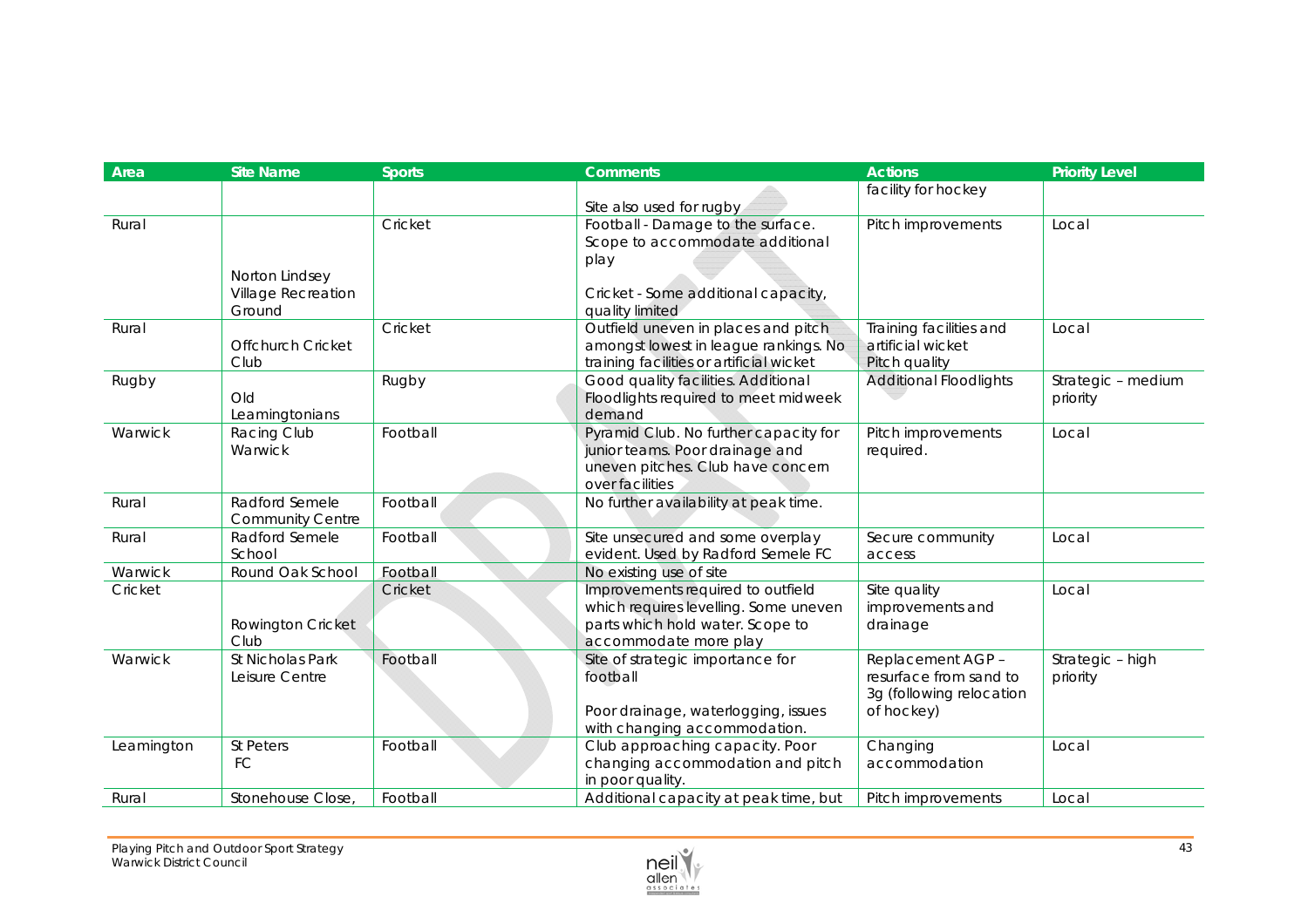| Area                       | <b>Site Name</b>                | <b>Sports</b>              | <b>Comments</b>                                                                                                                                                                                                                                                                                                   | <b>Actions</b>                                                                                                       | <b>Priority Level</b> |
|----------------------------|---------------------------------|----------------------------|-------------------------------------------------------------------------------------------------------------------------------------------------------------------------------------------------------------------------------------------------------------------------------------------------------------------|----------------------------------------------------------------------------------------------------------------------|-----------------------|
|                            | Cubbington                      |                            | pitches poor quality and uneven                                                                                                                                                                                                                                                                                   |                                                                                                                      |                       |
| Rural                      | Stoneleigh Cricket              | Cricket                    | Significant potential to sustain                                                                                                                                                                                                                                                                                  |                                                                                                                      |                       |
|                            | Club                            |                            | additional play                                                                                                                                                                                                                                                                                                   |                                                                                                                      |                       |
| Rural                      | Stoneleigh Village<br>Hall      | Football                   | No existing use of site                                                                                                                                                                                                                                                                                           |                                                                                                                      |                       |
| Leamington                 | Sydenham Primary<br>School      | Football                   | Important site for Khalsa Junior FC. Not<br>secured                                                                                                                                                                                                                                                               | Secure community use                                                                                                 | Local                 |
| Leamington                 | <b>Telford Junior</b><br>School | Football                   | No further capacity on 9v9 pitch, some<br>available on mini pitch. Used by<br>Leamington Juniors FC                                                                                                                                                                                                               | Secure community use                                                                                                 | Local                 |
| South of<br>Coventry/Rural | <b>Trinity Guild RUFC</b>       | Rugby                      | Club currently seeking relocation due<br>to situation of site within Coventry<br>Gateway Development. Existing site<br>has poor quality clubhouse and any<br>relocation should match as a minimum<br>existing provision                                                                                           | Relocation of club                                                                                                   | Strategic - high      |
| Other                      | University                      | Football / Cricket / Rugby | Limited community access.                                                                                                                                                                                                                                                                                         | To be discussed                                                                                                      |                       |
| Warwick                    | <b>Warwick Cricket</b><br>Club  | Cricket and Football       | Cricket - Excellent facilities but more<br>nets required to meet the needs of the<br>club. All junior matches played on<br>artificial surface, some capacity to<br>sustain additional play on grass wicket<br>Football - Capacity available for<br>additional play on mini pitch                                  | Improved training nets                                                                                               | Local                 |
| Warwick                    | Warwick School                  | Rugby, Cricket and AGP.    | Rugby, Cricket - Private but high<br>quality facilities. Not currently available<br>for community use but quality of<br>facilities mean that site offers potential<br>for community use<br>Hockey - important site for Warwick<br>Hockey Club, potential to increase site<br>to strategic venue of regional value | Secured community use<br>Hockey - strategic<br>venue for hockey. Likely<br>to include pitch<br>resurface, clubhouse. | Strategic             |
| Warwick                    | <b>Warwickians RUFC</b>         | Rugby                      | Poor drainage and uneven pitch leads<br>to overall poor quality facilities. Club                                                                                                                                                                                                                                  | Pitch quality<br>improvements                                                                                        | Local                 |

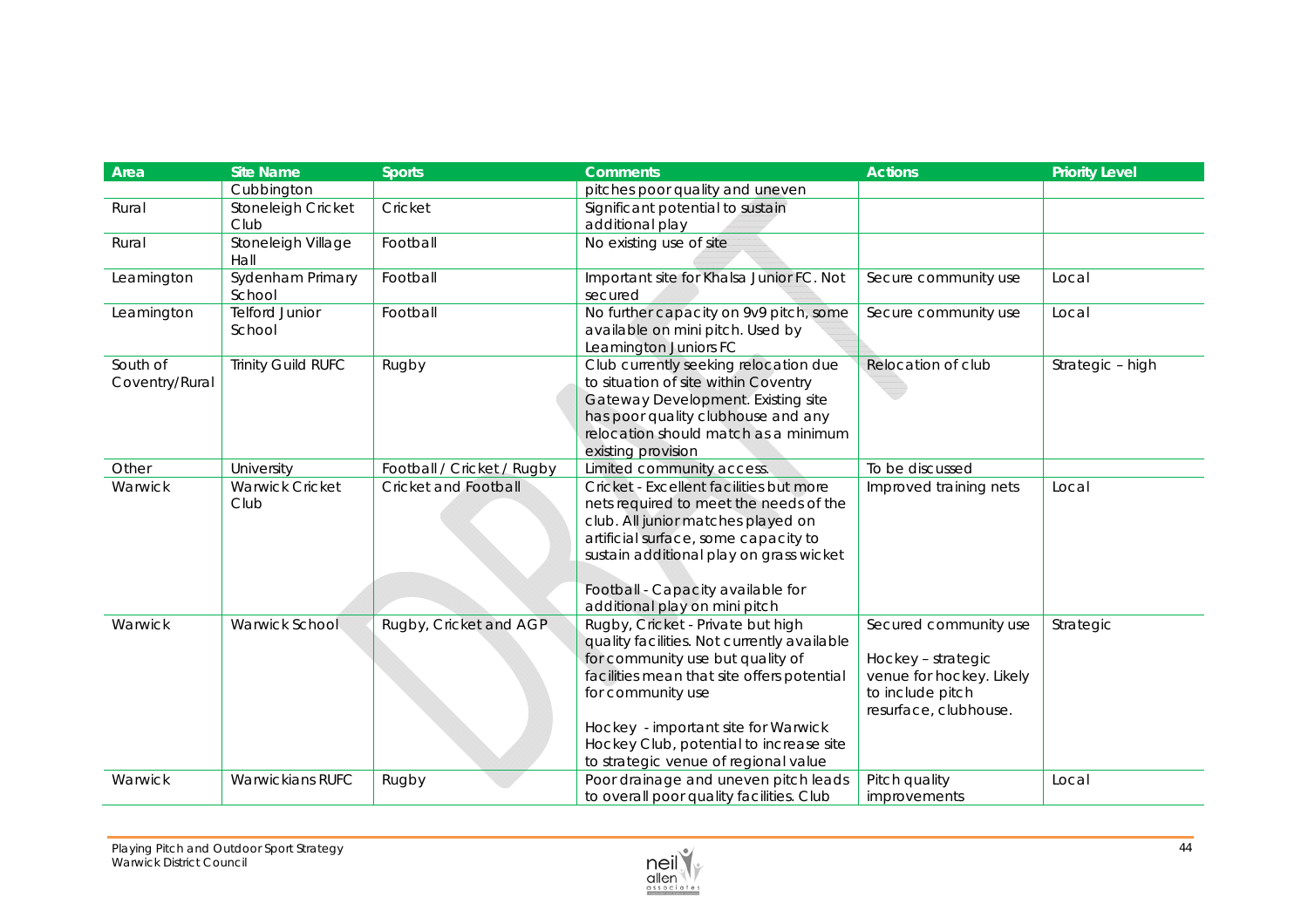| Area     | <b>Site Name</b>                                | <b>Sports</b>               | <b>Comments</b>                                                                                                                                                                                                                          | <b>Actions</b>              | <b>Priority Level</b> |
|----------|-------------------------------------------------|-----------------------------|------------------------------------------------------------------------------------------------------------------------------------------------------------------------------------------------------------------------------------------|-----------------------------|-----------------------|
|          |                                                 |                             | have recently accessed RFU pitch<br>improvement fund. Good quality<br>changing pavilion. Club believe that<br>the pitches all require draining and<br>relaying. Full facilities including new<br>clubhouse and training lights needed.   |                             |                       |
| Warwick  | Warwickshire<br>County Council<br>Sports Ground | <b>Football and Cricket</b> | Football - Adult pitch overplayed but<br>some capacity for 9v9 and junior play.<br>Good quality facility with occasional<br>drainage issues<br>Cricket - Pitch quality limited but able<br>to sustain small amount of additional<br>play | Pitch improvements          | Local                 |
| Rural    | Warwickshire Police<br>HO                       |                             | Some additional capacity and pitches<br>of good quality                                                                                                                                                                                  |                             |                       |
| Whitnash | Whitnash School                                 |                             | At capacity and waterlogged                                                                                                                                                                                                              | Secure for community<br>use |                       |
| Warwick  | <b>Woodloes Primary</b>                         |                             | Unsecured for community use. Limited<br>scope for additional play. Used by<br>Racing Club Warwick                                                                                                                                        |                             |                       |

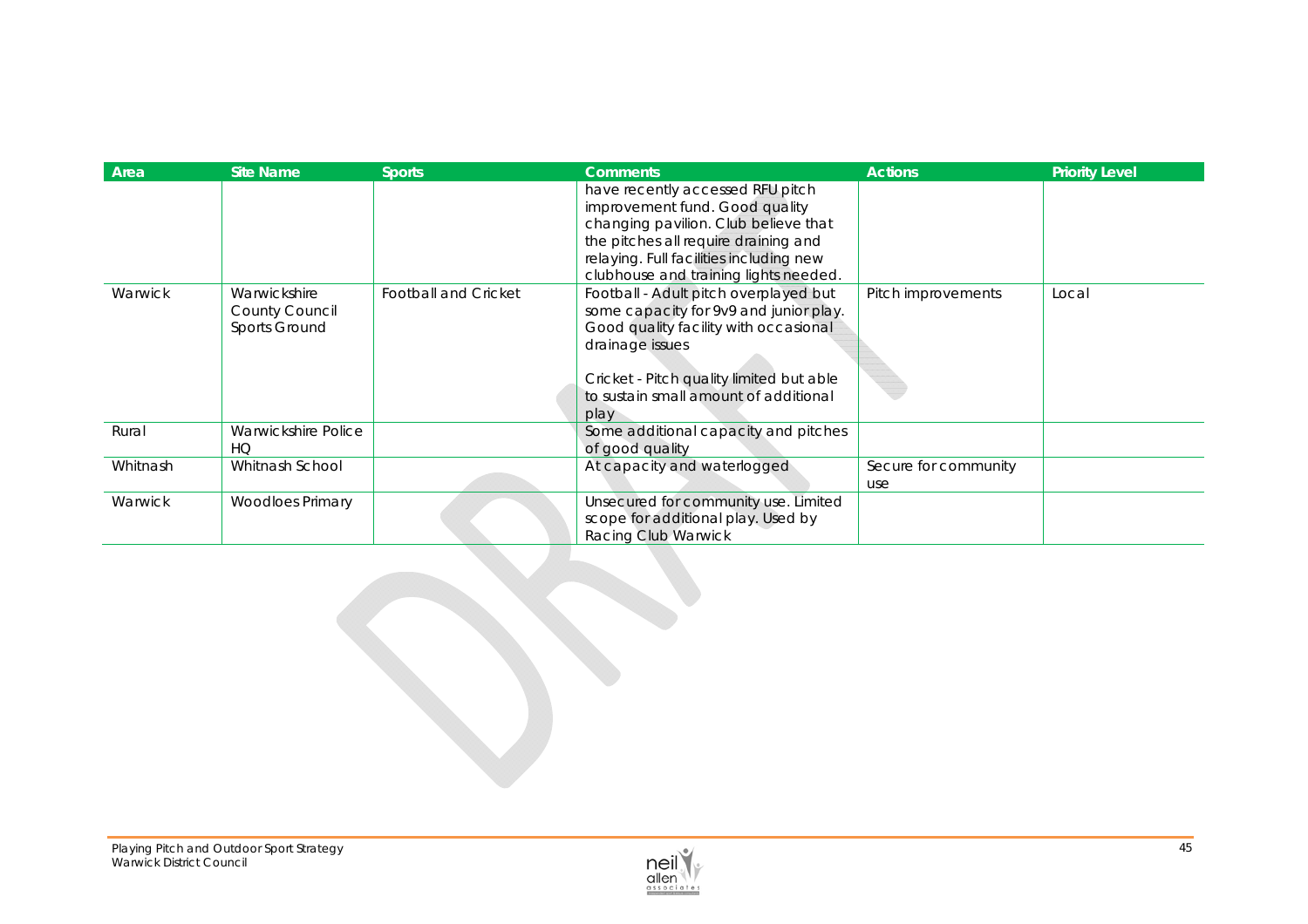# **5. Implementation**

#### **New Facilities**

**05** 

In addition to the overarching strategy principles outlined earlier in this section, the following should be considered when providing any new facilities (or new sites to facilitate club relocation).

- Location When planning new facilities, the existing sporting infrastructure should be taken into account. In particular, club bases for cricket and rugby should be retained and the provision of single pitch sites with limited facilities should be avoided.
- Quality Any new pitch provision should meet with the design and quality standards guidance provided by Sport England and/or the relevant NGB (detailed below). The following general criteria must also be met:
- A high standard of design, construction and maintenance appropriate to the standard of play.
- Adequate changing facilities that:
	- are flexible, fit for a variety of purposes
	- fully comply with the provisions of the Disability Discrimination Act
	- provide for a number of different groups to use the facility at the same time, in safety and comfort
	- meet current standards Sport England & NGB quidelines
- Managed community access.
- Accessible by public transport and by car.
- Sufficient car parking.
- Size of pitches and run offs complies with NGB specification.
- Security of tenure (at least 25 years) if a club is to be based at the site.

All new and enhanced sports facilities must be designed in accordance with the relevant Sport England and (where applicable) National Governing Body (NGB) design guidance in order to ensure that the facilities are fit for purpose and of a suitable quality.

To ensure sustainability, new sites should include a minimum of two pitches. New single pitch sites will not be supported and new provision associated with any development of insufficient size to warrant more than one pitch should be located off site as part of a multi pitch development.

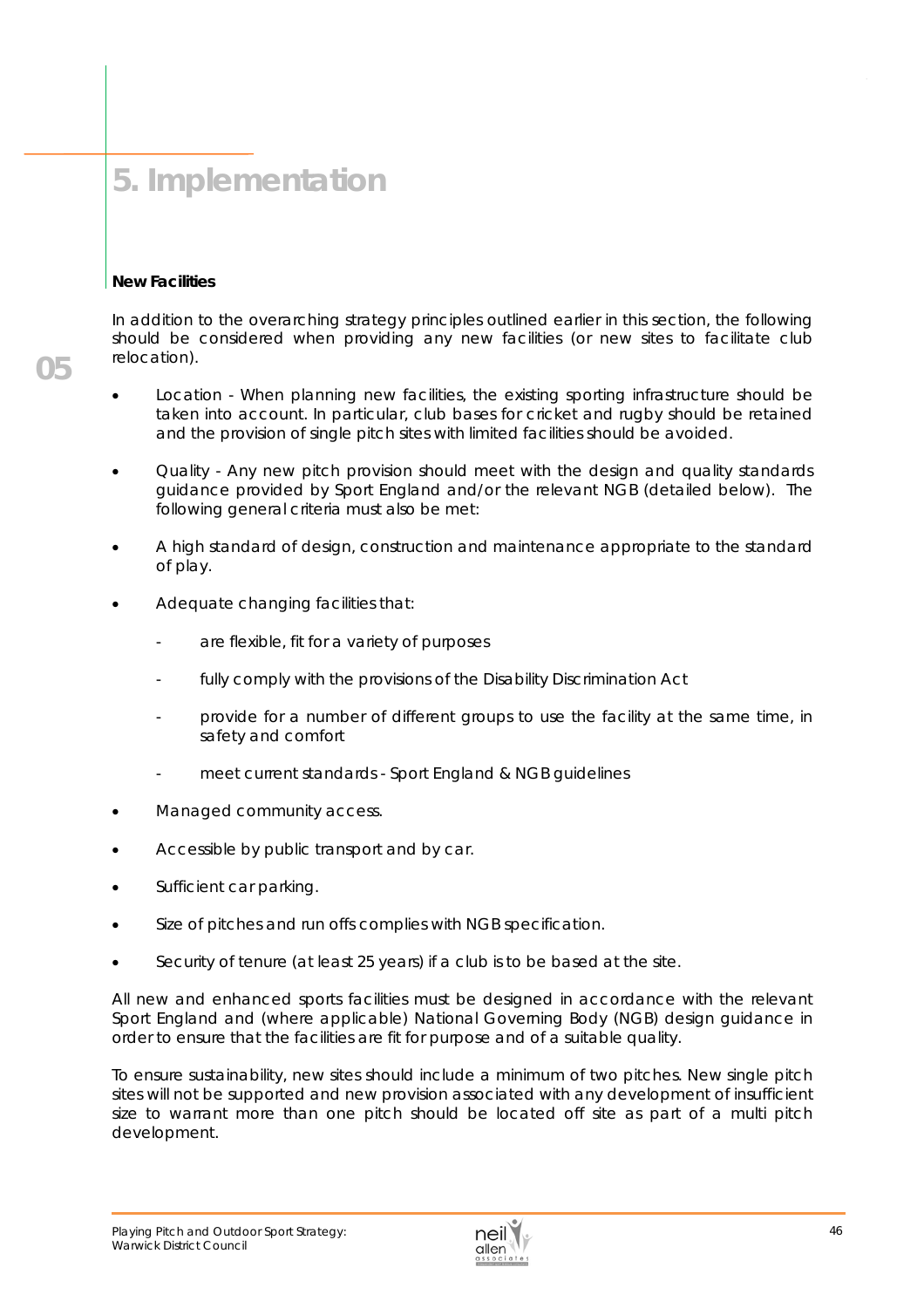Sport England's web site www.sportengland.org contains a range of current guidance documents which provide detailed specifications and information regarding the design of sporting and ancillary facilities.

This provides a link to the NGB's supported by Sport England, and to the guidance on the respective NGB websites:

http://www.sportengland.org/our-work/national-work/national-governing-bodies/sports-weinvest-in/

#### **Funding**

Local authority finances are stretched and previous major national funding programmes such as Building Schools for the Future (BSF) are no longer available. However, whilst major national strategic pots of money may no longer be in place there are still significant opportunities. Individual school capital grants have replaced BSF and Sport England now has more clearly defined capital available through its *Protecting Playing Fields fund.* 

Using assets innovatively will be a key feature of the next few years and working in partnership on a multi-agency approach will be important. The government is also seeking to ease planning red tape and encourage local communities to realise assets to deliver community benefits. This could mean the sale of surplus land and sites for housing and commercial uses, with receipts being released to fund prioritised community assets, which could include sports provision. The new National Planning Policy Framework (NPPF) provides opportunities for investment through the Community Infra-structure Levy (CIL).

The main funding delivery mechanisms for Warwick District are likely to be:

- Capital Grant funding: From schools and national agencies such as Sport England, including its Strategic Facilities, Improvement Fund and Inspired Facilities programmes as well as Protection of Playing Fields Funds;
- National Governing Body (NGB) support;
- Council funding: capital funding allocated to deliver facilities within the council's ownership, and potentially the use of capital receipts from the sale of existing assets; and
- Education and Further Education sector: while the previous sources of funding (including BSF and Primary Schools Programme) have changed and the scale of the education capital programmes have been reduced, the education sector is still likely to be a key funding stream.

The new National Planning Policy Framework (NPPF), introduced in March 2012 provides further funding opportunities. The objectives are:

- to make the planning process more accountable/led by local organisations in determining what is needed and best for local areas;
- to streamline and simplify planning policies and the planning process. There were over 40 free standing National Planning Policy documents, these are now all condensed into one National Planning Policy Planning Framework; and

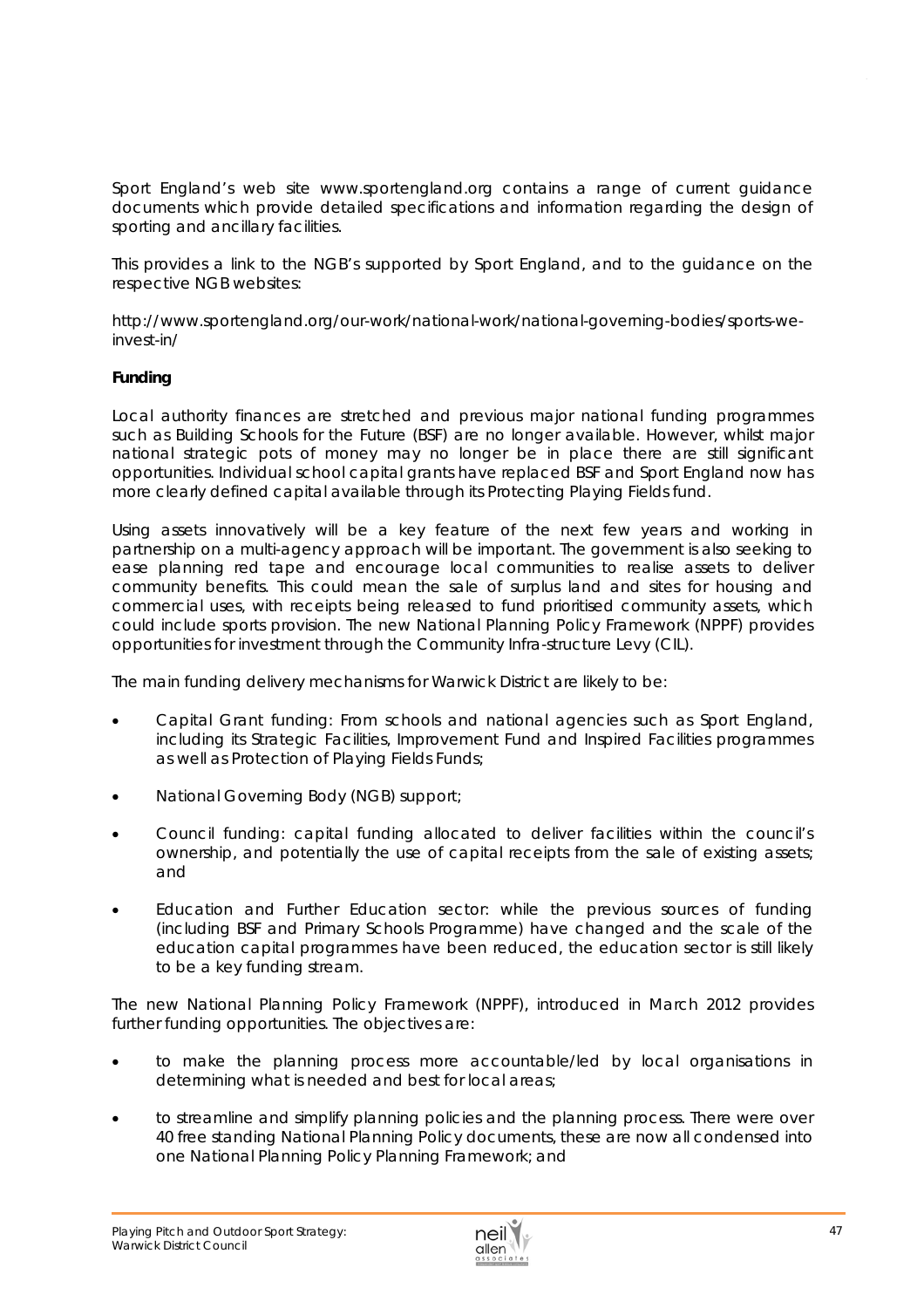PPG 17 was the planning policy framework for sport, open space and recreation and was 14 pages long. PPG 17 is now absorbed into the NPPF and it has just 3 specific paragraphs on the same subject matter as PPG 17.

#### **Conclusion**

The strategy sets out key projects and priorities based on the *needs and evidence*, to deliver now and in the future. Delivery through the planning system and future procurement can help to deliver the priorities set out.

#### **Monitoring and Review**

The evolving context of participation in sport and active recreation means that monitoring and review of the strategy is as important as the initial preparation of the document to ensure it remains sufficiently robust.

Reflecting the importance of this phase of work, monitoring of the strategy represents Step 10 of the approach to the production of a playing pitch strategy set out in the guidance for the delivery of a playing pitch Strategy (Sport England 2013).

The steering group are therefore committed to keeping the strategy alive through;

- monitoring the delivery of the recommendations and actions and identifying any changes that are required to the priority afforded to each action;
- recording changes to the pitch stock and evaluating the impact of this on the supply and demand information;
- assessing the impact of changes to participation, including changing trends and the development of new formats of the game as well as affiliation data for each of the National Governing Bodies of Sport;
- assessing the impact of demographic changes and any changes to forecasted plans for housing growth;
- ongoing consultation to understand the evolving needs of clubs and governing bodies, and any requirements for new or improved facilities in the area;
- analysis of funding sources and new funding opportunities for the provision/improvement of sports facilities;
- reviewing budgetary constraints and opportunities for different delivery models to ensure pitch provision remains sustainable
- reviewing growth of emerging sports, their participation rates, facilities available for them and likely facilities necessary for their support and development; and
- ensuring that the strategy continues to provide an up to date and robust evidence base to underpin CIL / S106 obligations.

The ongoing monitoring of the strategy will be led by Warwick District Council through establishment of a working group that meets twice annually to review progress by all key partners on the strategy delivery and to discuss any issues arising.

*Neil Allen Associates Registered Office:*